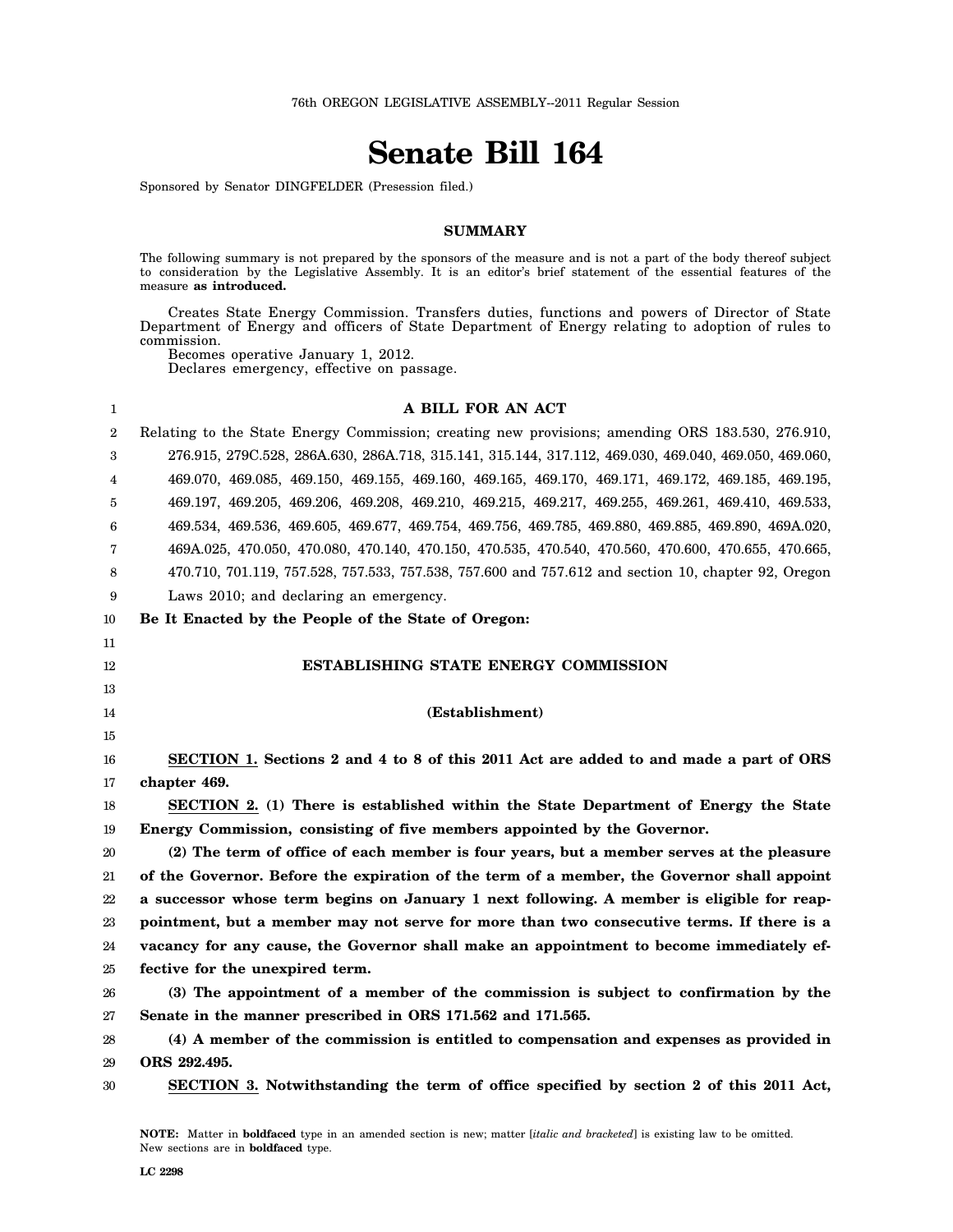| 1  | of the members first appointed to the State Energy Commission:                              |
|----|---------------------------------------------------------------------------------------------|
| 2  | (1) One shall serve for a term ending January 1, 2013.                                      |
| 3  | (2) One shall serve for a term ending January 1, 2014.                                      |
| 4  | (3) One shall serve for a term ending January 1, 2015.                                      |
| 5  | (4) Two shall serve for terms ending January 1, 2016.                                       |
| 6  |                                                                                             |
| 7  | (Qualification of Members)                                                                  |
| 8  |                                                                                             |
| 9  | SECTION 4. The members of the State Energy Commission must be residents of this             |
| 10 | state who are well informed on the laws of this state that pertain to:                      |
| 11 | (1) Energy and energy conservation; and                                                     |
| 12 | $(2)$ The certification processes of ORS 469.160 to 469.180 and 469.185 to 469.225.         |
| 13 |                                                                                             |
| 14 | (Officers, Quorum, Meetings)                                                                |
| 15 |                                                                                             |
| 16 | SECTION 5. (1) The State Energy Commission shall select one of its members as chair-        |
| 17 | person and another as vice chairperson, for such terms and with duties and powers neces-    |
| 18 | sary for the performance of the functions of such offices as the commission determines.     |
| 19 | (2) A majority of the members of the commission constitutes a quorum for the trans-         |
| 20 | action of business.                                                                         |
| 21 | (3) The commission shall meet at least once every month at a place, day and hour de-        |
| 22 | termined by the commission. The commission may also meet at other times and places          |
| 23 | specified by the call of the chairperson or of a majority of the members of the commission. |
| 24 |                                                                                             |
| 25 | (Authority to Adopt Rules)                                                                  |
| 26 |                                                                                             |
| 27 | SECTION 6. In accordance with applicable provisions of ORS chapter 183 and the policy       |
| 28 | stated in ORS 469.010, the State Energy Commission may adopt rules necessary for the ad-    |
| 29 | ministration of the laws that the commission is charged with administering.                 |
| 30 |                                                                                             |
| 31 | (Advisory and Technical Committees)                                                         |
| 32 |                                                                                             |
| 33 | SECTION 7. (1) The State Energy Commission may establish such advisory and technical        |
| 34 | committees as the commission considers necessary to aid and advise the commission in the    |
| 35 | performance of its functions. These committees may be continuing or temporary commit-       |
| 36 | tees. The commission shall determine the representation, membership, terms and organiza-    |
| 37 | tion of the committees and shall appoint their members.                                     |
| 38 | (2) Members of the advisory and technical committees are not entitled to compensation,      |
| 39 | but at the discretion of the commission may be reimbursed from funds available to the       |
| 40 | commission for actual and necessary travel and other expenses incurred by the members in    |
| 41 | the performance of their official duties, in the manner and amount provided in ORS 292.495. |
| 42 |                                                                                             |
| 43 | (Collaboration with Energy Related Entities)                                                |
| 44 |                                                                                             |
| 45 | SECTION 8. (1) As used in this section, "entity" includes the Public Utility Commission     |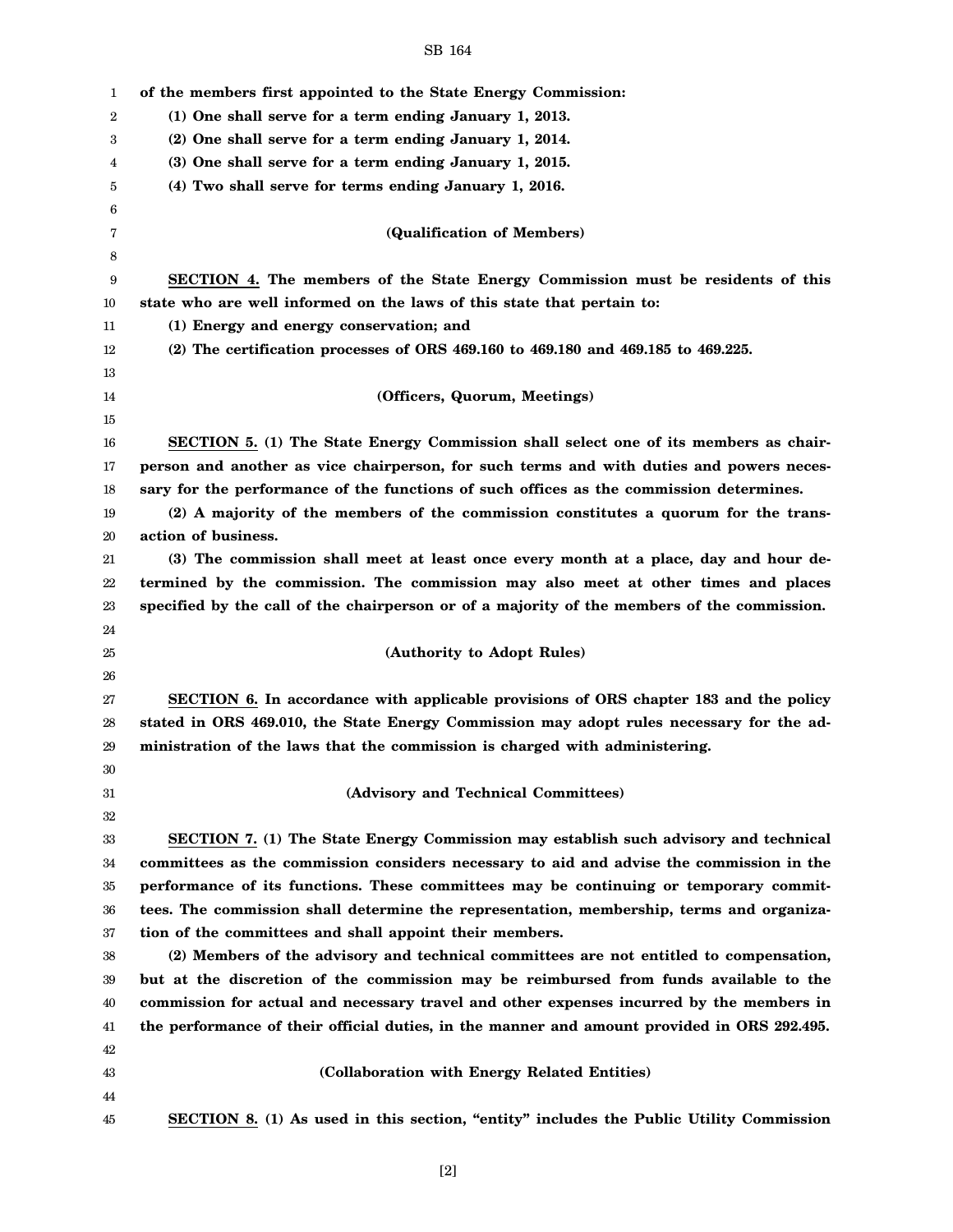1 2 3 4 5 6 7 8 9 10 11 12 13 14 15 16 17 18 19 20 21 22 23 24 25 26 27 28 29 30 31 32 33 34 35 36 37 38 39 40 41 42 43 44 **of Oregon, the Oregon Global Warming Commission, the Citizens' Utility Board and consumer-owned utilities, as defined in ORS 757.270. (2) At the request of a state or local entity for which the laws of this state prescribe a duty, function or power related to energy use and planning, the State Energy Commission may instigate a collaborative policy-making or problem-solving process under which the commission and the entity may resolve distinct energy related issues. (3) An entity making a request under subsection (2) of this section must submit a proposal to the commission that: (a) Identifies the issue or issues to be addressed; (b) Identifies potential resolutions; (c) Describes the scope of work; (d) Proposes a work schedule that does not exceed three years; and (e) Proposes participants for inclusion in the process. (4) The commission shall review the proposal to determine whether: (a) The commission has the authority to resolve the issue or issues; (b) The issue or issues can be resolved under the proposed scope of work; (c) The issue or issues can be resolved in the proposed amount of time; and (d) The identified participants include all stakeholders that are necessary to resolve the issue or issues. (5) After reviewing the proposal, the commission may: (a) Modify the scope of work; (b) Extend the work schedule by not more than one year; and (c) Require the addition or removal of one or more participants. (6) The decision of an entity to submit a proposal under this section, and the decision of the commission to approve a proposal, are not final actions subject to judicial review. (7) In accordance with ORS chapter 183, the commission shall adopt rules to implement this section. TRANSFER OF AUTHORITY TO ADOPT RULES (Transfer) SECTION 9. (1) As used in this section, "rule" has the meaning given that term in ORS 183.310. (2) The duties, functions and powers of the Director of the State Department of Energy or an officer of the State Department of Energy relating to the adoption of rules under ORS 183.530, 276.910, 276.915, 279C.528, 286A.630, 286A.718, 315.141, 315.144, 317.112, 469.040, 469.085, 469.150, 469.155, 469.160, 469.165, 469.170, 469.171, 469.172, 469.185, 469.195, 469.197, 469.205, 469.206, 469.208, 469.215, 469.217, 469.255, 469.261, 469.410, 469.533, 469.534, 469.536, 469.605, 469.677, 469.754, 469.756, 469.785, 469.880, 469.885, 469.890, 469A.020, 469A.025, 470.050, 470.080, 470.140, 470.150, 470.535, 470.540, 470.560, 470.600, 470.655, 470.665, 470.710, 757.528, 757.533, 757.538, 757.600 and 757.612 are imposed upon, transferred to and vested in the State Energy Commission.**

SB 164

45

# **(Actions, Proceedings, Prosecutions)**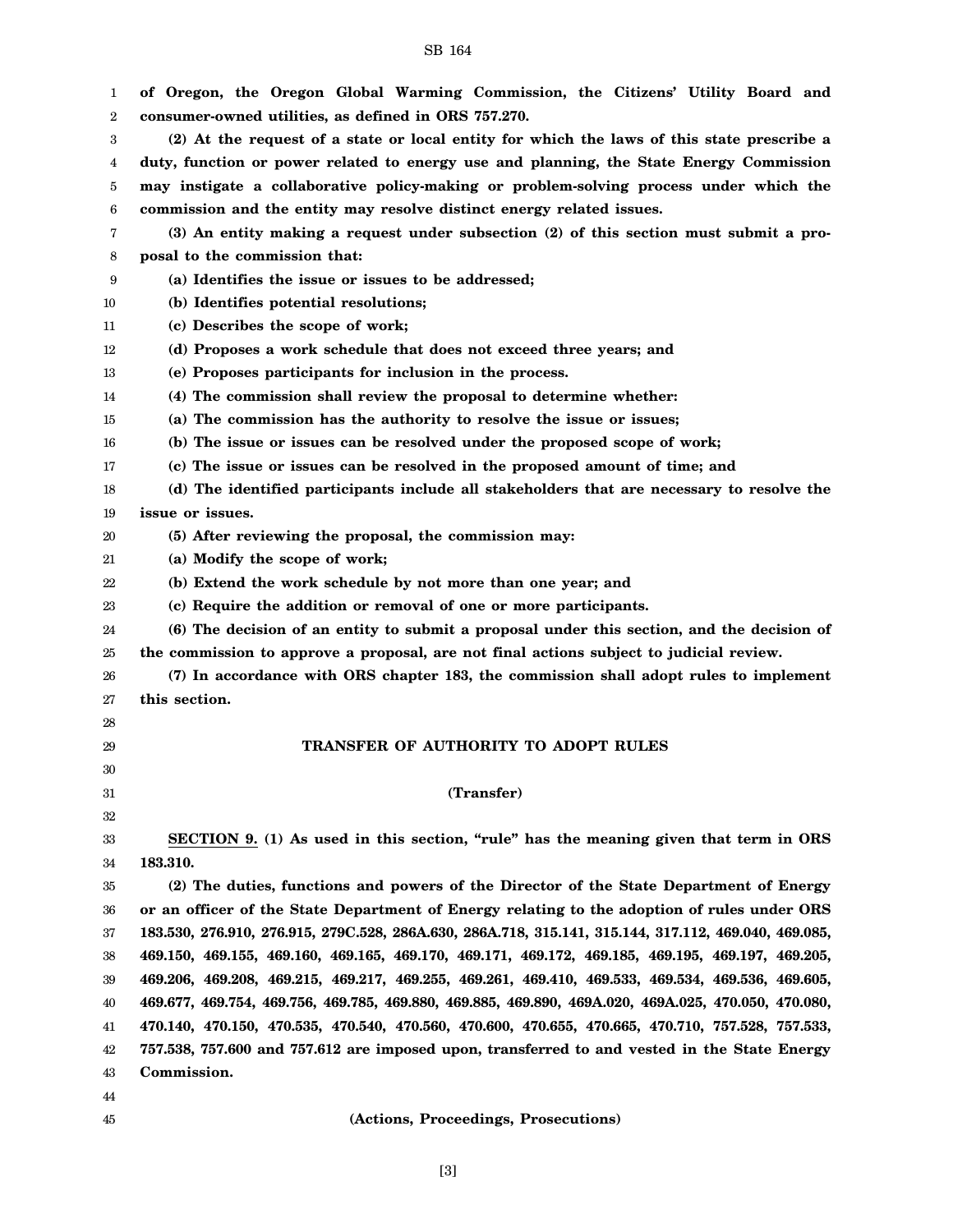1 2 3 4 5 6 **SECTION 10. The transfer of duties, functions and powers to the State Energy Commission by section 9 of this 2011 Act does not affect any action, proceeding or prosecution involving or with respect to such duties, functions and powers begun before and pending at the time of the transfer, except that the commission is substituted in the action, proceeding or prosecution for the Director of the State Department of Energy or any officer or employee of the State Department of Energy who is a party to the action, proceeding or prosecution.**

#### **(Liabilities, Duties, Obligations)**

10 11 12 13 14 15 16 17 18 19 20 **SECTION 11. (1) Nothing in sections 9 to 14 of this 2011 Act or in the amendments to ORS 183.530, 276.910, 276.915, 279C.528, 286A.630, 286A.718, 315.141, 315.144, 317.112, 469.030, 469.040, 469.050, 469.060, 469.070, 469.085, 469.150, 469.155, 469.160, 469.165, 469.170, 469.171, 469.172, 469.185, 469.195, 469.197, 469.205, 469.206, 469.208, 469.210, 469.215, 469.217, 469.255, 469.261, 469.410, 469.533, 469.534, 469.536, 469.605, 469.677, 469.754, 469.756, 469.785, 469.880, 469.885, 469.890, 469A.020, 469A.025, 470.050, 470.080, 470.140, 470.150, 470.535, 470.540, 470.560, 470.600, 470.655, 470.665, 470.710, 701.119, 757.528, 757.533, 757.538, 757.600 and 757.612 and section 10, chapter 92, Oregon Laws 2010, by sections 15 to 79 of this 2011 Act relieves a person of a liability, duty or obligation accruing under or with respect to the duties, functions and powers transferred by section 9 of this 2011 Act. The State Energy Commission may undertake the collection or enforcement of any such liability, duty or obligation.**

21 22 23 24 25 26 27 28 **(2) The rights and obligations of the Director of the State Department of Energy or an officer or employee of the State Department of Energy legally incurred under contracts, leases and business transactions executed, entered into or begun before the operative date of section 9 of this 2011 Act accruing under or with respect to the duties, functions and powers transferred by section 9 of this 2011 Act are transferred to the State Energy Commission. For the purpose of succession to these rights and obligations, the authority of the commission is a continuation of the authority of the director or the officer or employee of the department.**

29

7 8 9

30 31

# **(Rules)**

32 33 34 35 36 37 38 **SECTION 12. Notwithstanding the transfer of duties, functions and powers by section 9 of this 2011 Act, the rules of the Director of the State Department of Energy or an officer of the State Department of Energy with respect to such duties, functions or powers that are in effect on the operative date of section 9 of this 2011 Act continue in effect until superseded or repealed by rules of the State Energy Commission. References in such rules of the director or an officer of the department to the director, the department or an officer of the department are considered to be references to the commission.**

39 40 41 42 43 44 45 **SECTION 13. Whenever, in any uncodified law or resolution of the Legislative Assembly or in any rule, document, record or proceeding authorized by the Legislative Assembly, in the context of the duties, functions and powers transferred by section 9 of this 2011 Act, reference is made to the Director of the State Department of Energy or an officer of the State Department of Energy whose duties, functions or powers are transferred by section 9 of this 2011 Act, the reference is considered to be a reference to the State Energy Commission which, by this 2011 Act, is charged with carrying out such duties, functions and powers.**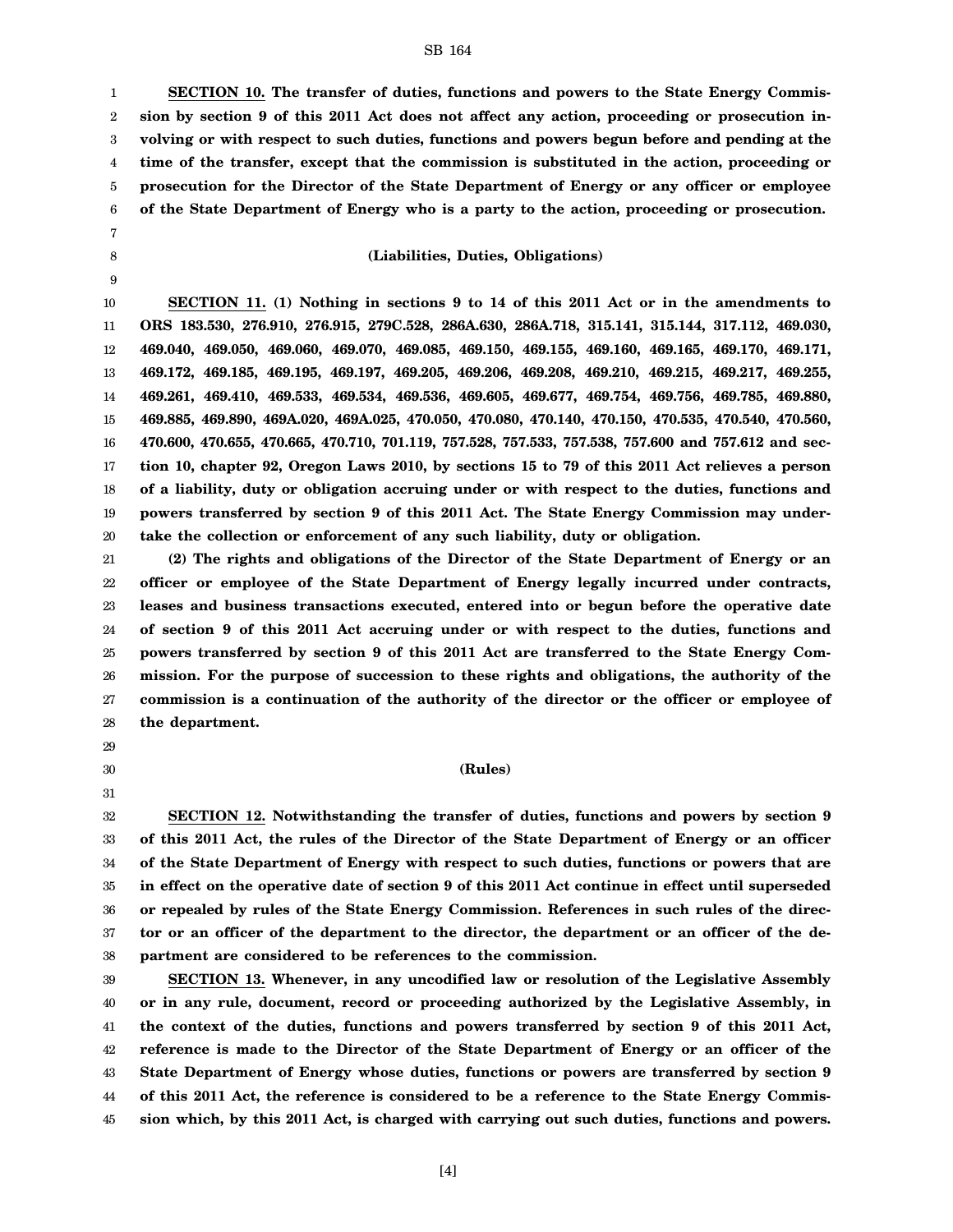| 1        | (Agency Name Change)                                                                                                                                                                                 |
|----------|------------------------------------------------------------------------------------------------------------------------------------------------------------------------------------------------------|
| 2<br>3   | SECTION 14. For the purpose of harmonizing and clarifying statutory law, the Legislative                                                                                                             |
| 4        | Counsel may substitute for words designating the "Director of the State Department of En-                                                                                                            |
| 5        | ergy," the "State Department of Energy" or the officers of the department, wherever they                                                                                                             |
| 6        | grant the director, the department or an officer of the department the power to adopt rules,                                                                                                         |
| 7        | other words designating the "State Energy Commission."                                                                                                                                               |
| 8        |                                                                                                                                                                                                      |
| 9        | <b>CONFORMING AMENDMENTS</b>                                                                                                                                                                         |
| 10       |                                                                                                                                                                                                      |
| 11       | <b>SECTION 15.</b> ORS 183.530 is amended to read:                                                                                                                                                   |
| 12       | 183.530. A housing cost impact statement shall be prepared upon the proposal for adoption or                                                                                                         |
| 13       | repeal of any rule or any amendment to an existing rule by:                                                                                                                                          |
| 14       | (1) The State Housing Council;                                                                                                                                                                       |
| 15       | (2) A building codes division of the Department of Consumer and Business Services or any board                                                                                                       |
| 16       | associated with the department with regard to rules adopted under ORS 455.610 to 455.630;                                                                                                            |
| 17       | (3) The Land Conservation and Development Commission;                                                                                                                                                |
| 18       | (4) The Environmental Quality Commission;                                                                                                                                                            |
| 19       | (5) The Construction Contractors Board;                                                                                                                                                              |
| 20       | (6) The Occupational Safety and Health Division of the Department of Consumer and Business                                                                                                           |
| 21       | Services; or                                                                                                                                                                                         |
| 22       | (7) The [State Department of Energy] State Energy Commission.                                                                                                                                        |
| 23       | <b>SECTION 16.</b> ORS 276.910 is amended to read:                                                                                                                                                   |
| 24       | 276.910. (1) Before constructing or renovating a major facility, an authorized state agency shall,                                                                                                   |
| 25       | after comparing various equipment options and to the greatest extent practicable, use fuel cell                                                                                                      |
| 26       | power systems for emergency backup power applications and for critical power applications in lieu                                                                                                    |
| 27       | of other equipment options.                                                                                                                                                                          |
| 28       | (2)(a) The [State Department of Energy] State Energy Commission shall, in consultation with                                                                                                          |
| 29       | the Oregon Department of Administrative Services, adopt rules establishing criteria for the com-                                                                                                     |
| 30       | parison of fuel cell power systems and other equipment options required by subsection (1) of this                                                                                                    |
| 31       | section.                                                                                                                                                                                             |
| 32       | (b) Criteria to be established under this subsection must address:                                                                                                                                   |
| 33       | (A) The impact of emissions, including but not limited to nitrous oxide, sulfur oxide, carbon                                                                                                        |
| 34       | monoxide, carbon dioxide and particulates, from various equipment options, on the environment, re-                                                                                                   |
| 35       | gardless of whether the equipment is installed indoors or installed outdoors;                                                                                                                        |
| 36       | (B) Life cycle costs, including but not limited to acquisition costs, installation and commission-                                                                                                   |
| 37       | ing costs, siting and permitting costs, maintenance costs and fueling and decommissioning costs; and                                                                                                 |
| 38       | (C) The complexity of equipment options and any ancillary equipment.                                                                                                                                 |
| 39       | <b>SECTION 17.</b> ORS 276.915 is amended to read:                                                                                                                                                   |
| 40       | 276.915. (1) An authorized state agency may construct or renovate a facility only if the author-                                                                                                     |
| 41       | ized state agency determines that the design incorporates all reasonable cost-effective energy con-                                                                                                  |
| 42       | servation measures and alternative energy systems. The determination by the authorized state<br>agency shall include consideration of indoor air quality issues and operation and maintenance costs. |
| 43<br>44 | (2) Whenever an authorized state agency determines that a major facility is to be constructed                                                                                                        |
|          | or renovated, the authorized state agency shall cause to be included in the design phase of the                                                                                                      |
| 45       |                                                                                                                                                                                                      |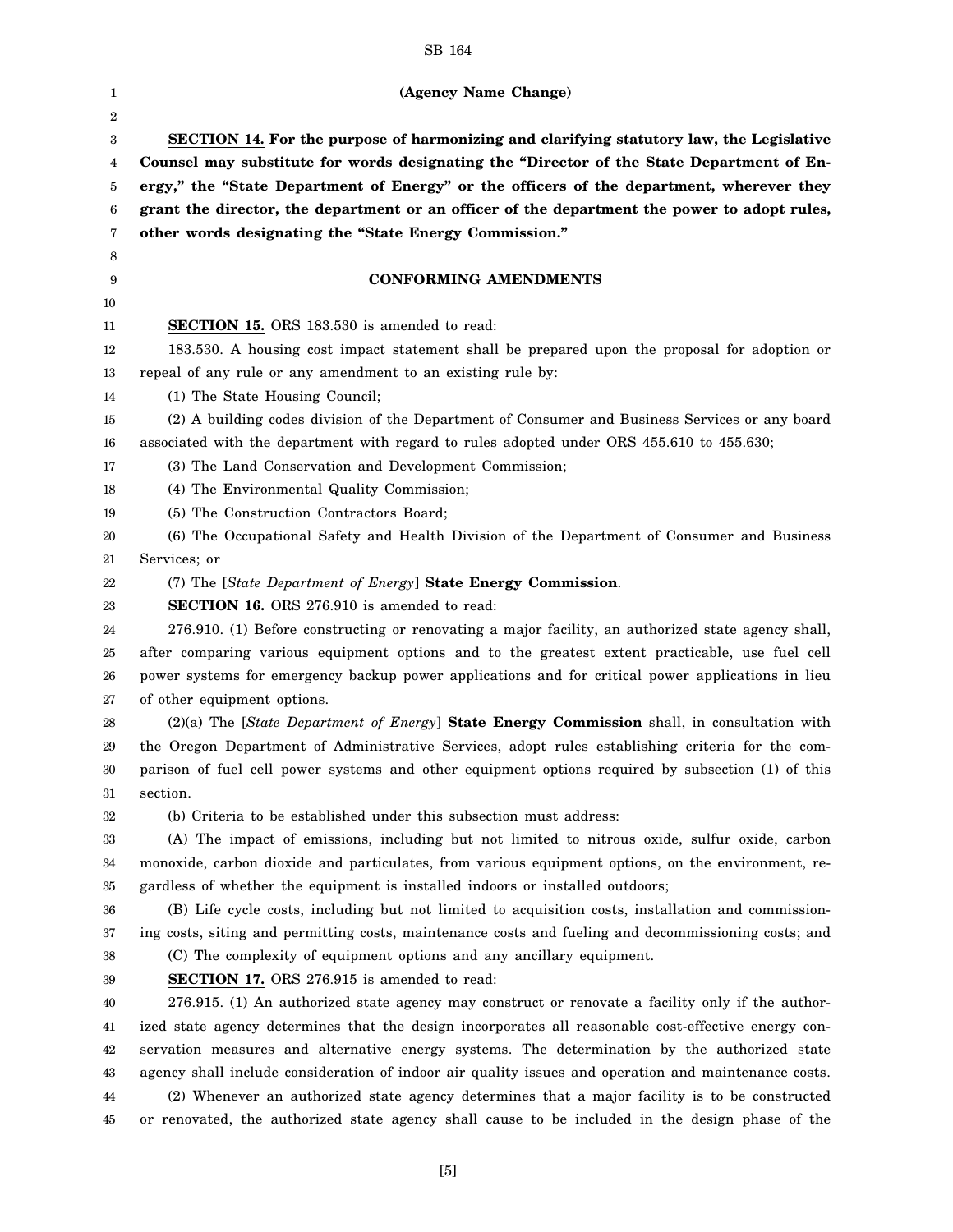construction or renovation a provision that requires an energy consumption analysis to be prepared

2 for the facility under the direction of a professional engineer or licensed architect or under the di-

3 rection of a person that is prequalified in accordance with this section. The authorized state agency

4 and the State Department of Energy shall agree to the list of energy conservation measures and

5 6 7 8 9 alternative energy systems that the energy consumption analysis will include. The energy consumption analysis and facility design shall be delivered to the State Department of Energy during the design development phase of the facility design. The State Department of Energy shall review the energy consumption analysis and forward its findings to the authorized state agency within 10 working days after receiving the energy consumption analysis, if practicable.

10 11 12 (3) The [*State Department of Energy*] **State Energy Commission**, in consultation with authorized state agencies, shall adopt rules to carry out the provisions of ORS 276.900 to 276.915. These rules shall:

13 14 15 (a) Include a simplified and usable method for determining which energy conservation measures and alternative energy systems are cost-effective. The method shall reflect the energy costs of the utility serving the facility.

16 17 (b) Prescribe procedures for determining if a facility design incorporates all reasonable costeffective energy conservation measures and alternative energy systems.

18 19 20 21 22 23 24 25 26 (c) Establish fees through which an authorized state agency will reimburse the State Department of Energy for the department's review of energy consumption analyses and facility designs and the department's reporting tasks. The fees imposed may not exceed 0.2 percent of the capital construction cost of the facility and must be included in the energy consumption analysis required in subsection (2) of this section. The State Department of Energy may provide for a waiver of fees and reviews if the authorized state agency demonstrates that the facility will be designed and constructed in a manner that incorporates only cost-effective energy conservation measures or in a manner that exceeds the energy conservation provisions of the state building code by 20 percent or more.

27 28 29 (d) Periodically define highly efficient facilities. A facility constructed or renovated after June 30, 2001, shall exceed the energy conservation provisions of the state building code by 20 percent or more, unless otherwise required by rules adopted under this section.

(e) Establish guidelines for implementing subsection (4) of this section.

31 32 33 34 (f) Establish guidelines for incorporating energy efficiency requirements into lease agreements of 10 or more years to be phased in as current lease agreements expire or as new lease agreements are entered into, allowing reasonable time for the owner to implement the requirements of this section.

35 36 (g) Establish criteria by which the State Department of Energy determines that a person is prequalified to perform work in accordance with this section.

37 38 39 40 (4) Before June 30, 2015, an authorized state agency shall reduce the total amount of energy the authorized state agency uses in the authorized state agency's owned facilities by at least 20 percent from a baseline amount the [*State Department of Energy*] **State Energy Commission** determines by rule based on usage in calendar year 2000.

41 42 43 44 (5) An authorized state agency shall report annually to the State Department of Energy concerning energy use in the authorized state agency's facilities. The [*State Department of Energy*] **State Energy Commission** shall specify by rule the form and content of and deadlines for the reports.

30

1

45 (6) An authorized state agency that fails to achieve and maintain a 20 percent reduction in en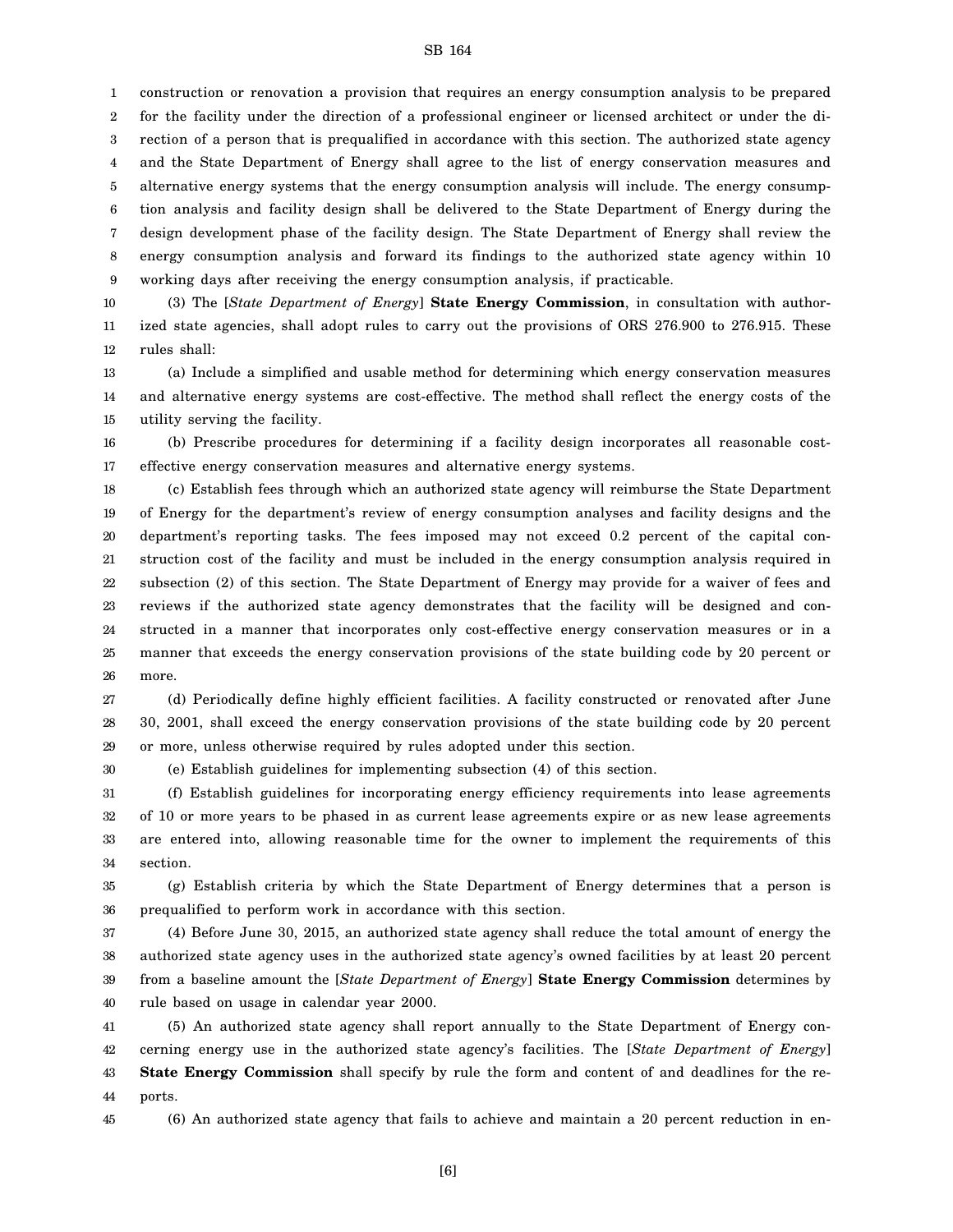ergy use on and after June 30, 2015, shall submit biennial energy conservation plans to the State

2 Department of Energy. The [*State Department of Energy*] **State Energy Commission** shall specify

3 by rule the form and content of and deadlines for the energy conservation plans.

4 5 6 (7) The [*State Department of Energy*] **State Energy Commission** by rule may require mandatory prequalification as a condition for a person to submit a bid or proposal to perform the following work for an authorized state agency:

7 8 (a) Direct an energy consumption analysis for an authorized state agency under subsection (2) of this section, unless the person is a professional engineer or architect;

(b) Enter into an energy savings performance contract; or

10 11 12 (c) Perform energy audits, building commissioning, monitoring and verification services and other services related to the operation and management of a facility's energy systems, except for architectural, engineering and land surveying services as defined in ORS 279C.100.

13 14 15 16 (8) The State Department of Energy may recover from authorized state agencies the costs associated with administering the provisions of this section, including costs associated with [*adopting rules*] **the adoption of rules by the State Energy Commission**, maintaining a state energy use database and prequalifying a person under this section.

17 18 19 (9) The State Department of Energy, the Oregon Department of Administrative Services and the Oregon University System shall jointly prepare a biennial report summarizing the progress toward achieving the goals of this section. The biennial report shall be made available to the public.

**SECTION 18.** ORS 279C.528 is amended to read:

21 22 23 279C.528. Public improvement contracts subject to ORS 279C.527 are also subject to rules adopted by the [*State Department of Energy*] **State Energy Commission** that include, but are not limited to, requirements and specifications for:

24 (1) Using particular solar energy systems or technologies in public improvements;

25 (2) Determining the cost-effectiveness of solar energy systems or technologies;

26 27 28 29 (3) Reporting the use of solar energy systems or technologies in public improvements or submitting documents to the [*department*] **State Department of Energy** for review, as appropriate; and (4) Determining whether a structure is a public building subject to the requirements of ORS 279C.527.

30

1

9

20

**SECTION 19.** ORS 286A.630 is amended to read:

31 32 33 34 35 286A.630. (1) The Legislative Assembly finds that the American Recovery and Reinvestment Act of 2009 (P.L. 111-5) provides that the State of Oregon may receive, allocate and reallocate the authority to issue certain kinds of state and local government bonds that qualify for tax credits, federal subsidies or exclusion of bond interest from gross income under the United States Internal Revenue Code of 1986, as amended.

36 37 38 39 (2) As described in subsections (3) to (6) of this section, state agencies and the Private Activity Bond Committee may allocate and reallocate or take any additional actions that are desirable to maximize the benefits of bonding programs created or expanded by the American Recovery and Reinvestment Act of 2009 (P.L. 111-5).

40 41 (3) The Department of Education, with the approval of the Governor, may allocate, reallocate and otherwise manage this state's qualified school construction bonding authority.

42 43 44 (4) The Oregon Business Development Department may allocate, reallocate and otherwise manage this state's recovery zone economic development bonding authority and this state's recovery zone facility bonding authority.

45

(5) The State Department of Energy may allocate, reallocate and otherwise manage this state's

SB 164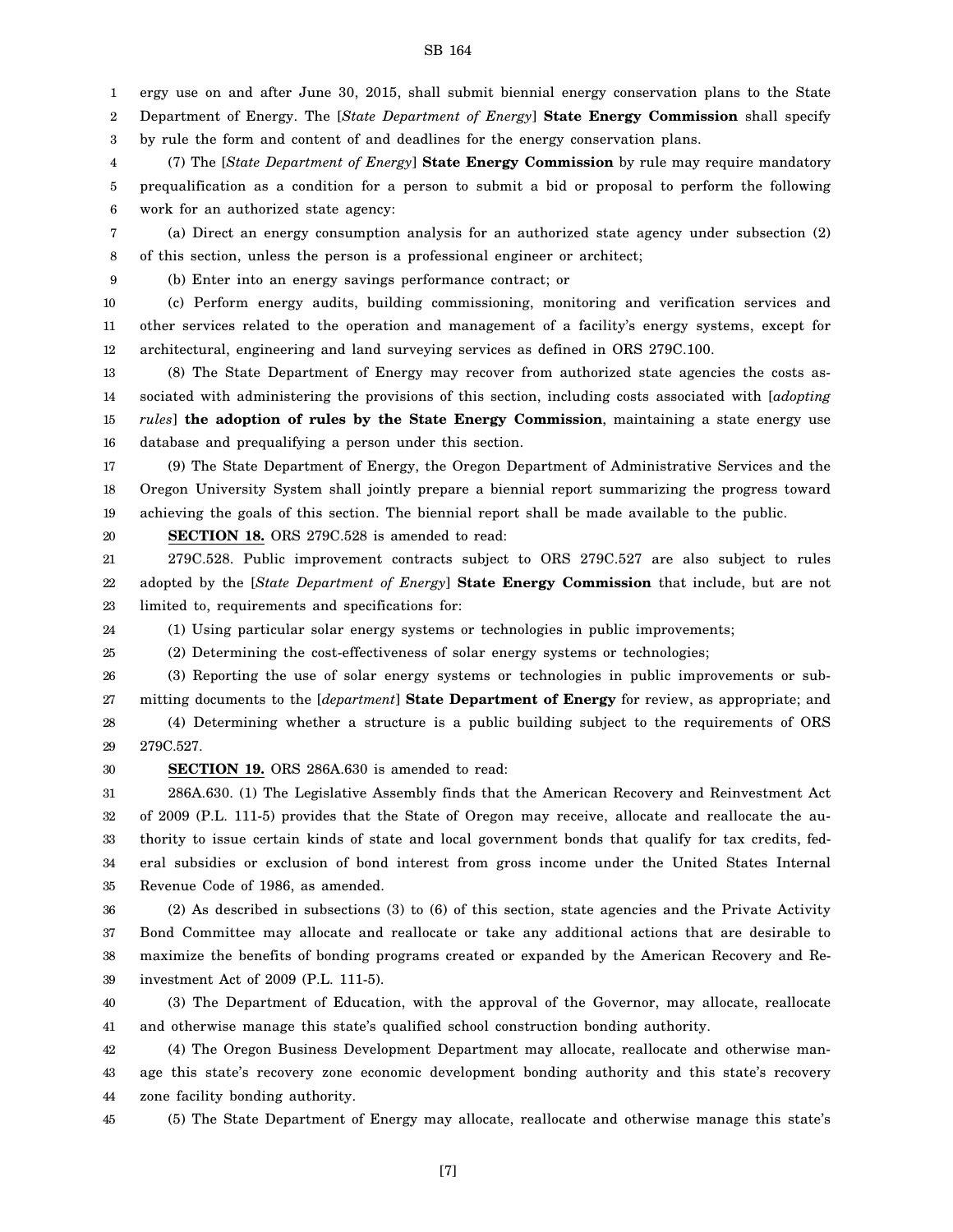1 qualified energy conservation bonding authority.

2 3 4 5 6 (6) The Private Activity Bond Committee may allocate, reallocate and otherwise manage any bonding authority that is created or expanded by the American Recovery and Reinvestment Act of 2009 (P.L. 111-5) if that responsibility is not assigned to a state agency by this section, or if an agency that is assigned that responsibility requests the Private Activity Bond Committee to allocate that authority on behalf of that agency.

7 8 9 10 (7) The Department of Education, the Oregon Business Development Department, the [*State Department of Energy*] **State Energy Commission** and the Private Activity Bond Committee may adopt rules to implement the provisions of this section including, but not limited to, rules prescribing:

11

22

(a) Application processes and requirements to receive a subsequent allocation or reallocation;

12 (b) Standards upon which an allocation or reallocation may be based; and

13 14 (c) Any conditions that must be met to receive an allocation or reallocation of the bonding authority or to receive the benefits of such bonding authority.

15

**SECTION 20.** ORS 286A.718 is amended to read:

16 17 18 19 20 21 286A.718. (1) The Renewable Energy Fund is established in the State Treasury, separate and distinct from the General Fund. Amounts in the fund may be invested as provided in ORS 293.701 to 293.820, and interest earned on the fund must be credited to the fund. Amounts credited to the fund are continuously appropriated to the State Department of Energy for the purpose described in ORS 286A.712 (2)(a) and for the purpose of paying bond-related costs. The department shall deposit in the fund:

(a) The net proceeds of Article XI-D bonds transferred pursuant to ORS 286A.712 (4);

23 24 (b) Amounts appropriated or otherwise provided by the Legislative Assembly for deposit in the fund; and

25 26 (c) Gifts, grants or contributions received by the department for the purpose described in ORS 286A.712 (2)(a).

27 28 (2) The State Department of Energy may create separate accounts in the Renewable Energy Fund as appropriate for the management of moneys in the fund.

29 30 31 32 (3) The State Department of Energy and any other state agency or other entity receiving or holding net proceeds of Article XI-D bonds shall, at the direction of the Oregon Department of Administrative Services, take action necessary to maintain the excludability of interest on Article XI-D bonds from gross income under the Internal Revenue Code.

33 34 35 36 37 (4) If at any time the Oregon Department of Administrative Services or the State Department of Energy determines that there are moneys in the Renewable Energy Fund in excess of the amounts necessary for the purpose described in ORS 286A.712 (2)(a), the Oregon Department of Administrative Services or the State Department of Energy may transfer the excess amounts to the Article XI-D Bond Fund or to the Article XI-D Bond Administration Fund.

38 39 40 (5) The [*State Department of Energy*] **State Energy Commission** may adopt rules to carry out this section, including procedures for distributing and monitoring the use of moneys from the Renewable Energy Fund.

41 **SECTION 21.** ORS 315.141 is amended to read:

42 315.141. (1) As used in this section:

43 44 (a) "Agricultural producer" means a person that produces biomass in Oregon that is used, in Oregon, as biofuel or to produce biofuel.

45 (b) "Biofuel" means liquid, gaseous or solid fuels, derived from biomass, that have been con-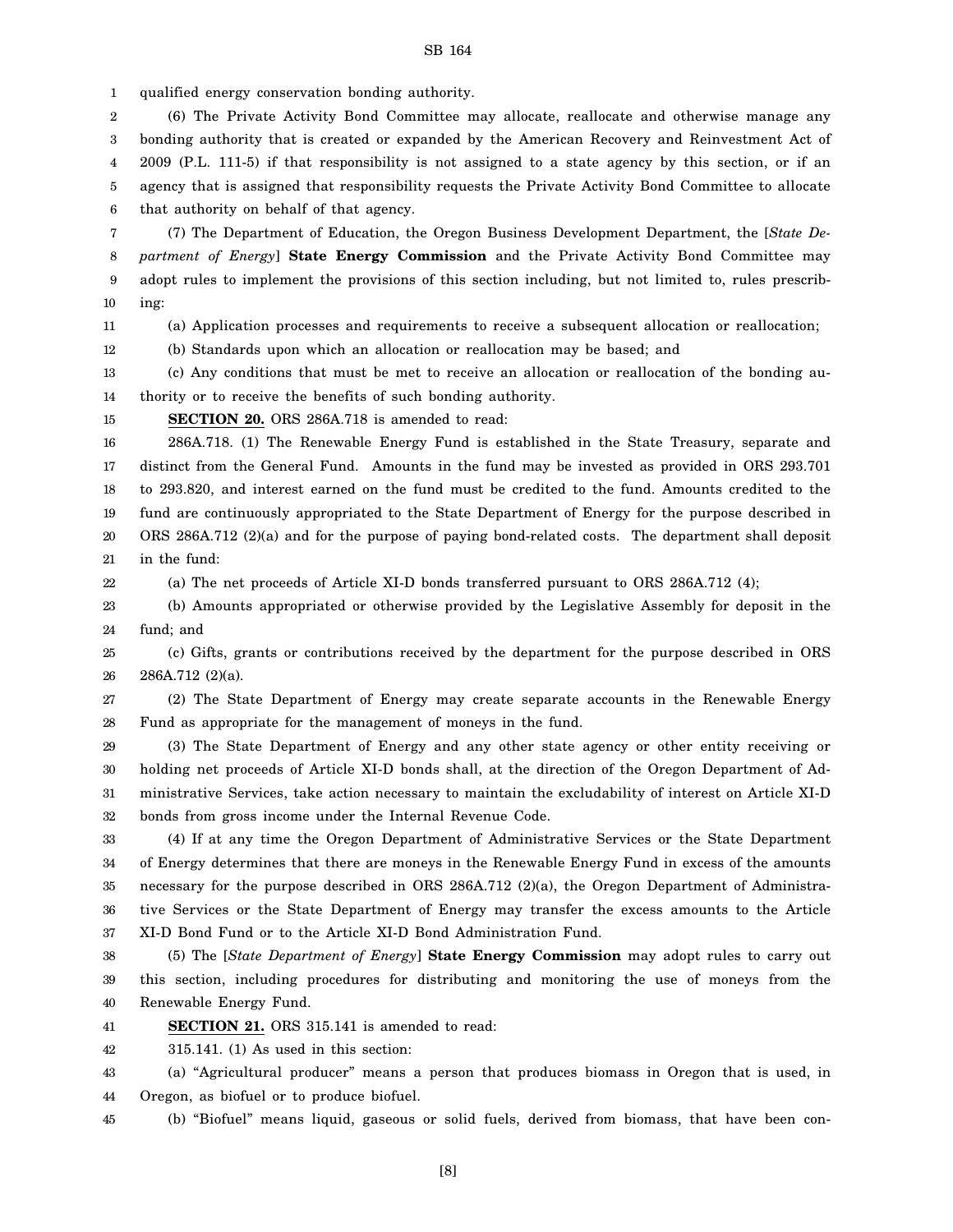| 1                | verted into a processed fuel ready for use as energy by a biofuel producer's customers or for direct    |
|------------------|---------------------------------------------------------------------------------------------------------|
| $\boldsymbol{2}$ | biomass energy use at the biofuel producer's site.                                                      |
| 3                | (c) "Biofuel producer" means a person that through activities in Oregon:                                |
| 4                | (A) Alters the physical makeup of biomass to convert it into biofuel;                                   |
| 5                | (B) Changes one biofuel into another type of biofuel; or                                                |
| 6                | (C) Uses biomass in Oregon to produce energy.                                                           |
| 7                | (d) "Biomass" means organic matter that is available on a renewable or recurring basis and that         |
| 8                | is derived from:                                                                                        |
| 9                | (A) Forest or rangeland woody debris from harvesting or thinning conducted to improve forest            |
| 10               | or rangeland ecological health and reduce uncharacteristic stand replacing wildfire risk;               |
| 11               | (B) Wood material from hardwood timber described in ORS 321.267 (3);                                    |
| 12               | (C) Agricultural residues;                                                                              |
| 13               | (D) Offal and tallow from animal rendering;                                                             |
| 14               | (E) Food wastes collected as provided under ORS chapter 459 or 459A;                                    |
| 15               | (F) Yard or wood debris collected as provided under ORS chapter 459 or 459A;                            |
| 16               | (G) Wastewater solids; or                                                                               |
| 17               | (H) Crops grown solely to be used for energy.                                                           |
| 18               | (e) "Biomass" does not mean wood that has been treated with creosote, pentachlorophenol, in-            |
| 19               | organic arsenic or other inorganic chemical compounds or waste, other than matter described in          |
| 20               | paragraph (d) of this subsection.                                                                       |
| 21               | (f) "Biomass collector" means a person that collects biomass in Oregon to be used, in Oregon,           |
| $22\,$           | as biofuel or to produce biofuel.                                                                       |
| 23               | (2) The [Director of the State Department of Energy] State Energy Commission may adopt rules            |
| 24               | to define criteria, only as the criteria apply to organic biomass, to determine additional character-   |
| 25               | istics of biomass for purposes of this section.                                                         |
| 26               | $(3)(a)$ An agricultural producer or biomass collector shall be allowed a credit against the taxes      |
| 27               | that would otherwise be due under ORS chapter 316 or, if the taxpayer is a corporation, under ORS       |
| 28               | chapter 317 or 318 for:                                                                                 |
| 29               | (A) The production of biomass in Oregon that is used, in Oregon, as biofuel or to produce               |
| 30               | biofuel; or                                                                                             |
| 31               | (B) The collection of biomass in Oregon that is used, in Oregon, as biofuel or to produce biofuel.      |
| 32               | (b) A credit under this section may be claimed in the tax year in which the credit is certified         |
| 33               | under subsection (5) of this section.                                                                   |
| 34               | (c) A taxpayer may be allowed a credit under this section for more than one of the roles defined        |
| 35               | in subsection (1) of this section, but a biofuel producer that is not also an agricultural producer or  |
| 36               | a biomass collector may not claim a credit under this section.                                          |
| 37               | (d) Notwithstanding paragraph (a) of this subsection, a tax credit is not allowed for grain corn,       |
| 38               | but a tax credit shall be allowed for other corn material.                                              |
| 39               | (4) The amount of the credit shall equal the amount certified under subsection (5) of this section.     |
| 40               | $(5)(a)$ The [ <i>State Department of Energy</i> ] commission may establish by rule procedures and cri- |
| 41               | teria for determining the amount of the tax credit to be certified under this section, consistent with  |
| 42               | ORS 469.790. The [department] State Department of Energy shall provide written certification to         |
| 43               | taxpayers that are eligible to claim the credit under this section.                                     |
| 44               | (b) The State Department of Energy may charge and collect a fee from taxpayers for certif-              |
| 45               | ication of credits under this section. The fee may not exceed the cost to the department of deter-      |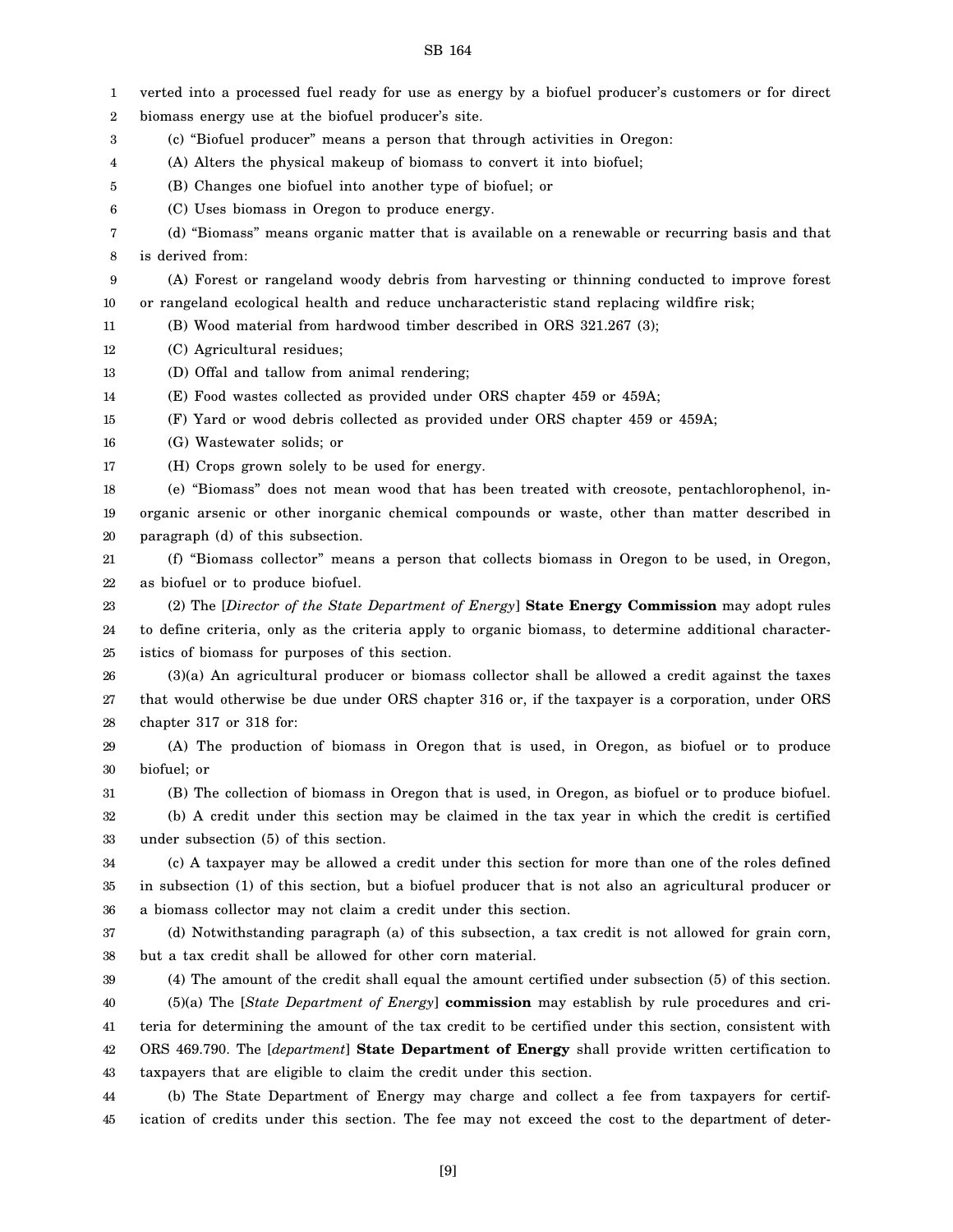1 mining the amount of certified cost.

2 3 4 (c) The State Department of Energy shall provide to the Department of Revenue a list, by tax year, of taxpayers for which a credit is certified under this section, upon request of the Department of Revenue.

5 6 (6) The amount of the credit claimed under this section for any tax year may not exceed the tax liability of the taxpayer.

7 8 9 10 (7) Each agricultural producer or biomass collector shall maintain the written documentation of the amount certified for tax credit under this section in its records for a period of at least five years after the tax year in which the credit is claimed and provide the written documentation to the Department of Revenue upon request.

11 12 (8) The credit shall be claimed on a form prescribed by the Department of Revenue that contains the information required by the department.

13 14 15 16 17 18 19 (9) Any tax credit otherwise allowable under this section that is not used by the taxpayer in a particular tax year may be carried forward and offset against the taxpayer's tax liability for the next succeeding tax year. Any credit remaining unused in the next succeeding tax year may be carried forward and used in the second succeeding tax year, and likewise any credit not used in that second succeeding tax year may be carried forward and used in the third succeeding tax year, and any credit not used in that third succeeding tax year may be carried forward and used in the fourth succeeding tax year, but may not be carried forward for any tax year thereafter.

20

(10) In the case of a credit allowed under this section:

21 22 (a) A nonresident shall be allowed the credit under this section in the proportion provided in ORS 316.117.

23 24 25 (b) If a change in the status of the taxpayer from resident to nonresident or from nonresident to resident occurs, the credit allowed by this section shall be determined in a manner consistent with ORS 316.117.

26 27 28 (c) If a change in the taxable year of the taxpayer occurs as described in ORS 314.085, or if the department terminates the taxpayer's taxable year under ORS 314.440, the credit allowed under this section shall be prorated or computed in a manner consistent with ORS 314.085.

29

**SECTION 22.** ORS 315.144 is amended to read:

30 31 315.144. (1) A person that has obtained a tax credit under ORS 315.141 may transfer the credit to a taxpayer subject to tax under ORS chapter 316, 317 or 318.

32 33 34 (2) A tax credit allowed under ORS 315.141 may be transferred on or before the date on which the return is due for the tax year in which the credit may first be claimed. After that date, no portion of a credit allowed under ORS 315.141 may be transferred.

35 36 37 38 (3) To transfer the tax credit, the taxpayer earning the credit and the taxpayer that will claim the credit shall, on or before the date prescribed in subsection (2) of this section, jointly file a notice of tax credit transfer with the Department of Revenue. The notice shall be given on a form prescribed by the department that contains all of the following:

39 (a) The name and address of the transferor and transferee;

40 (b) The amount of the tax credit that is being transferred;

41 (c) The amount of the tax credit that is being retained by the transferor; and

42 (d) Any other information required by the department.

43 44 (4) The [*State Department of Energy*] **State Energy Commission** may establish by rule a minimum discounted value of a tax credit under this section.

45 (5) The Department of Revenue, in consultation with the [*State Department of Energy*] **com-**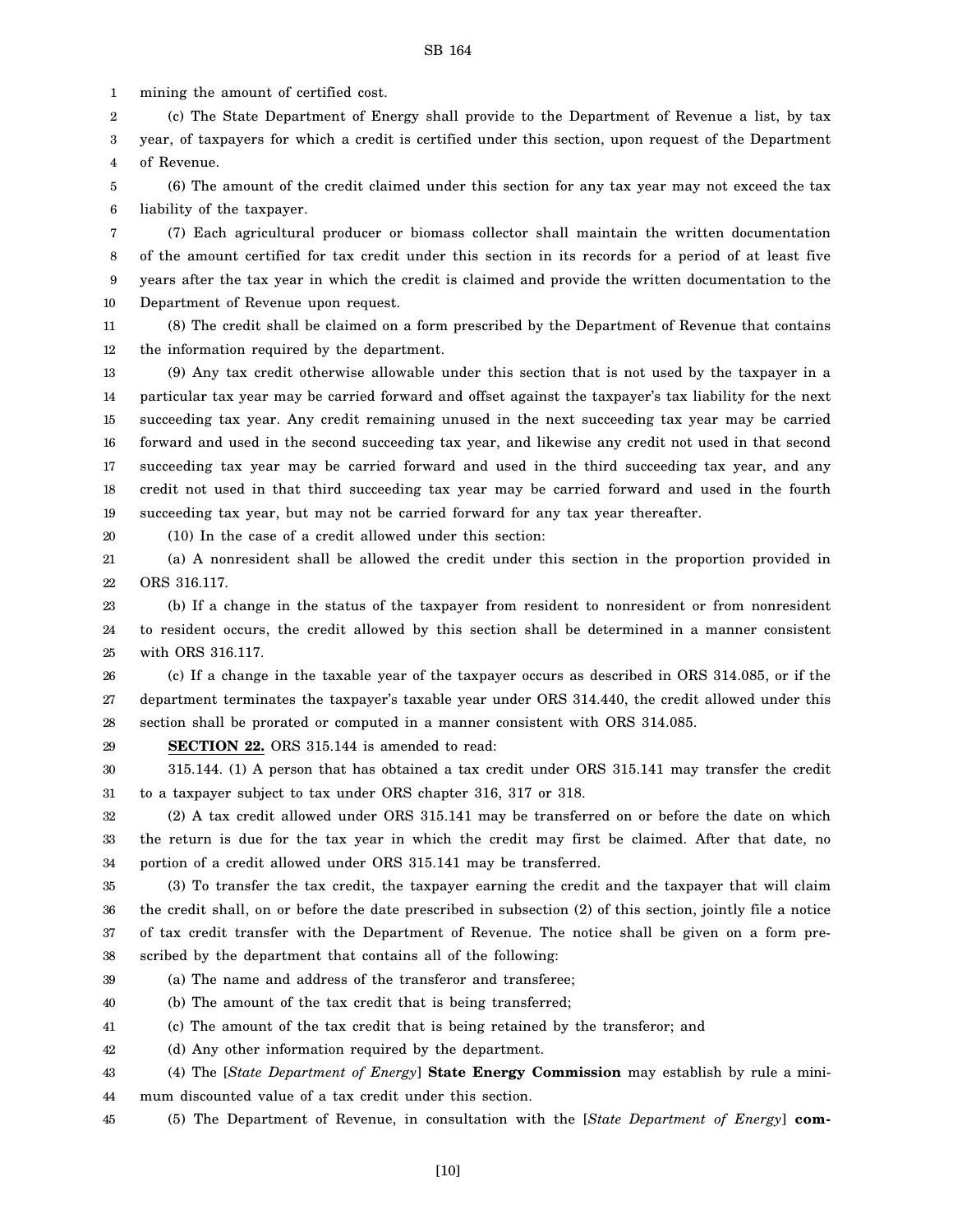1 **mission**, may by rule establish procedures for the transfer of tax credits provided by this section.

2 **SECTION 23.** ORS 317.112 is amended to read:

3 4 317.112. (1) A credit against taxes otherwise due under this chapter for the taxable year shall be allowed to a commercial lending institution in an amount equal to the difference between:

5 6 7 8 9 (a) The amount of finance charge charged during the taxable year including interest on the loan and interest on any loan fee financed at an annual rate of six and one-half percent, by the lending institution to a dwelling owner who is or who rents to a residential fuel oil customer, or who is or who rents to a wood heating resident for the purpose of financing energy conservation measures; and

10 11 12 (b) The amount of finance charge that would have been charged during the taxable year, including interest on the loan and interest on any loan fee financed by the lending institution for the loan for energy conservation measures at an annual rate that is the lesser of the following:

13 14 (A) The annual rate charged by the commercial lending institution for nonsubsidized loans made under like terms and conditions at the time the loan for energy conservation measures is made; or

15 16 (B) An upper limit established by rule by the [*Director of the State Department of Energy*] **State Energy Commission**.

17 18 19 20 21 (2) Any tax credit otherwise allowable under this section that is not used by the taxpayer in a particular year may be carried forward and offset against the taxpayer's tax liability for the next succeeding tax year. Any credit remaining unused in the next succeeding tax year may be carried forward and used in the second succeeding tax year, and likewise until the 15th succeeding tax year. The credit may not be carried forward beyond the 15th succeeding tax year.

22 23 (3) In order to be eligible for the tax credit allowed under subsection (1) of this section, the loan shall:

24 25 26 27 28 (a) Be made only to an owner of an oil-heated or wood-heated dwelling who presents the results of an energy audit pursuant to ORS 469.631 to 469.645, 469.649 to 469.659, 469.673 to 469.683 or 469.685 that is conducted by a fuel oil dealer, investor-owned utility or publicly owned utility or through the State Department of Energy, regardless of whether that fuel oil dealer or utility provides the dwelling's space heating energy.

29 30 (b) Be subject to an annual rate not to exceed six and one-half percent and have a term not exceeding 10 years.

31 32 (c) Not finance any materials installed in the construction of a new dwelling, additions to existing structures or remodeling that adds living space.

33 34 (d) Finance only those energy conservation measures that are recommended as cost-effective in the energy audit, and any loan fee that is included in the body of the loan.

35 36 37 (4) The credit allowed under this section may not be allowed to the extent that the loan exceeds \$5,000 for a single dwelling unit, or, if the dwelling owner is a corporation described in ORS 307.375, to the extent that the loan exceeds \$2,000 for a single dwelling unit.

38 39 40 41 (5) A commercial lending institution may charge, finance and collect a nonrefundable front-end loan fee, and such a fee does not affect the eligibility of the loan for a tax credit under this section. The fee, if any, may not exceed that charged by the lending institution for nonsubsidized loans made under like terms and conditions at the time the loan for energy conservation measures is made.

42 43 (6) Nothing in this section or in rules adopted under this section shall be construed to cause a loan to violate the usury laws of this state.

44 45 (7) As used in this section, "annual rate," "commercial lending institution," "cost-effective," "dwelling," "dwelling owner," "energy audit," "energy conservation measures," "finance charge,"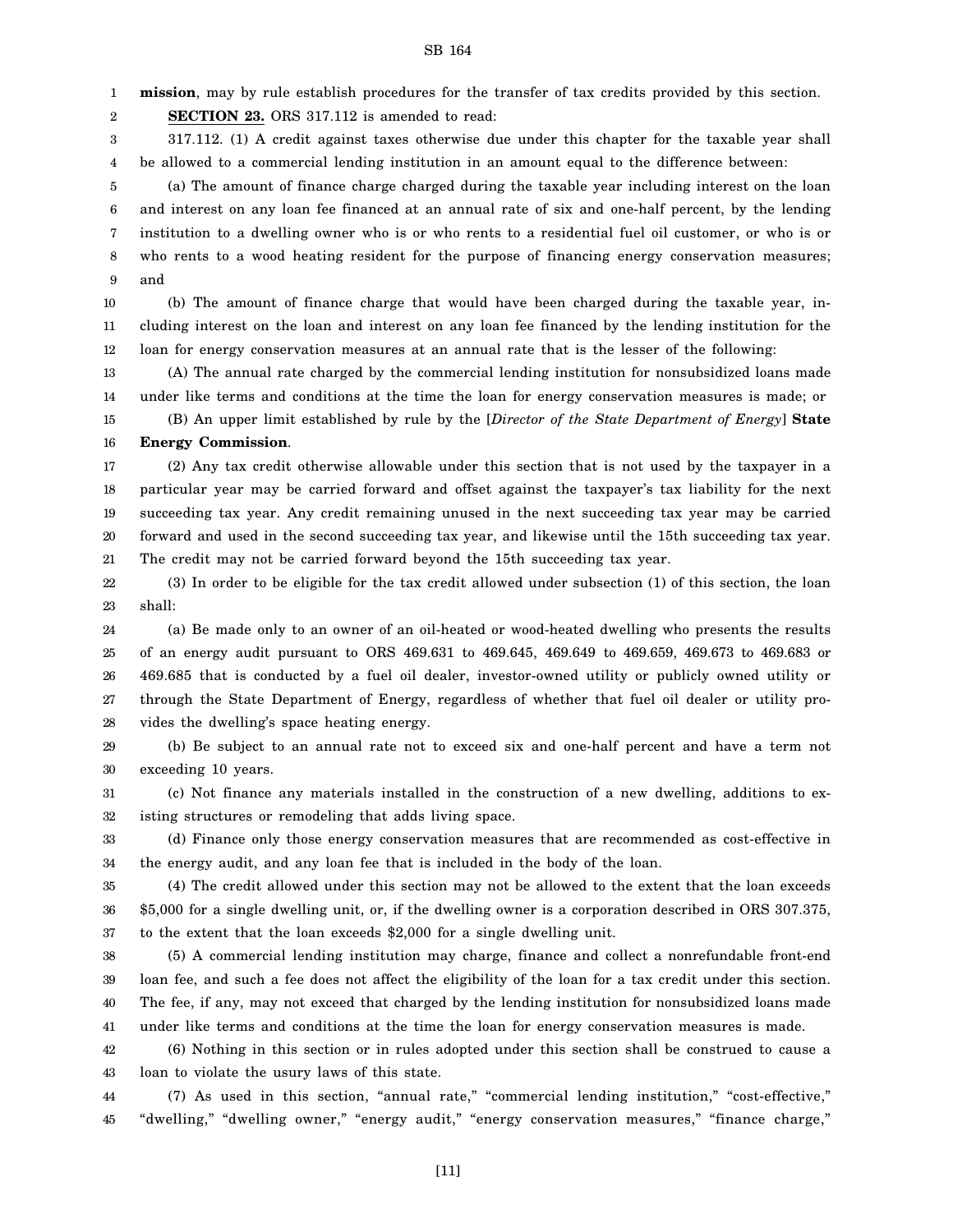1 2 3 4 5 6 7 8 9 10 11 12 13 14 15 16 17 18 19 20 21 22 23 24 25 26 27 28 29 30 31 32 33 34 35 36 37 38 39 40 41 42 43 44 "fuel oil dealer," "residential fuel oil customer," "space heating" and "wood heating resident" have the meaning given those terms in ORS 469.710. **SECTION 24.** ORS 469.030 is amended to read: 469.030. (1) There is created the State Department of Energy. (2) [*The State Department of Energy*] **Subject to the rules adopted by the State Energy Commission, the department** shall: (a) Be the central repository within the state government for the collection of data on energy resources; (b) Endeavor to utilize all public and private sources to inform and educate the public about energy problems and ways in which the public can conserve energy resources; (c) Engage in research, but whenever possible, contract with appropriate public or private agencies and dispense funds for research projects and other services related to energy resources, except that the [*State*] department [*of Energy*] shall endeavor to avoid duplication of research whether completed or in progress; (d) Qualify for, accept and disburse or utilize any private or federal moneys or services available for the administration of ORS 176.820, 192.501 to 192.505, 192.690, 469.010 to 469.225, 469.300 to 469.563, 469.990, 757.710 and 757.720; (e) Administer federal and state energy allocation and conservation programs and energy research and development programs and apply for and receive available funds therefor; (f) Be a clearinghouse for energy research to which all agencies shall send information on all energy related research; (g) Prepare contingent energy programs to include all forms of energy not otherwise provided pursuant to ORS 757.710 and 757.720; (h) Maintain an inventory of energy research projects in Oregon and the results thereof; (i) Collect, compile and analyze energy statistics, data and information; (j) Contract with public and private agencies for energy activities consistent with ORS 469.010 and this section; and (k) Upon request of the governing body of any affected jurisdiction, coordinate a public review of a proposed transmission line according to the provisions of ORS 469.442. **SECTION 25.** ORS 469.040 is amended to read: 469.040. (1) The State Department of Energy shall be under the supervision of the Director of the State Department of Energy[*, who shall:*]**. (2) Subject to the rules adopted by the State Energy Commission, the director shall:** (a) Supervise the day-to-day functions of the State Department of Energy; (b) Supervise and facilitate the work and research on energy facility siting applications at the direction of the Energy Facility Siting Council; **and** (c) Hire, assign, reassign and coordinate personnel of the [*State Department of Energy,*] **department,** prescribe their duties and fix their compensation, subject to the State Personnel Relations Law[*; and*]**.** [*(d) Adopt rules and issue orders to carry out the duties of the director and the State Department of Energy in accordance with ORS chapter 183 and the policy stated in ORS 469.010.*] [*(2)*] **(3)** The director may delegate to any officer or employee the exercise and discharge in the director's name of any power, duty or function of whatever character vested in the director by law. The official act of any person acting in the director's name and by the director's authority shall be

45 considered an official act of the director.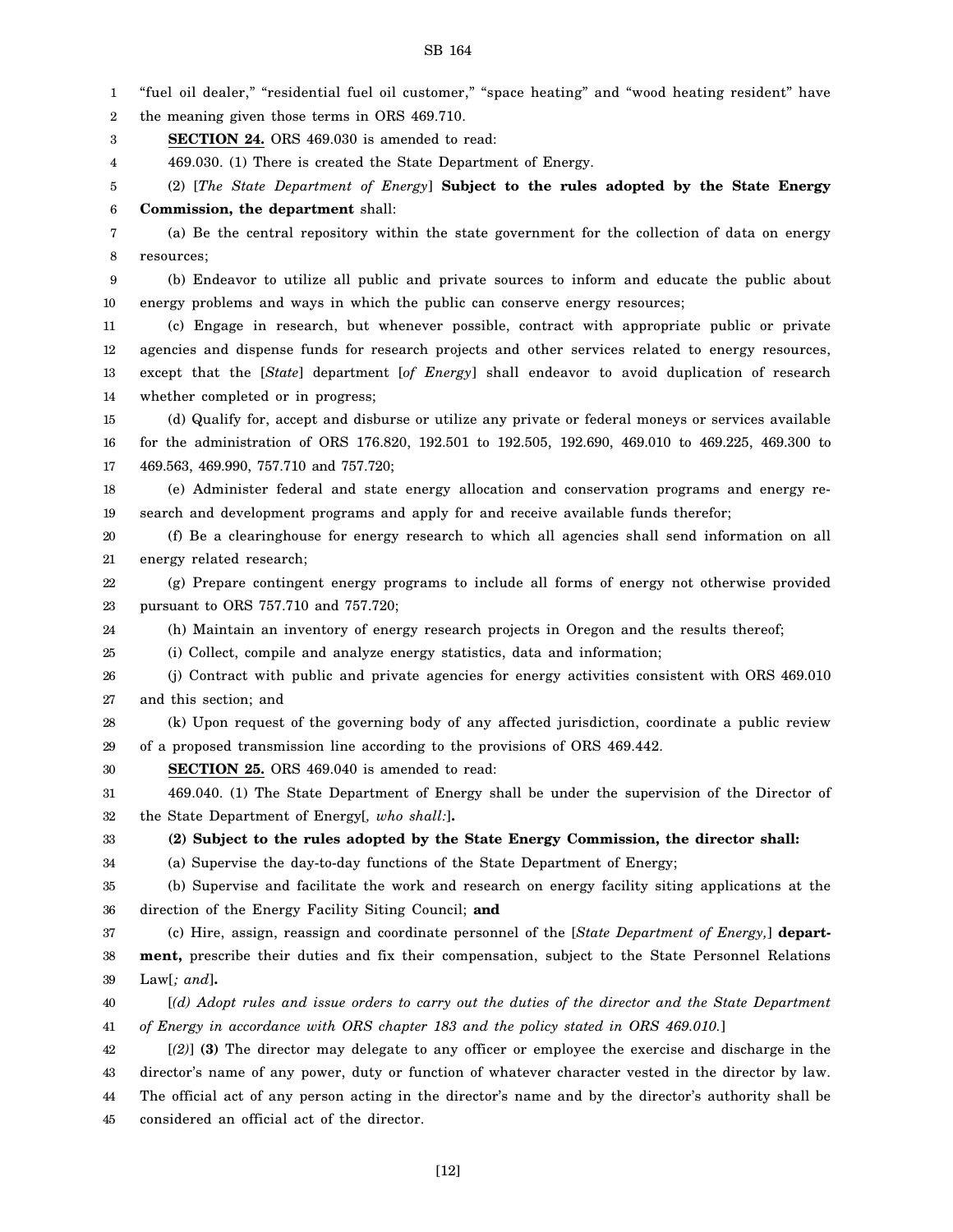1 [*(3)*] **(4)** The director shall be appointed by the Governor.

2 **SECTION 26.** ORS 469.050 is amended to read:

3 469.050. [*(1)*] A person who has been the Director of the State Department of Energy [*shall*] **or**

4 5 **a member of the State Energy Commission may** not, within two years after the person ceases to be the director **or a commissioner**, be an employee of:

6 [*(a)*] **(1)** An owner or operator of an energy facility;

7 [*(b)*] **(2)** An applicant for a site certificate; or

8 9 [*(c)*] **(3)** Any person who engages in the sale or manufacture of any energy resource or of any major component of an energy facility in Oregon.

10 11 12 [*(2) Employment of any individual in violation of subsection (1)(a) or (b) of this section shall be grounds for the revocation of any license issued by this state or any agency thereof and held by the person that employs such individual.*]

13 **SECTION 27.** ORS 469.060 is amended to read:

14 15 16 17 18 19 20 469.060. (1) Every odd-numbered year, the [*State Department of Energy*] **State Energy Commission** shall transmit to the Governor and the Legislative Assembly a comprehensive plan including comments on the energy forecasts of the utilities and on the [*department's*] **commission's** independent analysis and evaluation. The plan shall be designed to identify emerging trends related to energy supply, need and conservation and public health and safety factors, to estimate the level of statewide energy need for each year in the forthcoming five-year period and for the 10th and 20th year following issuance of the plan.

21 22 23 24 25 26 27 (2) [*Notwithstanding ORS 469.030 (2)(c),*] The [*department*] **commission** shall conduct research into all energy pricing structures, relating price to consumption and considering the interchangeability of the various energy forms. In conducting the research, the [*department*] **State Energy Commission** shall consider matters including, but not limited to, price elasticity, cross elasticity of demand and energy rate structures, as well as the rate structure studies of the Public Utility Commission. This research shall be submitted biennially to the Legislative Assembly and the Governor as a part of the plan described in subsection (1) of this section.

28 29 (3) Consistent with the legislatively approved budget, the plan described in subsections (1) and (2) of this section shall include, but not be limited to:

30

(a) An inventory of existing energy resources available to Oregon.

31 32 33 34 (b) An estimation of the potential contribution that various energy resources could make in satisfying Oregon's future energy needs consistent with the policy stated in ORS 469.010 and where appropriate, the energy plan and fish and wildlife program adopted by the Pacific Northwest Electric Power and Conservation Planning Council pursuant to P.L. 96-501.

35 36 37 38 (c) Recommendations for state and local governments to assist in the development and maximum use of cost-effective conservation and renewable resources, consistent with the policy stated in ORS 469.010 and, where appropriate, the energy plan and fish and wildlife program adopted by the Pacific Northwest Electric Power and Conservation Planning Council pursuant to P.L. 96-501.

39 40 41 (d) Recommendations for proposed research, development and demonstration projects and programs necessary to evaluate the availability and cost-effectiveness of conservation and renewable resources in Oregon.

42 (4) The plan described in this section shall be compiled by organizing and refining data acquired

43 by the [*department*] **State Department of Energy** in the performance of its existing duties.

44 **SECTION 28.** ORS 469.070 is amended to read:

45 469.070. (1) [*At least biennially the State Department of Energy shall issue a*] **The State Energy**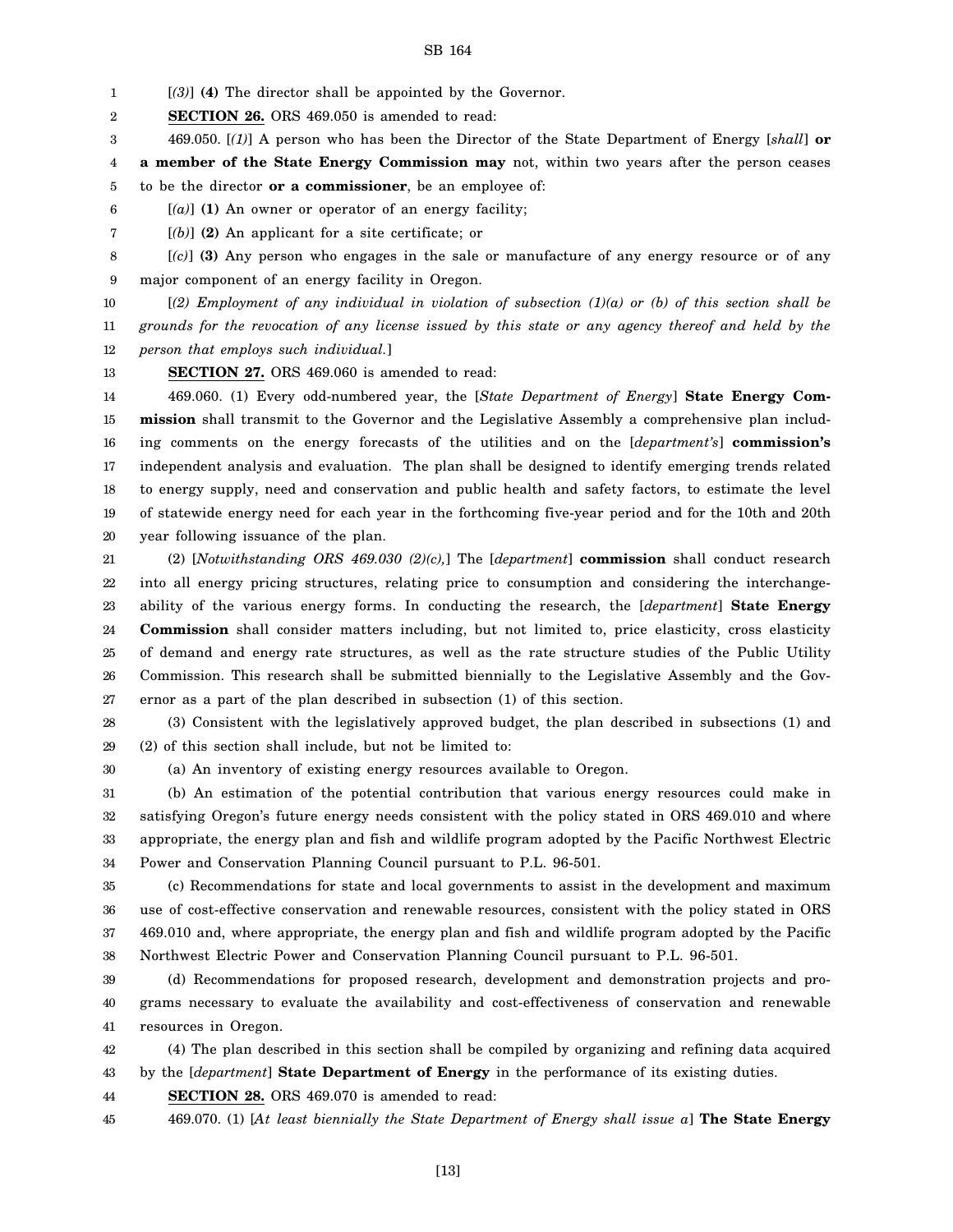1 2 **Commission biennially shall issue a** forecast on the energy situation as it affects Oregon. The forecast shall include, but [*not be*] **is not** limited to, an estimate of:

3 (a) Energy demand and the resources available to meet that demand; and

4 (b) Impacts of conservation and new technology, increased efficiency of present energy facilities,

5 6 additions to present facilities, and construction of new facilities, on the availability of energy to Oregon.

7 (2) The forecast shall include summary forecasts for:

8 (a) Each of the first five years immediately following issuance of the forecast; and

9 (b) The 10th and 20th year following the issuance of the forecast.

10 11 (3) The forecast shall identify all major components of demand and any anticipated increase in demand, including but not limited to population, commercial, agricultural and industrial growth.

12 13 14 15 16 17 18 (4) The [*State Department of Energy*] **commission**, by July 1 of each even-numbered year, shall issue a statement setting forth the methodology and assumptions it intends to employ in preparing the forthcoming forecast, any changes in the preceding forecast, and an outline of the contents of the [*biennial plan to be published by the department on the following January 1, and not later than the 45th day thereafter, commence public hearings thereon.*] **comprehensive plan transmitted to the Governor and the Legislative Assembly under ORS 469.060. No later than 45 days after issuing the statement, the commission shall commence public hearings on the plan.**

19 20 21 22 23 [*(5) All state agencies, energy suppliers, owners of energy facilities, and other persons whom the Director of the State Department of Energy believes have an interest in the subject or who have applied to the director therefor, shall be supplied a copy of the statement issued by the department on July 1 of each even-numbered year. The director may charge a reasonable fee for a copy of this statement not to exceed the cost thereof.*]

24 25 26 27 **(5) The commission shall supply a copy of the statement issued under subsection (4) of this section to any state agency, energy supplier, owner of an energy facility or other person that applies to the commission for a copy of the statement. The commission may charge a fee for the copy of the statement that does not exceed the cost of making the copy.**

28 29 30 (6) After the public hearings required by subsection (4) of this section, but not later than January 1 following the issuance of its statement, the [*department*] **commission** shall issue the forecast required by subsection (1) of this section.

31 (7) The forecast shall be included within the plan provided for in ORS 469.060 (1).

32 **SECTION 29.** ORS 469.085 is amended to read:

33 34 469.085. (1) Except as otherwise provided in this section, civil penalties under ORS 469.992 shall be imposed as provided in ORS 183.745.

35 36 37 38 (2) Notwithstanding ORS 183.745 (2), the notice to the person against whom a civil penalty is to be imposed shall reflect a complete statement of the consideration given to the factors listed in subsection (7) of this section. The notice may be served by either the Director of the State Department of Energy or the Energy Facility Siting Council.

39 40 41 (3) Notwithstanding ORS 183.745, if a hearing is not requested or if the person requesting a hearing fails to appear, a final order shall be entered upon a prima facie case made on the record of the agency.

42 43 44 45 (4) The provisions of this section are in addition to and not in lieu of any other penalty or sanction provided by law. An action taken by the director or the council under this section may be joined by the director or the council with any other action against the same person under this chapter.

[14]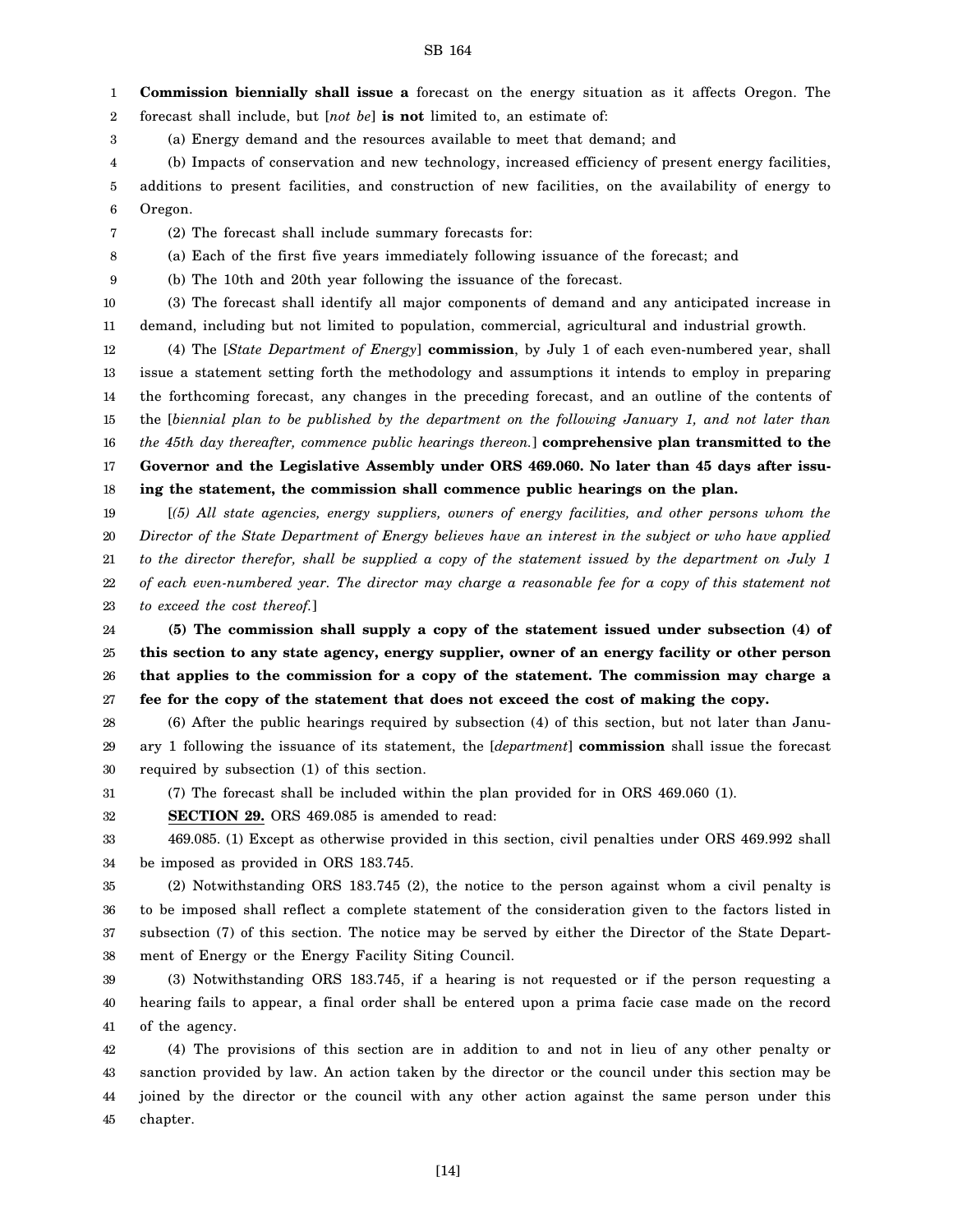1 (5) Any civil penalty recovered under this section shall be paid into the General Fund.

2 3 (6) The [*director*] **State Energy Commission** or the council shall adopt by rule a schedule [*of*] **that prescribes** the amount of civil penalty that may be imposed for a particular violation.

4 (7) In imposing a penalty under ORS 469.992, the director or the council shall consider:

5 6 (a) The past history of the person incurring a penalty in taking all feasible steps or procedures necessary or appropriate to correct or prevent any violation;

7 8 (b) Any prior violations of [*ORS chapter 469*] **this chapter** or rules, orders or permits relating to the alleged violation;

9 10 (c) The impact of the violation on public health and safety or public interests in fishery, navigation and recreation;

11

(d) Any other factors determined by the director or the council to be relevant; and

12 (e) The alleged violator's cooperativeness and effort to correct the violation.

13 14 15 16 (8) The penalty imposed under ORS 469.992 may be remitted or mitigated upon such terms and conditions as the director or council determines to be proper. Upon the request of the person incurring the penalty, the director or council shall consider evidence of the economic and financial condition of the person in determining whether a penalty shall be remitted or mitigated.

17

**SECTION 30.** ORS 469.150 is amended to read:

18 19 20 21 22 469.150. (1) As used in this section "energy conservation services" means services provided by energy suppliers to educate and inform customers and the public about energy conservation. Such services include but are not limited to providing answers to questions concerning energy saving devices and providing inspections and making suggestions concerning the construction and siting of buildings and residences.

23 24 25 26 27 (2) Energy suppliers other than public utilities as defined in ORS 757.005, that produce, transmit, deliver or furnish heat, light or power shall establish energy conservation services and shall provide energy conservation information to customers and to the public. The services shall be performed in accordance with such guidelines as the [*Director of the State Department of Energy may by rule*] **State Energy Commission by rule may** prescribe.

28 29 (3) As used in this section "energy supplier" means a publicly owned utility or fuel oil dealer which supplies electricity or fuel oil for the space heating of dwellings.

30 **SECTION 31.** ORS 469.155 is amended to read:

31 469.155. (1) As used in this section:

32 33 34 35 (a) "Dwelling" means real or personal property inhabited as the principal residence of an owner or renter. "Dwelling" includes a manufactured dwelling as defined in ORS 446.003, a floating home as defined in ORS 830.700 and multiple unit residential housing. "Dwelling" does not include a recreational vehicle as defined in ORS 446.003.

36 37 (b) "Energy conservation standards" means standards for the efficient use of energy for space and water heating in a dwelling.

38 39 40 (2) The [*Director of the State Department of Energy*] **State Energy Commission** shall establish advisory energy conservation standards for existing dwellings. The standards shall be adopted by rule in accordance with ORS 183.310 to 183.410. The standards:

41 (a) Shall take cost-effectiveness into account; and

42 43 (b) Shall be compatible with and further the state's incentive programs for residential energy conservation.

44 45 (3) The [*director*] **State Department of Energy** shall publicize the energy conservation standards and encourage home owners to voluntarily comply with the standards.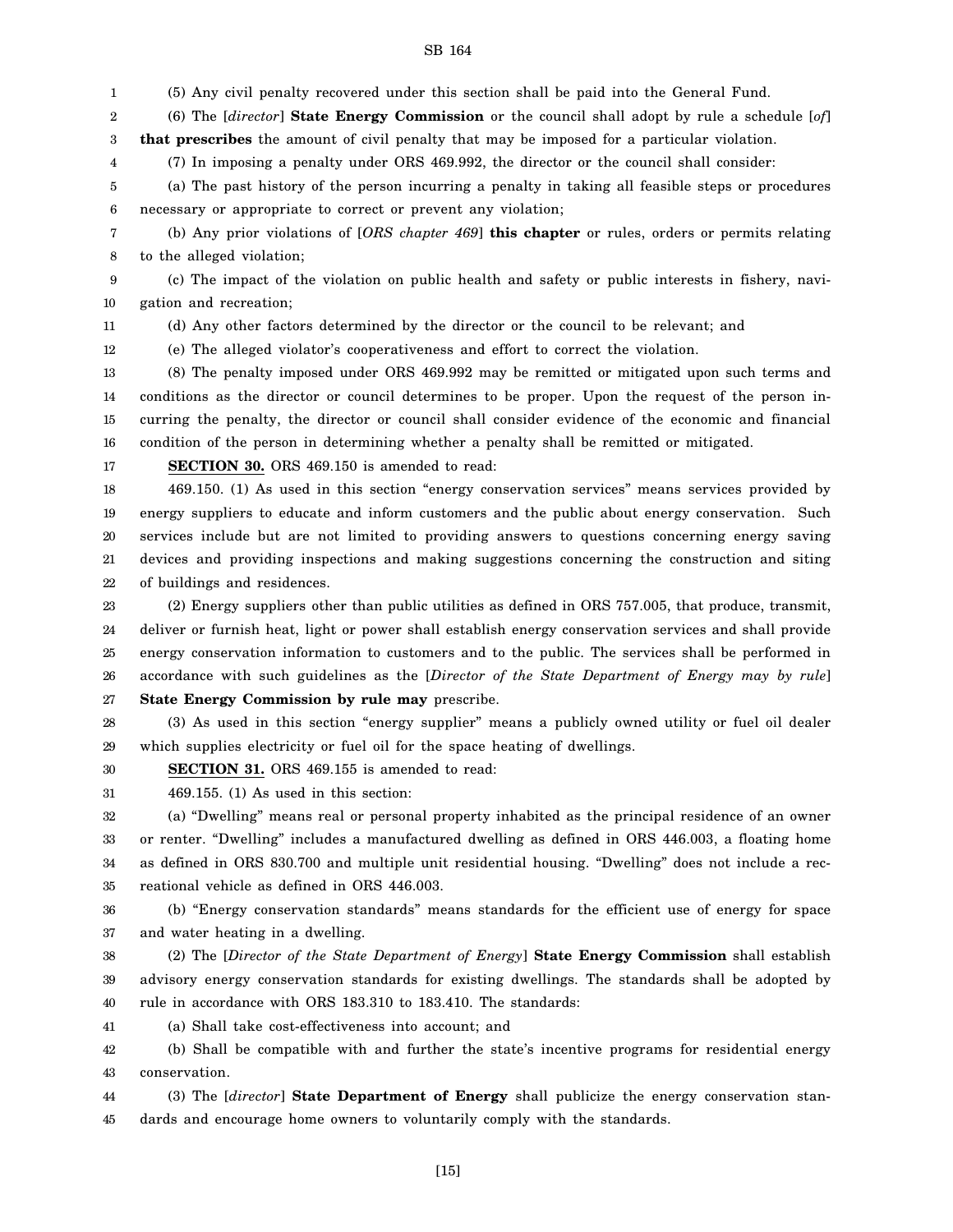1 2 3 4 5 6 7 8 9 10 11 12 13 14 15 16 17 18 19 20 21 22 23 24 25 26 27 28 29 30 31 32 33 34 35 36 37 38 39 40 41 42 43 44 45 **SECTION 32.** ORS 469.160 is amended to read: 469.160. As used in ORS 316.116, 317.115 and 469.160 to 469.180: (1) "Alternative energy device" means a category one alternative energy device or a category two alternative energy device. (2) "Alternative fuel device" means any of the following: (a) An alternative fuel vehicle; (b) Related equipment; or (c) A fueling station necessary to operate an alternative fuel vehicle. (3) "Alternative fuel vehicle" means a motor vehicle as defined in ORS 801.360 that is: (a) Registered in this state; and (b) Manufactured or modified to use an alternative fuel, including but not limited to electricity, natural gas, ethanol, methanol, propane and any other fuel approved in rules adopted by the [*Director of the State Department of Energy*] **State Energy Commission** that produces less exhaust emissions than vehicles fueled by gasoline or diesel. Determination that a vehicle is an alternative fuel vehicle shall be made without regard to energy consumption savings. (4) "Category one alternative energy device" means: (a) Any system, mechanism or series of mechanisms that uses solar radiation for space heating or cooling for one or more dwellings; (b) Any system that uses solar radiation for: (A) Domestic water heating; or (B) Swimming pool, spa or hot tub heating and that meets the requirements set forth in ORS 316.116; (c) A ground water heat pump and ground loop system; (d) Any wind powered device used to offset or supplement the use of electricity by performing a specific task such as pumping water; (e) Equipment used in the production of alternative fuels; (f) A generator powered by alternative fuels and used to produce electricity; (g) An energy efficient appliance; (h) An alternative fuel device; or (i) A premium efficiency biomass combustion device that includes a dedicated outside combustion air source and that meets minimum performance standards that are established by the [*State Department of Energy*] **State Energy Commission**. (5) "Category two alternative energy device" means a fuel cell system, solar electric system or wind electric system. (6) "Coefficient of performance" means the ratio calculated by dividing the usable output energy by the electrical input energy. Both energy values must be expressed in equivalent units. (7) "Contractor" means a person whose trade or business consists of offering for sale an alternative energy device, construction service, installation service or design service. (8)(a) "Cost" means the actual cost of the acquisition, construction and installation of the alternative energy device paid by the taxpayer for the alternative energy device. (b) For an alternative fuel vehicle, "cost" means the difference between the cost of the alternative fuel vehicle and the same vehicle or functionally similar vehicle manufactured to use conventional gasoline or diesel fuel or, in the case of modification of an existing vehicle, the cost of the modification. "Cost" does not include any amounts paid for remodification of the same vehicle. (c) For a fueling station necessary to operate an alternative fuel vehicle, "cost" means the cost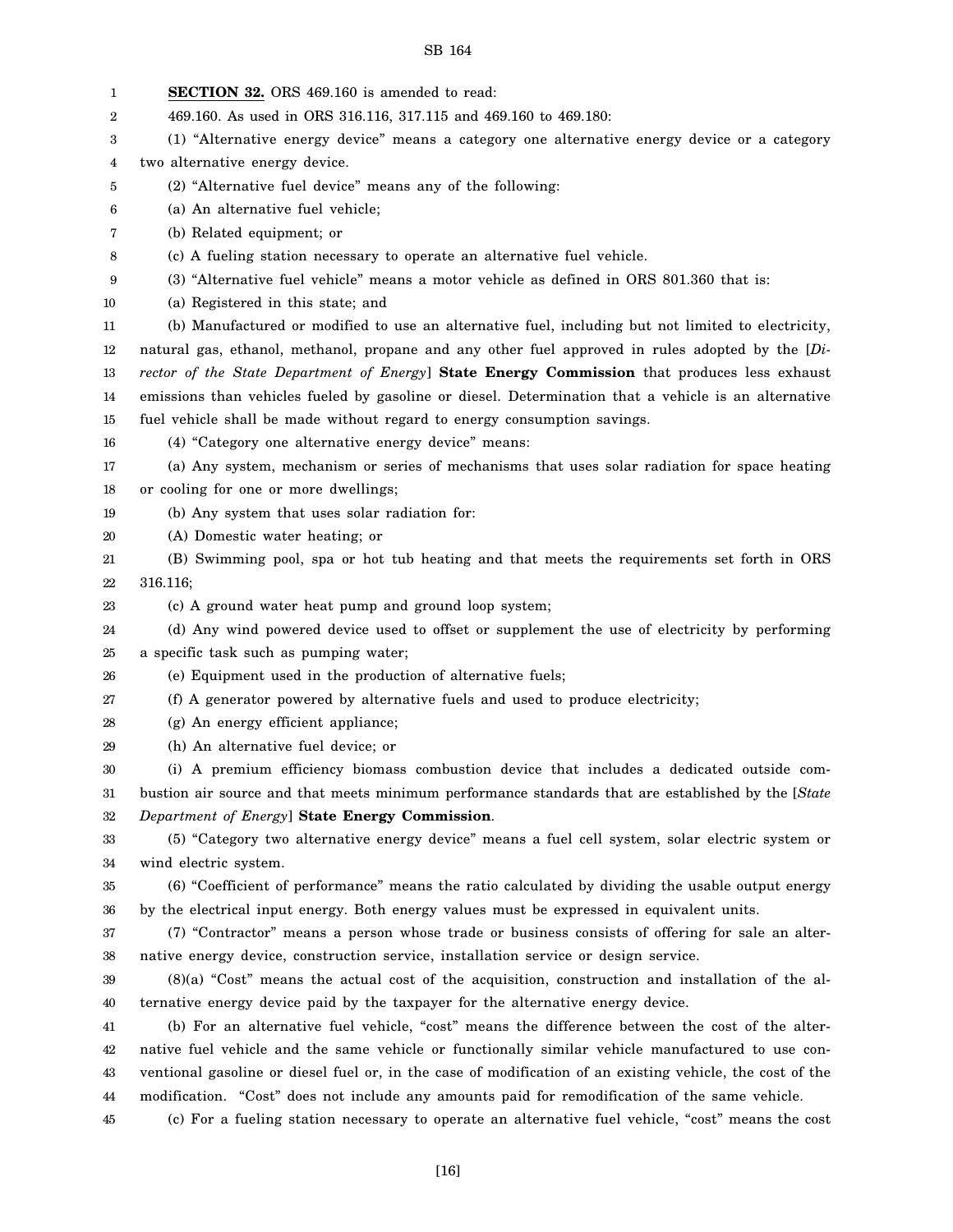1 to the contractor of constructing or installing the fueling station in a dwelling and of making the

2 fuel station operational in accordance with the specifications issued under ORS 469.160 to 469.180

3 4 and any rules adopted by the [*Director of the State Department of Energy*] **State Energy Commission**.

5 6 7 (d) For related equipment, "cost" means the cost of the related equipment and any modifications or additions to the related equipment necessary to prepare the related equipment for use in converting a vehicle to alternative fuel use.

8 9 (9) "Domestic water heating" means the heating of water used in a dwelling for bathing, clothes washing, dishwashing and other related functions.

10 11 12 (10) "Dwelling" means real or personal property ordinarily inhabited as a principal or secondary residence and located within this state. "Dwelling" includes, but is not limited to, an individual unit within multiple unit residential housing.

13 14 15 16 (11) "Energy efficient appliance" means a clothes washer, clothes dryer, water heater, refrigerator, freezer, dishwasher, appliance designed to heat or cool a dwelling or other major household appliance that has been certified by the State Department of Energy to have premium energy efficiency characteristics.

17 18 (12) "First year energy yield" of an alternative energy device is the usable energy produced under average environmental conditions in one year.

19 20 (13) "Fuel cell system" means any system, mechanism or series of mechanisms that uses fuel cells or fuel cell technology to generate electrical energy for a dwelling.

21 22 (14) "Fueling station" includes but is not limited to a compressed natural gas compressor fueling system or an electric charging system for vehicle power battery charging.

23 (15) "Placed in service" means:

24 25 (a) The date an alternative energy device is ready and available to produce usable energy or save energy.

26 (b) For an alternative fuel vehicle:

27 28 (A) In the case of purchase, the date that the alternative fuel vehicle is first purchased as an alternative fuel vehicle ready and available for use.

29 30 (B) In the case of modification, the date that the modification is completed and the vehicle is ready and available for use as an alternative fuel vehicle.

31 32 (c) For a fueling station necessary to operate an alternative fuel vehicle, the date that the fueling station is first operational.

33 (d) For related equipment, the date that the equipment is first operational.

34 35 (16) "Related equipment" means equipment necessary to convert a vehicle to use an alternative fuel.

36 37 (17) "Solar electric system" means any system, mechanism or series of mechanisms, including photovoltaic systems, that uses solar radiation to generate electrical energy for a dwelling.

38 39 (18) "Wind electric system" means any system, mechanism or series of mechanisms that uses wind to generate electrical energy for a dwelling.

40 **SECTION 33.** ORS 469.165 is amended to read:

41 42 43 469.165. (1) For the purposes of carrying out ORS 469.160 to 469.180, the [*State Department of Energy*] **State Energy Commission** may adopt rules prescribing minimum performance criteria for alternative energy devices for dwellings.

44 45 (2) The [*department,*] **commission,** in adopting rules under this section for solar heating and cooling systems, shall take into consideration applicable standards of federal performance criteria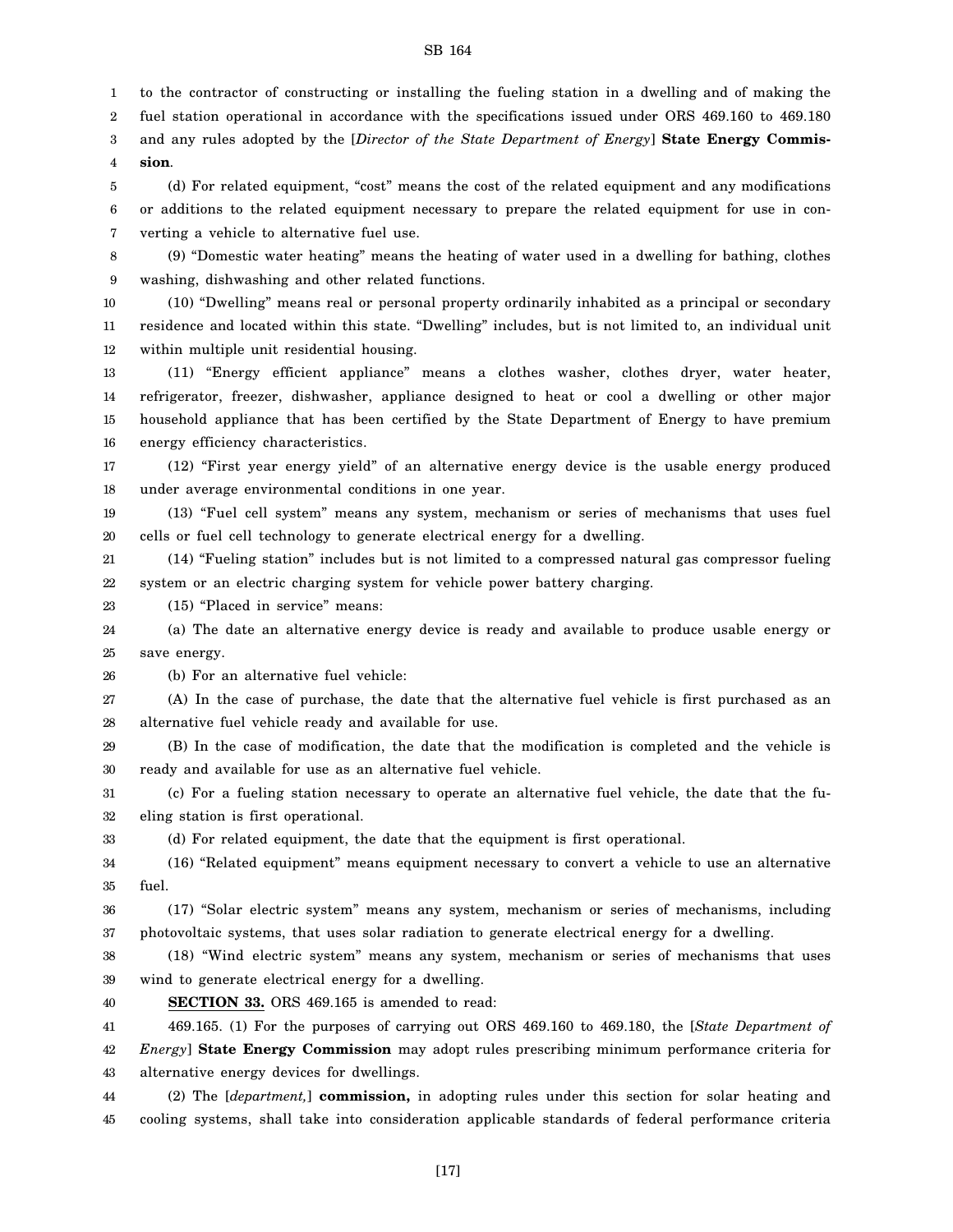1 2 prescribed pursuant to the provisions of section 5506, title 42, United States Code (Solar Heating and Cooling Act of 1974).

3 4 5 6 7 8 9 (3) The [*Director of the State Department of Energy*] **commission** shall adopt rules governing the determination of eligibility, verification and certification of an alternative fuel device for purposes of the tax credits granted under ORS 316.116 and 317.115, including but not limited to rules that further define an alternative fuel vehicle, related equipment or fueling station necessary to operate an alternative fuel vehicle, that govern the computation of costs eligible for credit and that require equitable allocation of the tax credit benefits between the lessor and the lessee of an alternative fuel vehicle as a condition of tax credit eligibility.

10 **SECTION 34.** ORS 469.170 is amended to read:

11 12 469.170. (1) Any person may claim a tax credit under ORS 316.116 (or ORS 317.115, if the person is a corporation) if the person:

13 (a) Meets the requirements of ORS 316.116 (or ORS 317.115, if applicable);

14 (b) Meets the requirements of ORS 469.160 to 469.180; and

15 16 (c) Pays, subject to subsection (9) of this section, all or a portion of the costs of an alternative energy device.

17 18 (2) A credit under ORS 317.115 may be claimed only if the alternative energy device is a fueling station necessary to operate an alternative fuel vehicle.

19 20 21 22 23 (3)(a) In order to be eligible for a tax credit under ORS 316.116 or 317.115, a person claiming a tax credit for construction or installation of an alternative energy device (including a fueling station) shall have the device certified by the State Department of Energy or constructed or installed by a contractor certified by the department under subsection (5) of this section. This paragraph does not apply to an alternative fuel vehicle or to related equipment.

24 25 26 (b) Certification of an alternative fuel vehicle or related equipment shall be accomplished under rules that shall be adopted by the [*Director of the State Department of Energy*] **State Energy Commission**.

27 28 29 (4) Verification of the purchase, construction or installation of an alternative energy device shall be made in writing on a form provided by the Department of Revenue and, if applicable, shall contain:

30 (a) The location of the alternative energy device;

31 (b) A description of the type of device;

32 33 34 (c) If the device was constructed or installed by a contractor, evidence that the contractor has any license, bond, insurance and permit required to sell and construct or install the alternative energy device;

35 36 (d) If the device was constructed or installed by a contractor, a statement signed by the contractor that the applicant has received:

37 (A) A statement of the reasonably expected energy savings of the device;

38 (B) A copy of consumer information published by the State Department of Energy;

39 (C) An operating manual for the alternative energy device; and

40 41 (D) A copy of the contractor's certification certificate or alternative energy device system certificate for the alternative energy device, as appropriate;

42 (e) If the device was not constructed or installed by a contractor, evidence that:

43 44 (A) The State Department of Energy has issued an alternative energy device system certificate for the alternative energy device; and

45 (B) The taxpayer has obtained all building permits required for construction or installation of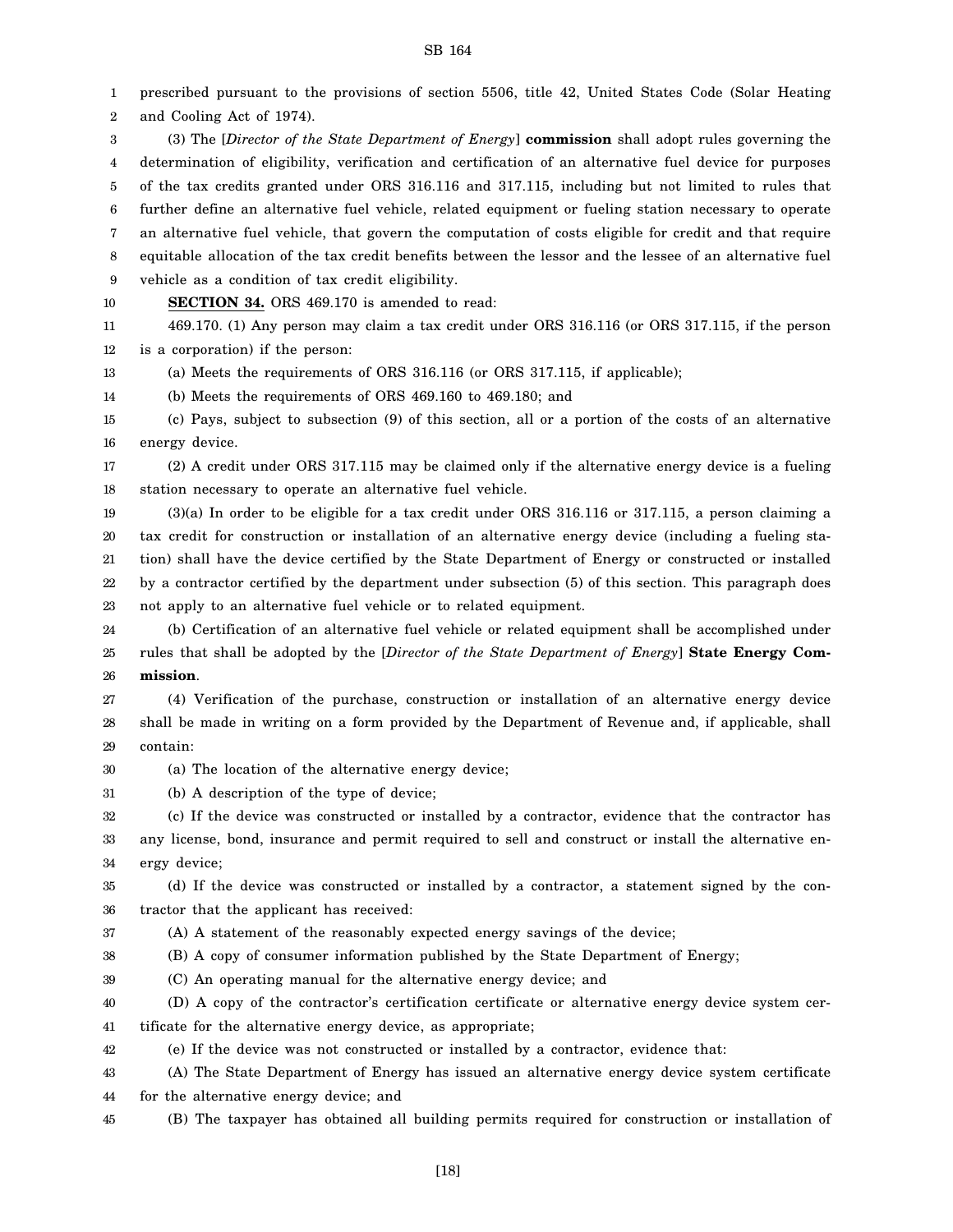1 the device;

2 3 4 5 6 (f) A statement, signed by both the taxpayer claiming the credit and the contractor if the device was constructed or installed by a contractor, that the construction or installation meets all the requirements of ORS 469.160 to 469.180 or, if the device is a fueling station and the taxpayer is the contractor, a statement signed by the contractor that the construction or installation meets all of the requirements of ORS 469.160 to 469.180;

7 (g) The date the alternative energy device was purchased;

8

(h) The date the alternative energy device was placed in service; and

9 10 (i) Any other information that the Director of the State Department of Energy or the Department of Revenue determines is necessary.

11 12 13 14 (5)(a) When the State Department of Energy finds that an alternative energy device can meet the standards adopted under ORS 469.165, the Director of the State Department of Energy may issue a contractor system certification to the person selling and constructing or installing the alternative energy device.

15 16 17 (b) Any person who sells or installs more than 12 alternative energy devices in one year shall apply for a contractor system certification. An application for a contractor system certification shall be made in writing on a form provided by the State Department of Energy and shall contain:

18 19 (A) A statement that the contractor has any license, bonding, insurance and permit that is required for the sale and construction or installation of the alternative energy device;

20 21 22 (B) A specific description of the alternative energy device, including, but not limited to, the material, equipment and mechanism used in the device, operating procedure, sizing and siting method and construction or installation procedure;

23 24 (C) The addresses of three installations of the device that are available for inspection by the State Department of Energy;

25 (D) The range of installed costs to purchasers of the device;

26 (E) Any important construction, installation or operating instructions; and

27 (F) Any other information that the State Department of Energy determines is necessary.

28 29 (c) A new application for contractor system approval shall be filed when there is a change in the information supplied under paragraph (b) of this subsection.

30 31 32 33 (d) The State Department of Energy may issue contractor system certificates to each contractor who on October 3, 1989, has a valid dealer system certification, which shall authorize the sale and installation of the same domestic water heating alternative energy devices authorized by the dealer certification.

34 35 36 37 (e) If the State Department of Energy finds that an alternative energy device can meet the standards adopted under ORS 469.165, the Director of the State Department of Energy may issue an alternative energy device system certificate to the taxpayer constructing or installing or having an alternative energy device constructed or installed.

38 39 (f) An application for an alternative energy device system certificate shall be made in writing on a form provided by the State Department of Energy and shall contain:

40 41 42 (A) A specific description of the alternative energy device, including, but not limited to, the material, equipment and mechanism used in the device, operating procedure, sizing, siting method and construction or installation procedure;

43 (B) The constructed or installed cost of the device; and

44 45 (C) A statement that the taxpayer has all permits required for construction or installation of the device.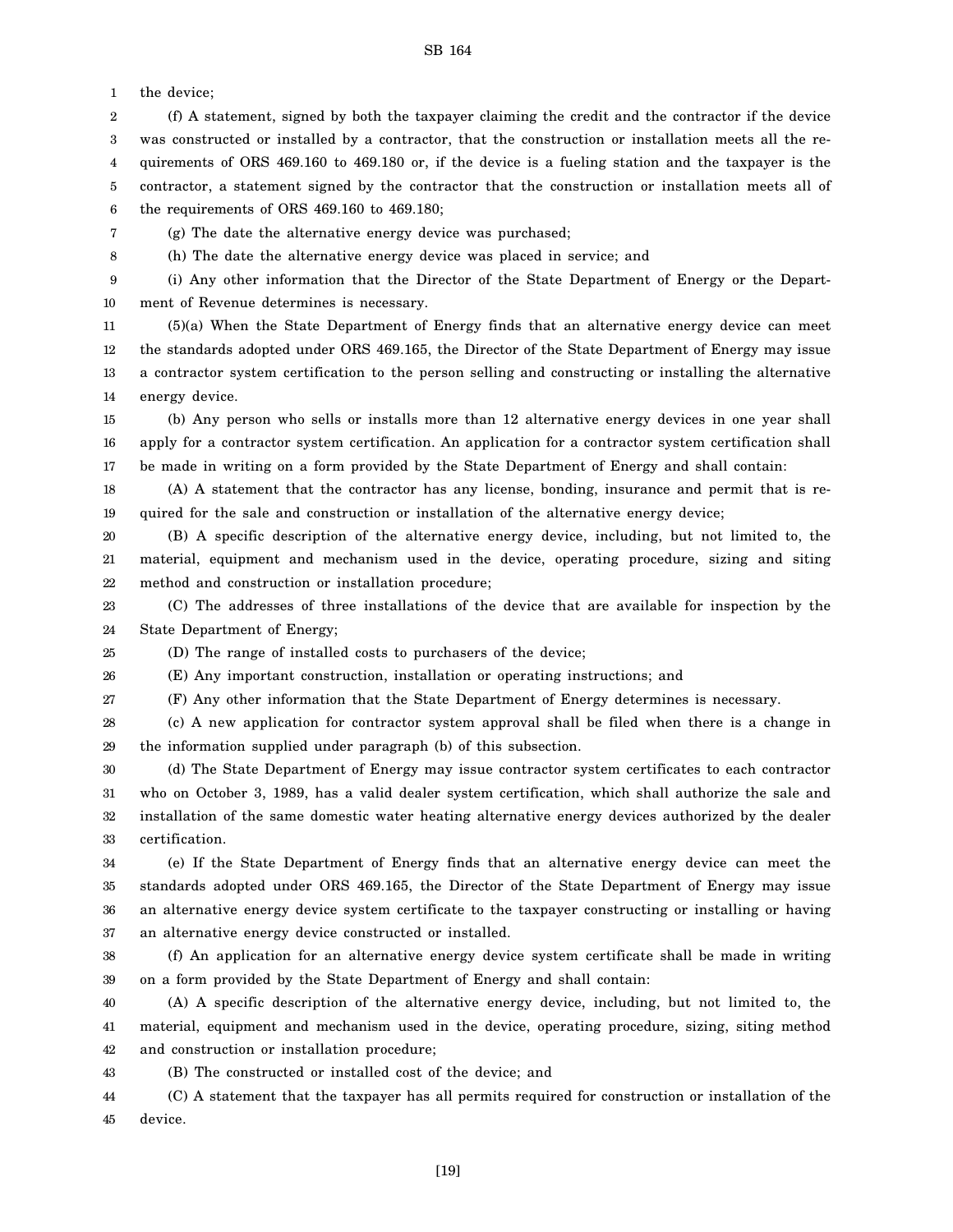1 2 3 4 5 (6) To claim the tax credit, the verification form described in subsection (4) of this section shall be submitted with the taxpayer's tax return for the year the alternative energy device is placed in service or the immediately succeeding tax year. A copy of the contractor's certification certificate, alternative energy device system certificate or alternative fuel vehicle or related equipment certificate also shall be submitted.

6 7 8 (7) The verification form and contractor's certificate, alternative energy device system certificate or alternative fuel vehicle or related equipment certificate described under this section shall be effective for purposes of tax relief allowed under ORS 316.116 or 317.115.

9 10 11 12 (8) The verification form and contractor's certificate described under this section may be transferred to the first purchaser of a dwelling or, in the case of construction or installation of a fueling station in an existing dwelling, the current owner, who intends to use or is using the dwelling as a principal or secondary residence.

13 14 15 16 17 18 (9) Any person that pays the present value of the tax credit for an alternative energy device provided under ORS 316.116 or 317.115 and 469.160 to 469.180 to the person who constructs or installs the alternative energy device shall be entitled to claim the credit in the manner and subject to rules adopted by the Department of Revenue to carry out the purposes of this subsection. The [*State Department of Energy*] **State Energy Commission** may establish by rule uniform discount rates to be used in calculating the present value of a tax credit under this subsection.

19 **SECTION 35.** ORS 469.171 is amended to read:

20 21 22 469.171. (1) The owner of an alternative fuel vehicle as defined in ORS 469.160 may transfer a tax credit otherwise allowed under ORS 316.116 for cost of the vehicle in exchange for a cash payment equal to the present value of the tax credit.

23 24 (2) The [*State Department of Energy*] **State Energy Commission** may establish by rule uniform discount rates to be used in calculating the present value of a tax credit under this section.

25 **SECTION 36.** ORS 469.172 is amended to read:

26 469.172. The following devices are not eligible for the tax credit under ORS 316.116:

27 (1) Standard efficiency furnaces;

28 (2) Standard back-up heating systems;

29 30 31 (3) Woodstoves or wood furnaces, or any part of a heating system that burns wood, unless the woodstove, furnace or system constitutes a premium efficiency biomass combustion device described in ORS 469.160 (4)(i);

32 (4) Heat pump water heaters that are part of a geothermal heat pump space heating system;

33 (5) Structures that cover or enclose a swimming pool;

34 (6) Swimming pools, hot tubs or spas used to store heat;

35 (7) Above ground, uninsulated swimming pools, hot tubs or spas;

36 (8) Photovoltaic systems installed on recreational vehicles;

37 38 (9) Conversion of an existing alternative energy device to another type of alternative energy device;

39 (10) Repair or replacement of an existing alternative energy device;

40 41 42 (11) A category two alternative energy device, if the equipment or other property that comprises the category two alternative energy device is the basis for an allowed credit for a category one alternative energy device under ORS 316.116;

43 44 45 (12) A category one alternative energy device, if the equipment or other property that comprises the category one alternative energy device is also the basis for an allowed credit for a category two alternative energy device under ORS 316.116; or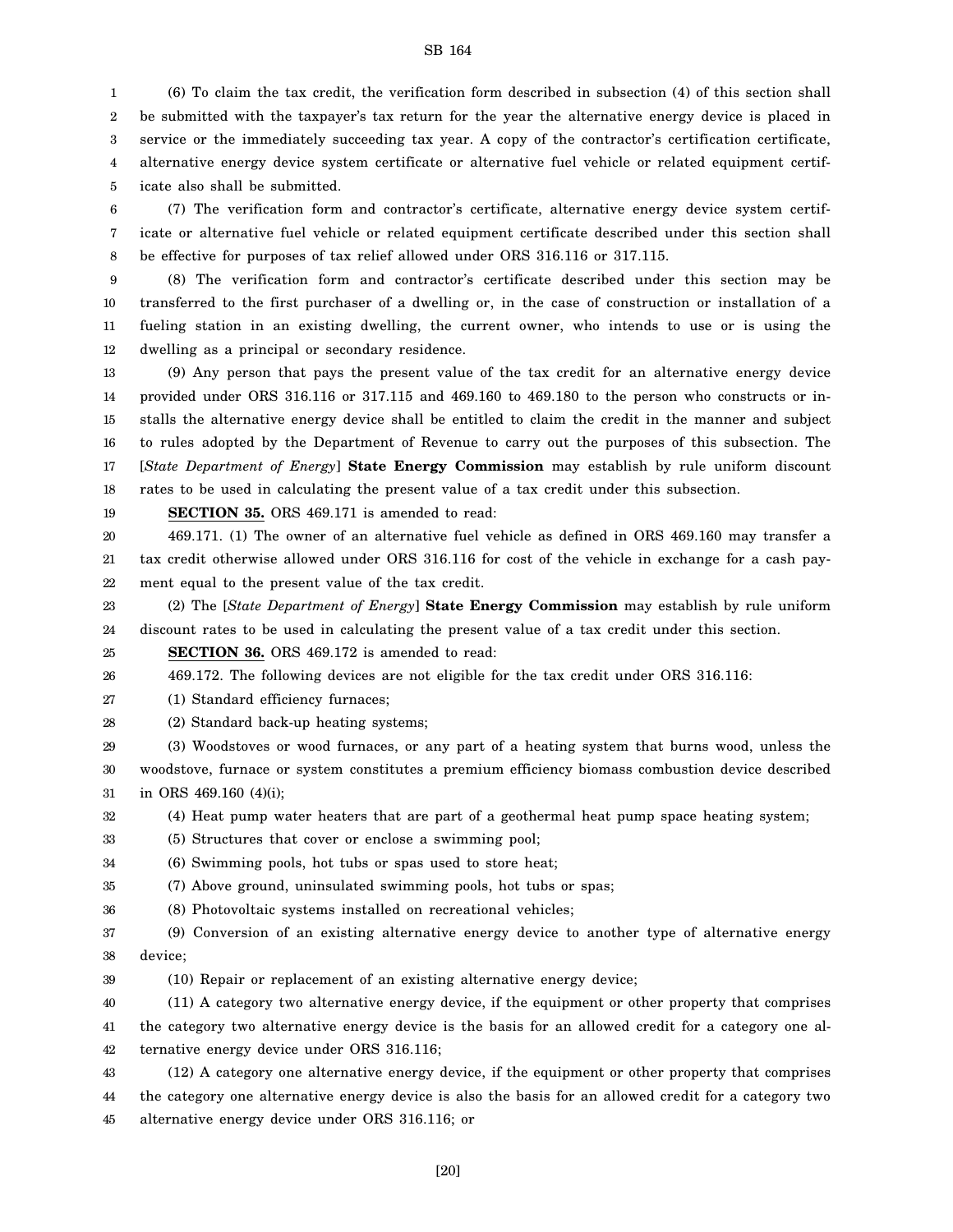1 2 3 4 5 6 7 8 9 10 11 12 13 14 15 16 17 18 19 20 21 22 23 24 25 26 27 28 29 30 31 32 33 34 35 36 37 38 39 (13) Any other device identified by the [*State Department of Energy. The department*] **State Energy Commission. The commission** may adopt rules defining standards for eligible and ineligible devices under this section. **SECTION 37.** ORS 469.185, as amended by section 4, chapter 76, Oregon Laws 2010, is amended to read: 469.185. As used in ORS 469.185 to 469.225 and 469.878: (1) "Alternative fuel vehicle" means a vehicle as defined by the [*Director of the State Department of Energy*] **State Energy Commission** by rule that is used primarily in connection with the conduct of a trade or business and that is manufactured or modified to use an alternative fuel, including but not limited to electricity, ethanol, methanol, gasohol and propane or natural gas, regardless of energy consumption savings. (2) "Car sharing facility" means the expenses of operating a car sharing program, including but not limited to the fair market value of parking spaces used to store the fleet of cars available for a car sharing program, but does not include the costs of the fleet of cars. (3) "Car sharing program" means a program in which drivers pay to become members in order to have joint access to a fleet of cars from a common parking area on an hourly basis. "Car sharing program" does not include operations conducted by car rental agencies. (4) "Cost" means the capital costs and expenses necessarily incurred in the acquisition, erection, construction and installation of a facility, including site development costs and expenses for a sustainable building practices facility. (5) "Energy facility" means any capital investment for which the first year energy savings yields a simple payback period of greater than one year. An energy facility includes: (a) Any land, structure, building, installation, excavation, machinery, equipment or device, or any addition to, reconstruction of or improvement of, land or an existing structure, building, installation, excavation, machinery, equipment or device necessarily acquired, erected, constructed or installed by any person in connection with the conduct of a trade or business and actually used in the processing or utilization of renewable energy resources to: (A) Replace a substantial part or all of an existing use of electricity, petroleum or natural gas; (B) Provide the initial use of energy where electricity, petroleum or natural gas would have been used; (C) Generate electricity to replace an existing source of electricity or to provide a new source of electricity for sale by or use in the trade or business; (D) Perform a process that obtains energy resources from material that would otherwise be solid waste as defined in ORS 459.005; or (E) Manufacture or distribute alternative fuels, including but not limited to electricity, ethanol, methanol, gasohol or biodiesel. (b) Any acquisition of, addition to, reconstruction of or improvement of land or an existing structure, building, installation, excavation, machinery, equipment or device necessarily acquired, erected, constructed or installed by any person in connection with the conduct of a trade or business

SB 164

40 in order to substantially reduce the consumption of purchased energy.

41 42 43 (c) A necessary feature of a new commercial building or multiple unit dwelling, as dwelling is defined by ORS 469.160, that causes that building or dwelling to exceed an energy performance standard in the state building code.

44 45 (d) The replacement of an electric motor with another electric motor that substantially reduces the consumption of electricity.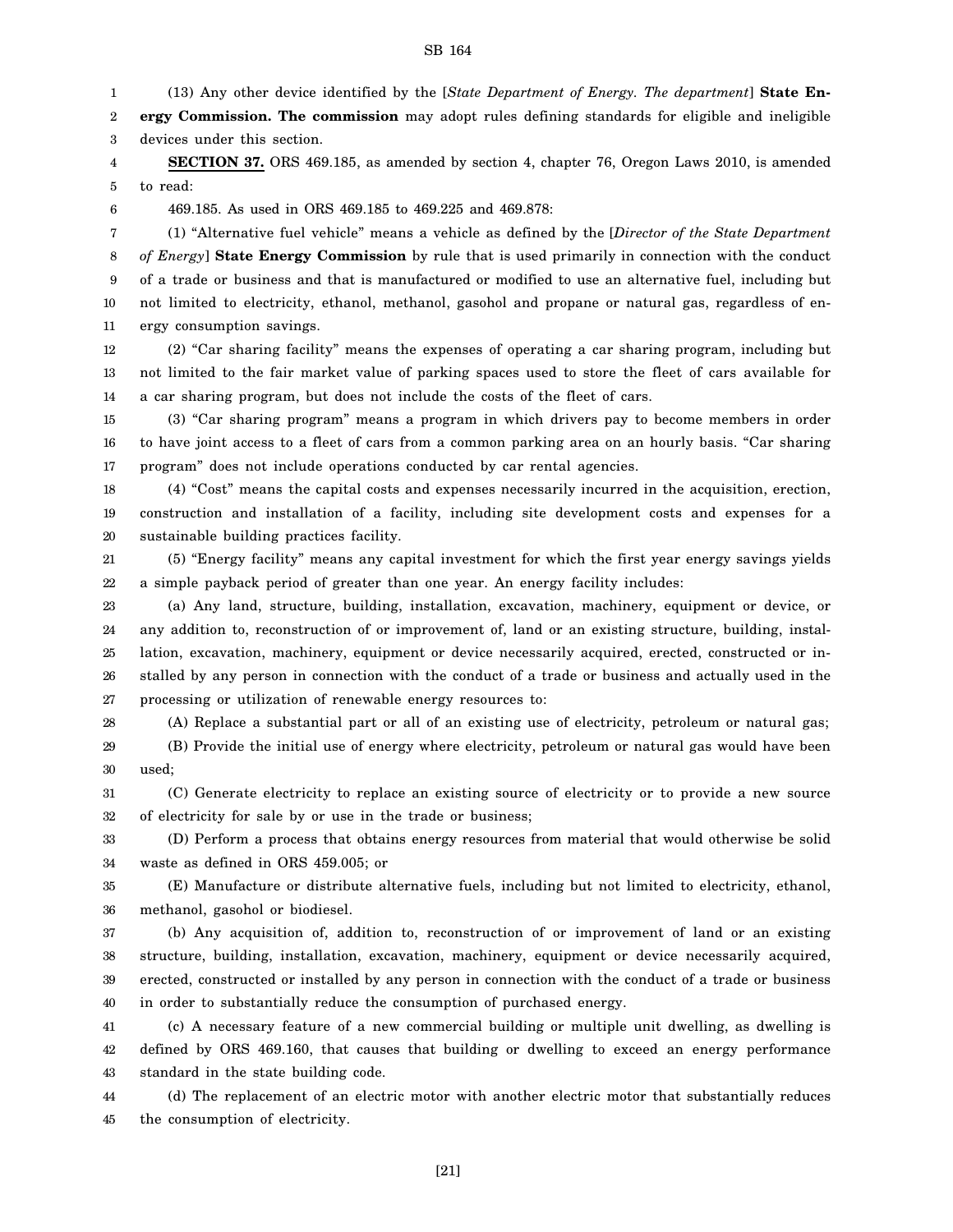1 2 3 4 5 6 (6) "Facility" means an energy facility, recycling facility, transportation facility, car sharing facility, sustainable building practices facility, alternative fuel vehicle or facilities necessary to operate alternative fuel vehicles, including but not limited to an alternative fuel vehicle refueling station, a high-efficiency combined heat and power facility, a high-performance home, a homebuilder-installed renewable energy system, or a renewable energy resource equipment manufacturing facility.

7 8 9 (7) "High-efficiency combined heat and power facility" means a device or equipment that simultaneously produces heat and electricity from a single source of fuel and that meets the criteria established for a high-efficiency combined heat and power facility under ORS 469.197.

10 (8) "High-performance home" means a new single-family dwelling that:

11 12 (a) Is designed and constructed to reduce net purchased energy through use of both energy efficiency and on-site renewable energy resources; and

13 (b) Meets the criteria established for a high-performance home under ORS 469.197.

14 15 (9) "Homebuilder-installed renewable energy system" means a renewable energy resource system that:

16 17 (a) Meets the criteria established for a renewable energy resource system under ORS 469.197; and

18 19 (b) Is installed in a new single-family dwelling by, or at the direction of, the homebuilder constructing the dwelling.

20 21 22 23 (10) "Qualified transit pass contract" means a purchase agreement entered into between a transportation provider and a person, the terms of which obligate the person to purchase transit passes on behalf or for the benefit of employees, students, patients or other individuals over a specified period of time.

24 (11) "Recycling facility" means equipment used by a trade or business solely for recycling:

25 (a) Including:

26 (A) Equipment used solely for hauling and refining used oil;

27 28 29 (B) New vehicles or modifications to existing vehicles used solely to transport used recyclable materials that cannot be used further in their present form or location such as glass, metal, paper, aluminum, rubber and plastic;

30 31 (C) Trailers, racks or bins that are used for hauling used recyclable materials and are added to or attached to existing waste collection vehicles; and

32 33 (D) Any equipment used solely for processing recyclable materials such as balers, flatteners, crushers, separators and scales.

34 35 36 (b) But not including equipment used for transporting or processing scrap materials that are recycled as a part of the normal operation of a trade or business as defined by the [*director*] **commission**.

37 (12)(a) "Renewable energy resource" includes, but is not limited to:

38 39 40 (A) Straw, forest slash, wood waste or other wastes from farm or forest land, nonpetroleum plant or animal based biomass, ocean wave energy, solar energy, wind power, water power or geothermal energy;

41 42 (B) A hydroelectric generating facility that obtains all applicable permits and complies with all state and federal statutory requirements for the protection of fish and wildlife and:

43 (i) That does not exceed 10 megawatts of installed capacity; or

44 (ii) Qualifies as a research, development or demonstration facility; or

45 (C) A renewable energy storage device as defined by the [*director*] **commission** by rule.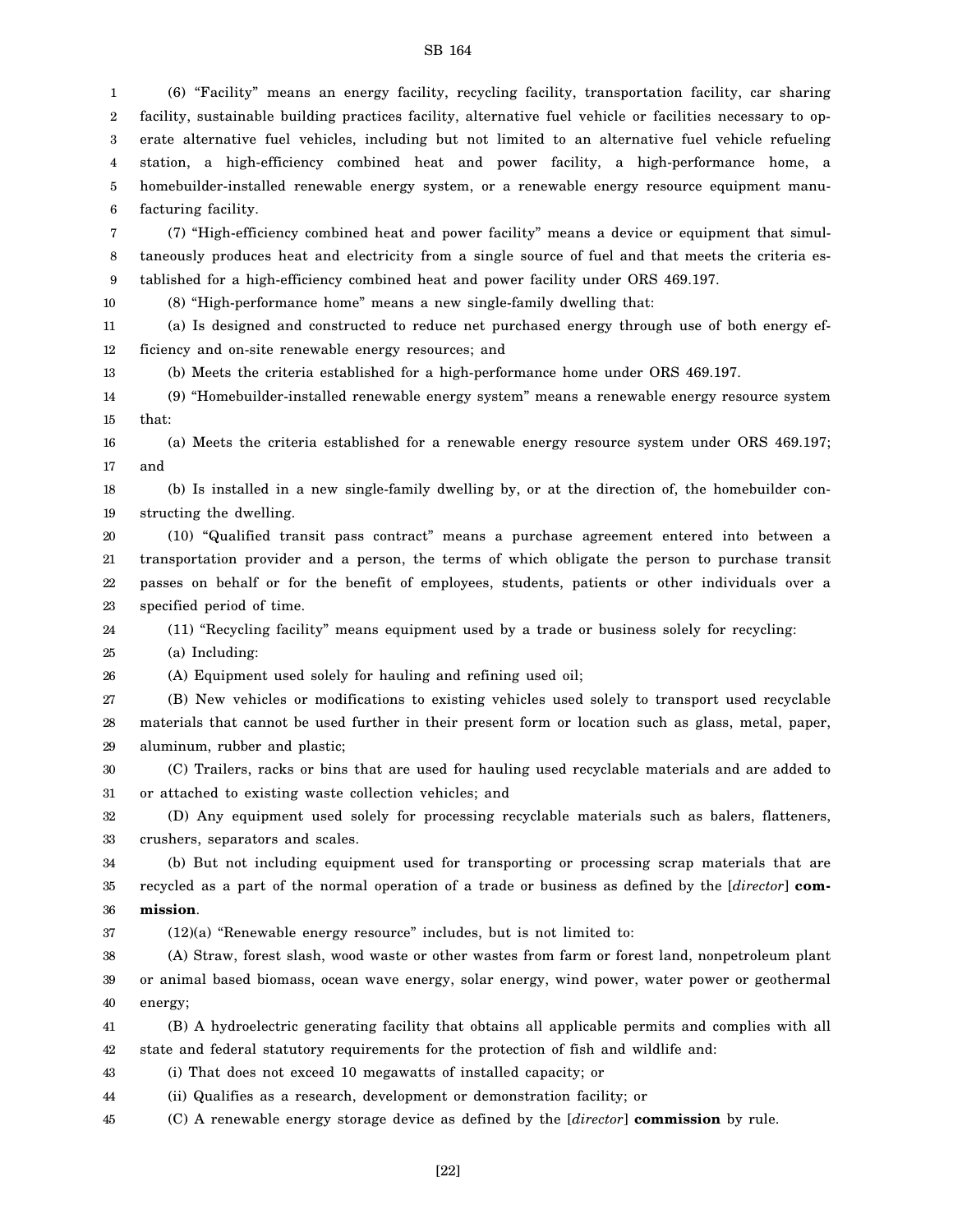1 2 (b) "Renewable energy resource" does not include a hydroelectric generating facility that is not described in paragraph (a) of this subsection.

3 4 5 6 7 (13) "Renewable energy resource equipment manufacturing facility" means any structure, building, installation, excavation, machinery, equipment or device, or an addition, reconstruction or improvement to land or an existing structure, building, installation, excavation, machinery, equipment or device, that is necessarily acquired, constructed or installed by a person in connection with the conduct of a trade or business, that is used primarily to manufacture:

8 9 (a) Equipment, machinery or other products designed to use a renewable energy resource and that meets the criteria established under ORS 469.197.

10 11 12 13 14 15 16 17 (b) Electric vehicles, including three-wheeled vehicles, that are designed for use as Class I or Class II all-terrain vehicles, as those terms are defined in ORS 801.190 and 801.193, and that are used for agricultural, commercial, industrial or governmental purposes, or designed for use as modes of transportation on public roads and highways, or component parts of electric vehicles, but not including component parts that may be used in both electric and conventional vehicles. The [*director*] **commission** may further define "agricultural, commercial, industrial or governmental purposes" of electric vehicles by rule. For purposes of this paragraph, "component parts" does not include batteries.

18 (c) Renewable energy storage devices.

19 20 21 22 23 24 (14) "Sustainable building practices facility" means a commercial building in which building practices that reduce the amount of energy, water or other resources needed for construction and operation of the building are used. "Sustainable building practices facility" may be further defined by the [*State Department of Energy*] **commission** by rule, including rules that establish traditional building practice baselines in energy, water or other resource usage for comparative purposes for use in determining whether a facility is a sustainable building practices facility.

25 26 27 28 (15) "Transportation facility" means a transportation project that reduces energy use during commuting to and from work or school, during work-related travel, or during travel to obtain medical or other services, and may be further defined by the [*department*] **commission** by rule. "Transportation facility" includes, but is not limited to:

29

(a) A qualified transit pass contract or a transportation services contract; or

30 31 32 33 (b) The purchase of efficient truck technology and related truck trailers, as defined in ORS 801.580, for commercial motor vehicles, as defined in ORS 801.208, that are registered under ORS 803.420, or for commercial motor vehicles that are proportionally registered under ORS 826.009 or 826.011.

34 35 (16) "Transportation provider" means a public, private or nonprofit entity that provides transportation services to members of the public.

36 37 (17) "Transportation services contract" means a contract that is related to a transportation facility, and may be further defined by the [*department*] **commission** by rule.

38 39 **SECTION 38.** ORS 469.195, as amended by section 6, chapter 76, Oregon Laws 2010, is amended to read:

40 41 469.195. (1) In determining the eligibility of any facility for tax credits, preference shall be given to those projects that:

42 43 (a) Provide energy savings for real or personal property within the state inhabited as the principal residence of a tenant, including:

44 (A) Nonowner occupied single family dwellings; and

45 (B) Multiple unit residential housing; or

SB 164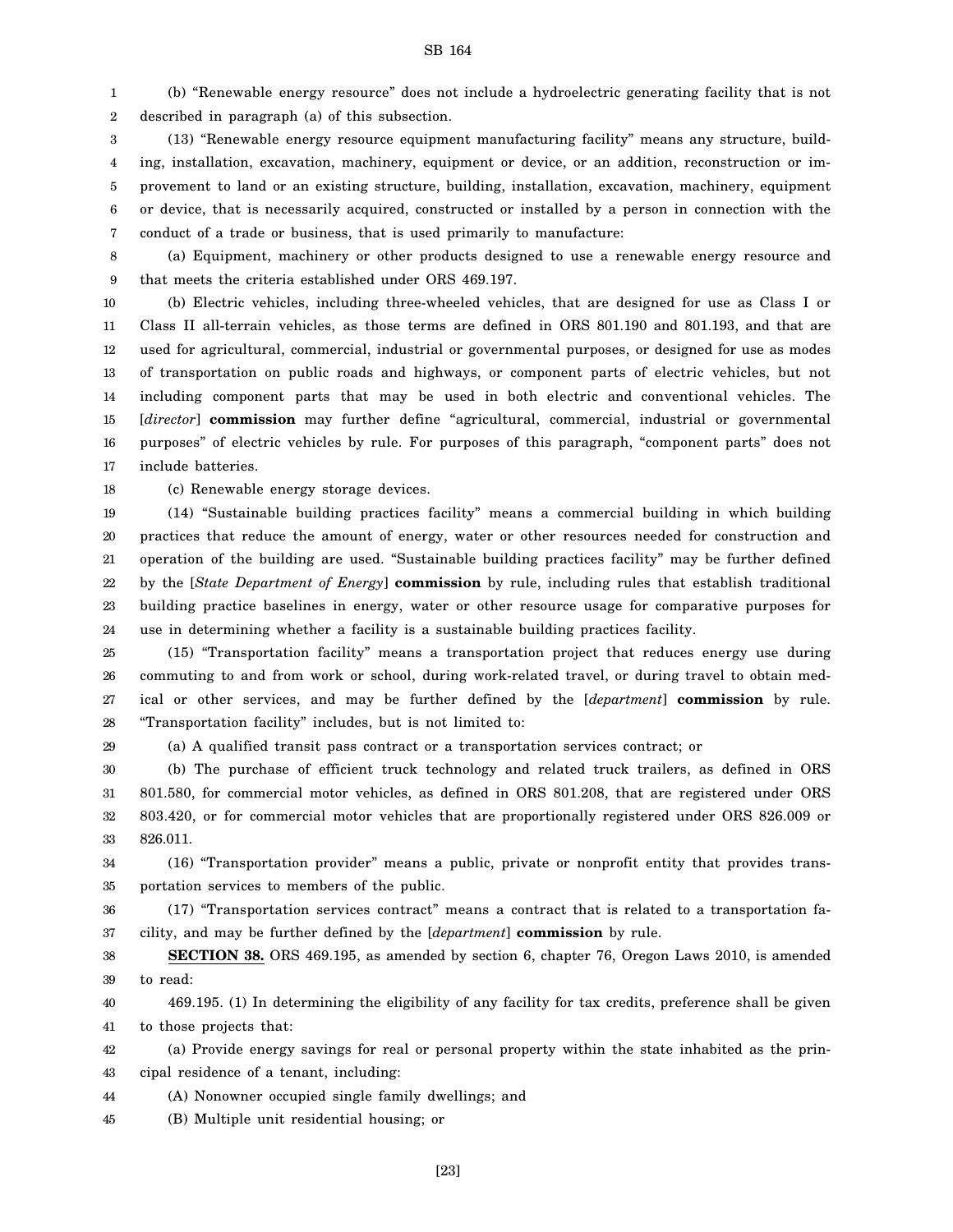1 2 3 4 5 6 7 8 9 10 11 12 13 14 15 16 17 18 19 20 21 22 23 24 25 26 27 28 29 30 31 32 33 34 35 36 37 38 39 40 41 42 43 (b) Provide long-term energy savings from the use of renewable resources or conservation of energy resources. (2) The [*Director of the State Department of Energy*] **State Energy Commission** shall establish by rule a tiered priority system to be used in evaluating applicants for certification of facilities using or producing renewable energy resources. The tier system shall be based upon the projected costs of facilities. In determining the eligibility for tax credits and in allocating the available certified cost pursuant to section 2 (1), chapter 76, Oregon Laws 2010, among facilities, the [*director*] **commission** shall subject facilities with higher projected costs to closer scrutiny, shall compare projects of similar costs against each other and may certify less than the total cost of any facility based on this evaluation. The [*director*] **commission** may employ criteria including the following factors as defined by rule: (a) Technology-specific energy production standards; (b) Market sector; (c) Delivery of energy into existing distribution and transmission network; (d) Investment payback period; (e) Expected lifespan of the facility; (f) Potential for long-term viability; (g) Environmental standards established by the [*director*] **commission**; (h) Potential to create and sustain new jobs; (i) Projected siting in a location that is geographically or socioeconomically advantageous; (j) Demonstrated readiness to begin implementation; (k) Amount and quality of energy generated; (L) Strength of business plan; (m) Provision of operations and maintenance data, with appropriate protections for trade secrets consistent with ORS chapter 192; (n) Connection to existing infrastructure; (o) Third-party review of the applicant's business plan; or (p) Data related to projected return on investment. **SECTION 39.** ORS 469.197, as amended by section 7, chapter 76, Oregon Laws 2010, is amended to read: 469.197. The [*State Department of Energy*] **State Energy Commission** shall by rule establish all of the following criteria: (1) For a high-performance home, the minimum design and construction standards that must be met or exceeded for a dwelling to be considered a high-performance home, including but not limited to standards for the building envelope, HVAC systems, lighting, appliances, water conservation measures, use of sustainable building materials and on-site renewable energy systems. The criteria must also establish the minimum reduction in estimated net purchased energy that a dwelling must achieve to be considered a high-performance home. (2) For a homebuilder-installed renewable energy system, the minimum performance and efficiency standards that a solar electric system, solar domestic water heating system, passive solar space heating system, wind power system, geothermal heating system, fuel cell system or other system utilizing renewable resources must achieve to be considered a homebuilder-installed renewable energy system.

44 45 (3) For a high-efficiency combined heat and power facility, the minimum performance and efficiency standards that the facility must achieve to be considered a high-efficiency combined heat and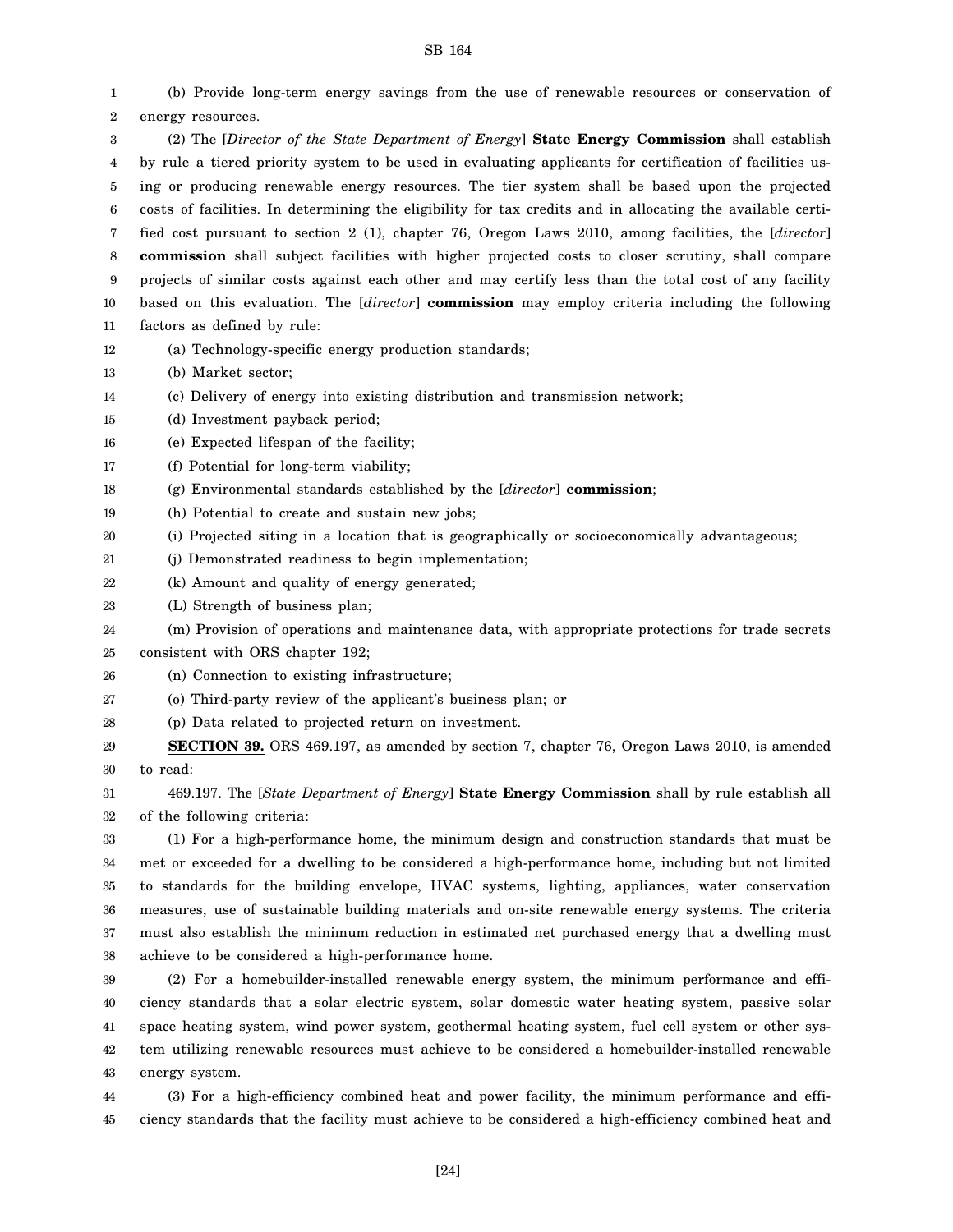SB 164 power facility. (4) For a renewable energy resource equipment manufacturing facility: (a) Standards relating to the type of equipment, machinery or other products being manufactured and related performance and efficiency standards applicable to the manufactured products; (b) Standards, consistent with the definitions in ORS 469.185, relating to what constitutes a single renewable energy resource equipment manufacturing facility that include: (A) Standards establishing what constitutes property that is not included within a renewable energy resource equipment manufacturing facility; and (B) The consideration of such factors as phases of development, expansion of or additions to existing facilities or product lines, increased production and number of jobs created or maintained by an applicant; (c) Standards relating to the minimum level of increased employment in Oregon for a renewable energy resource equipment manufacturing facility; (d) Standards relating to indicators of financial viability of an applicant for preliminary certification under ORS 469.205; (e) Standards relating to the likelihood of long-term operation and success of a renewable energy resource equipment manufacturing facility; and (f) Standards relating to the likelihood that an applicant seeking preliminary certification of a renewable energy resource equipment manufacturing facility will base decisions to locate or expand a facility in Oregon on the allowance of a tax credit under ORS 315.354. (5) For a facility using or producing renewable energy resources, standards relating to criteria required under ORS 469.195 (2). (6) Standards, consistent with the definitions in ORS 469.185, relating to what constitutes a single facility. **SECTION 40.** ORS 469.205, as amended by section 10, chapter 76, Oregon Laws 2010, is amended to read: 469.205. (1) Prior to erection, construction, installation or acquisition of a proposed facility, any person may apply to the State Department of Energy for preliminary certification under ORS 469.210 if: (a) The erection, construction, installation or acquisition of the facility is to be commenced on or after October 3, 1979; (b) The facility complies with the standards or rules adopted by the [*Director of the State Department of Energy*] **State Energy Commission**; and (c) The applicant meets one of the following criteria: (A) The applicant is a person to whom a tax credit has been transferred; or (B) The applicant will be the owner or contract purchaser of the facility at the time of erection, construction, installation or acquisition of the proposed facility, and: (i) The applicant is the owner, contract purchaser or lessee of a trade or business that plans to utilize the facility in connection with Oregon property; or (ii) The applicant is the owner, contract purchaser or lessee of a trade or business that plans to lease the facility to a person who will utilize the facility in connection with Oregon property.

42 43 (2) An application for preliminary certification shall be made in writing on a form prepared by the department and shall contain:

44 (a) A statement that the applicant or the lessee of the applicant's facility:

45 (A) Intends to convert from a purchased energy source to a renewable energy resource;

[25]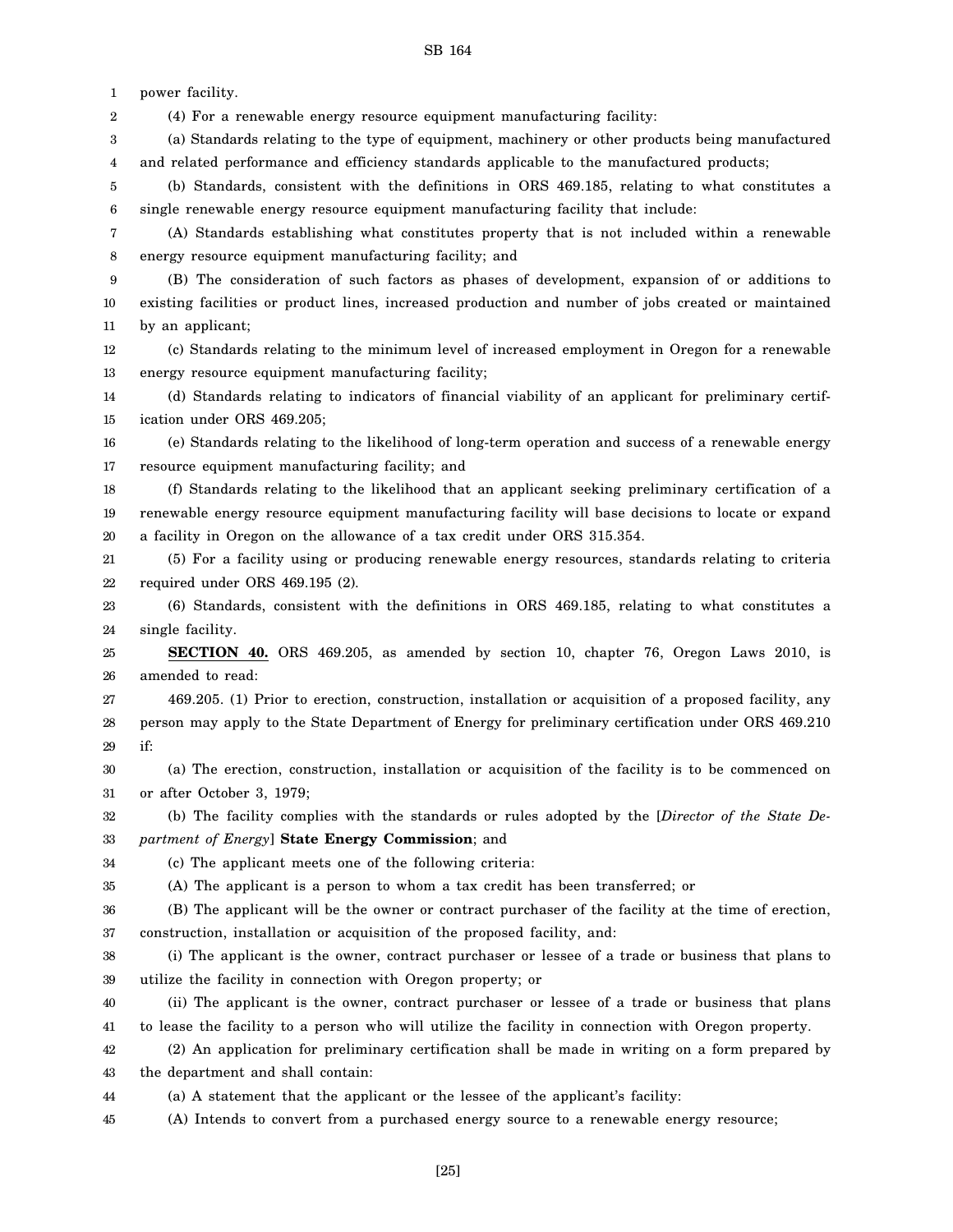1 2 3 4 5 6 7 8 9 10 11 12 13 14 15 16 17 18 19 20 21 22 23 24 25 26 27 28 29 30 31 32 33 34 35 36 37 38 39 40 (B) Plans to acquire, construct or install a facility that will use a renewable energy resource or solid waste instead of electricity, petroleum or natural gas; (C) Plans to use a renewable energy resource in the generation of electricity for sale or to replace an existing or proposed use of an existing source of electricity; (D) Plans to acquire, construct or install a facility that substantially reduces the consumption of purchased energy; (E) Plans to acquire, construct or install equipment for recycling as defined in ORS 469.185 (11); (F) Plans to acquire an alternative fuel vehicle or to convert an existing vehicle to an alternative fuel vehicle; (G) Plans to acquire, construct or install a facility necessary to operate alternative fuel vehicles; (H) Plans to acquire transit passes for use by individuals specified by the applicant; (I) Plans to acquire, construct or install a transportation facility; (J) Plans to acquire a sustainable building practices facility; (K) Plans to acquire a car sharing facility and operate a car sharing program; (L) Plans to construct a high-efficiency combined heat and power facility; (M) Is a homebuilder and plans to construct a homebuilder-installed renewable energy system; (N) Is a homebuilder and plans to construct a high-performance home; or (O) Plans to acquire, construct or install a renewable energy resource equipment manufacturing facility. (b) A detailed description of the proposed facility and its operation and information showing that the facility will operate as represented in the application and remain in operation for at least five years, unless the [*director*] **commission** by rule specifies a shorter period of operation. (c) Information on the amount by which consumption of electricity, petroleum or natural gas by the applicant or the lessee of the applicant's facility will be reduced, and on the amount of energy that will be produced for sale, as the result of using the facility or, if applicable, information about the expected level of sustainable building practices facility performance. (d) The projected cost of the facility. (e) If applicable, a copy of the proposed qualified transit pass contract, transportation services contract or contract for lease of parking spaces for a car sharing facility. (f) Information on the amount and type of jobs that will be created, the number of jobs sustained throughout the construction, installation and operation of the facility and the benefits of the facility with regard to overall economic activity in this state. (g) Information demonstrating that the proposed facility will comply with applicable state and local laws and regulations and obtain required licenses and permits. (h) Information relating to the criteria required under ORS 469.195. (i) Any other information the Director **of the State Department of Energy** considers necessary to determine whether the proposed facility is in accordance with the provisions of ORS 469.185 to 469.225, and any applicable rules or standards adopted by the [*director*] **commission**. (3) An application for preliminary certification shall be accompanied by a fee established under ORS 469.217. The director may refund all or a portion of the fee if the application for certification

SB 164

42 43 44 (4) The director may allow an applicant to file the preliminary application or a reapplication under subsection (6) of this section after the start of erection, construction, installation or acquisition of the facility if the director finds:

(a) Filing the application before the start of erection, construction, installation or acquisition is

45

is rejected.

41

[26]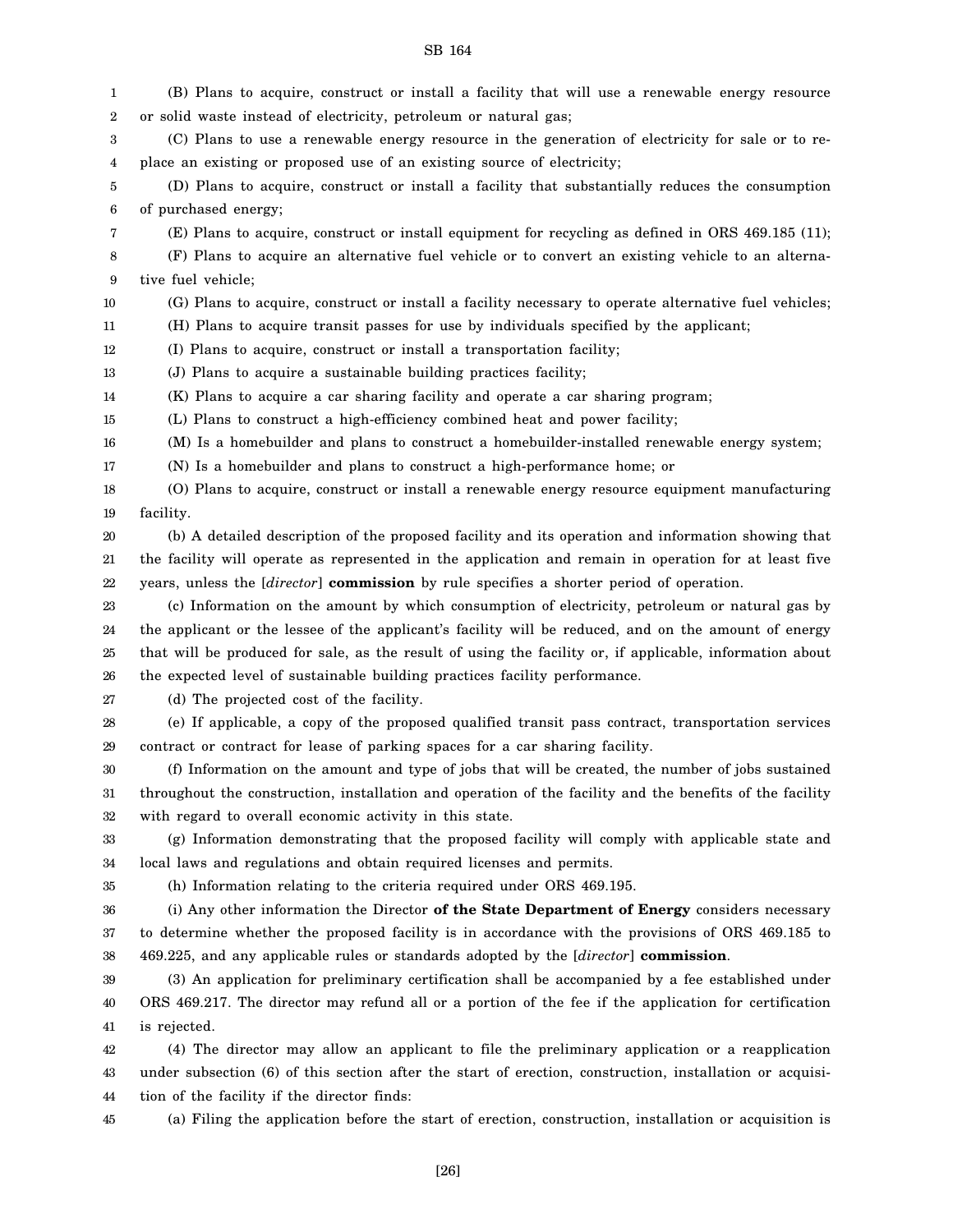1 inappropriate because special circumstances render filing earlier unreasonable; and

2 3 (b) The facility would otherwise qualify for tax credit certification pursuant to ORS 469.185 to 469.225.

4 5 (5) A preliminary certification of a sustainable building practices facility shall be applied for and issued as prescribed by the [*department*] **commission** by rule.

6 7 8 9 10 11 (6) A preliminary certification of a renewable energy resource equipment manufacturing facility shall remain valid for a period of five calendar years after the date the preliminary certification is issued by the director. For all other facilities, a preliminary certification shall remain valid for a period of three calendar years after the date the preliminary certification is issued by the director. The director may extend the three-year period for two additional calendar years upon reapplication and submission of the fee required by this section.

12 **SECTION 41.** ORS 469.206 is amended to read:

13 14 469.206. (1) The owner of a facility may transfer a tax credit for the facility in exchange for a cash payment equal to the present value of the tax credit.

15 16 17 18 (2) The [*State Department of Energy*] **State Energy Commission** shall establish by rule a formula to be employed in the determination of prices of credits transferred under this section. In establishing the formula the [*department*] **commission** shall incorporate inflation projections and market real rate of return.

19 20 (3) The [*department*] **commission** shall recalculate credit transfer prices quarterly, employing the formula established under subsection (2) of this section.

21 22 (4) Notwithstanding any other provision of law, a tax credit transferred pursuant to this section does not decrease the amount of taxes required to be reported by a public utility.

23 **SECTION 42.** ORS 469.208 is amended to read:

24 25 26 27 28 469.208. (1) The owner of a rental housing unit may transfer a tax credit for energy conservation measures installed in rental housing units under ORS 469.207 in exchange for a cash payment equal to the present value of the tax credit. To be eligible for a transfer, the energy conservation measures must have been recommended in an energy audit as provided in ORS 469.633, 469.651 or 469.675.

29 30 (2) The [*State Department of Energy*] **State Energy Commission** may establish by rule uniform discount rates to be used in calculating the present value of a tax credit under this section.

31 32 **SECTION 43.** ORS 469.215, as amended by section 12, chapter 76, Oregon Laws 2010, is amended to read:

33 34 469.215. (1) A final certification may not be issued by the Director of the State Department of Energy under this section unless:

35 36 (a) The facility was acquired, erected, constructed or installed under a preliminary certificate of approval issued under ORS 469.210;

37 38 (b) The applicant demonstrates the ability to provide the information required by ORS 469.205 (2) and does not violate any condition that may be imposed as described in ORS 469.210 (3); and

39 40 41 (c) The facility was acquired, erected, constructed or installed in accordance with the applicable provisions of ORS 469.185 to 469.225 and any applicable rules or standards adopted by the [*director*] **State Energy Commission**.

42 (2) Any person may apply to the State Department of Energy for final certification of a facility:

43 (a) If the department issued preliminary certification for the facility under ORS 469.210; and

44 45 (b)(A) After completion of erection, construction, installation or acquisition of the proposed facility or, if the facility is a qualified transit pass contract, after entering into the contract with a

SB 164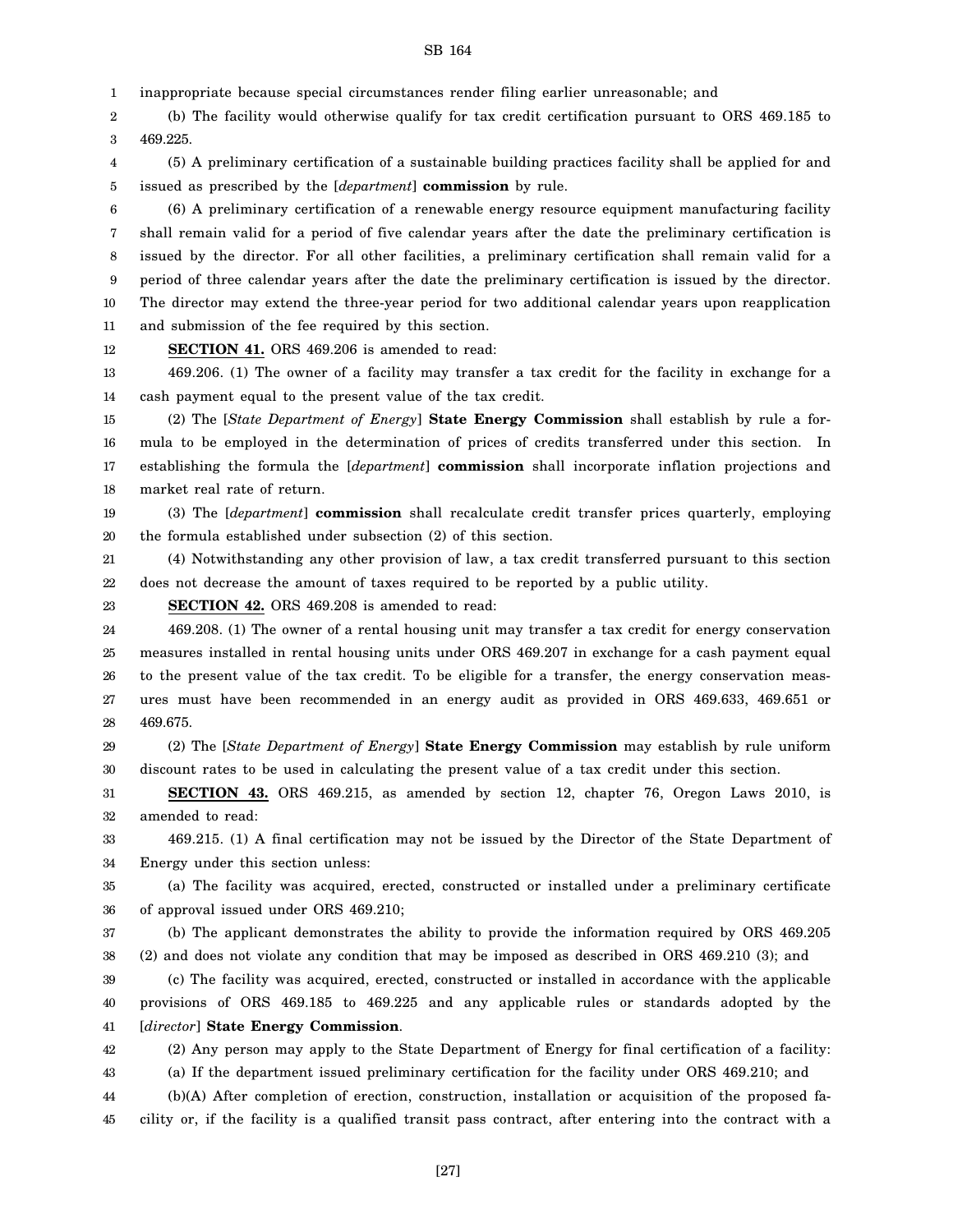1 transportation provider; or

2 (B) After transfer of the facility, as provided in ORS 315.354 (5).

3 4 (3) An application for final certification shall be made in writing on a form prepared by the department and shall contain:

5 (a) A statement that the conditions of the preliminary certification have been complied with;

6 7 8 (b) The actual cost of the facility certified to by a certified public accountant who is not an employee of the applicant or, if the actual cost of the facility is less than \$50,000, copies of receipts for purchase and installation of the facility;

9 (c) The amount of the credit under ORS 315.354 that is to be claimed;

10 11 12 (d) The number and type of jobs created by the operation and maintenance of the facility over the five-year period beginning with the year of preliminary certification under ORS 469.210 and information on the benefits of the facility with regard to overall economic activity in this state;

13 14 (e) Information sufficient to demonstrate that the facility will remain in operation for at least five years, unless the [*director*] **commission** by rule specifies a shorter period of operation;

15 16 17 (f) Information sufficient to demonstrate, in the case of a research, development or demonstration facility that is not in operation, that the applicant has made reasonable efforts to make the facility operable and meet the requirements of the preliminary certificate;

18 19 (g) Documentation of compliance with applicable state and local laws and regulations and licensing and permitting requirements as defined by the director; and

20 21 (h) Any other information determined by the director to be necessary prior to issuance of a final certificate, including inspection of the facility by the department.

22 23 24 25 26 27 28 29 30 (4) The director shall act on an application for certification before the 60th day after the filing of the application under this section. The director may issue the certificate, or certificates for efficient truck technology within a transportation facility, together with such conditions as the director determines are appropriate to promote the purposes of ORS 315.354, 469.185 to 469.225 and 469.878. If the applicant is an entity subject to regulation by the Public Utility Commission, the director may consult with the commission prior to issuance of the certificate. The action of the director shall include certification of the actual cost of the facility. However, the director may not certify an amount for tax credit purposes that is more than the amount approved in the preliminary certificate issued for the facility.

31 32 33 34 35 (5) If the director rejects an application for final certification, or certifies a lesser actual cost of the facility than was claimed in the application, the director shall send to the applicant written notice of the action, together with a statement of the findings and reasons therefor, by certified mail, before the 60th day after the filing of the application. Failure of the director to act constitutes rejection of the application.

36 37 38 39 (6) Upon approval of an application for final certification of a facility, the director shall certify the facility. Each certificate shall bear a separate serial number for each device. Where one or more devices constitute an operational unit, the director may certify the operational unit under one certificate.

40 41 (7) The [*director*] **State Energy Commission** may establish by rule timelines and intermediate deadlines for submission of application materials.

**SECTION 44.** ORS 469.217 is amended to read:

42

43 44 45 469.217. By rule and after **holding a** hearing, the [*Director of the State Department of Energy*] **State Energy Commission** may adopt a schedule of reasonable fees which the State Department of Energy may require of applicants for preliminary or final certification under ORS 469.185 to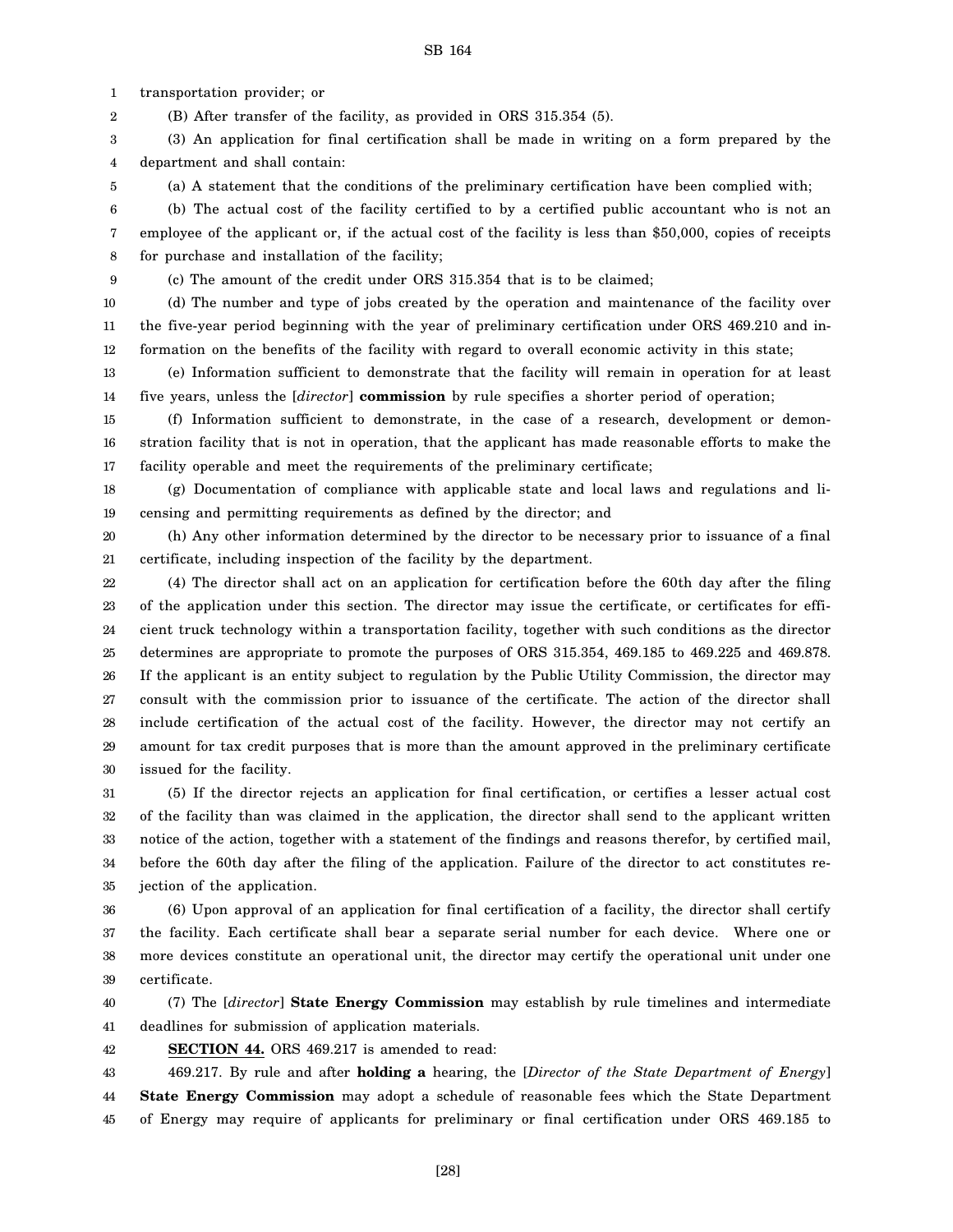1 2 3 4 5 6 7 469.225. Before the adoption or revision of the fees, the [*department*] **commission** shall estimate the total cost of the program to the department. The fees shall be used to recover the anticipated cost of filing, investigating, granting and rejecting applications for certification and shall be designed not to exceed the total cost estimated by the [*department*] **commission**. Any excess fees shall be held by the department and shall be used by the department to reduce any future fee increases. The fee may vary according to the size and complexity of the facility. The fee shall not be considered as part of the cost of the facility to be certified.

8

**SECTION 45.** ORS 469.255 is amended to read:

9 10 11 12 469.255. (1) A manufacturer of a product specified in ORS 469.238 that is sold or offered for sale, or installed or offered for installation, in this state shall test samples of the manufacturer's products in accordance with the test methods specified in ORS 469.233 or, if more stringent, those specified in the state building code.

13 14 15 16 17 18 (2) If the test methods for products required to be tested under this section are not provided for in ORS 469.233 or in the state building code, the State Department of Energy shall adopt test methods for these products. The department shall use test methods approved by the United States Department of Energy or, in the absence of federal test methods, other appropriate nationally recognized test methods for guidance in adopting test methods. The State Department of Energy may periodically review and revise its test methods.

19 20 21 22 23 24 25 (3) A manufacturer of a product regulated pursuant to ORS 469.229 to 469.261, except for manufacturers of single-voltage external AC to DC power supplies, walk-in refrigerators and walk-in freezers, shall certify to the State Department of Energy that the products are in compliance with the minimum energy efficiency standards specified in ORS 469.233. The [*department*] **State Energy Commission** shall establish rules governing the certification of these products and may coordinate with the certification and testing programs of other states and federal agencies with similar standards.

26 27 28 29 (4)(a) The [*department*] **commission** shall establish rules governing the identification of the products that comply with the minimum energy efficiency standards specified in ORS 469.233. The rules shall be coordinated to the greatest extent practicable with the labeling programs of other states and federal agencies with equivalent efficiency standards.

30 31 (b) Identification required under paragraph (a) of this subsection shall be by means of a mark, label or tag on the product and packaging at the time of sale or installation.

32 33 34 35 36 (c) The [*department*] **commission** shall waive marking, labeling or tagging requirements for products marked, labeled or tagged in compliance with federal requirements or for products certified pursuant to subsection (3) of this section, unless the [*department*] **commission** determines that state marking, labeling or tagging is required to provide adequate energy efficiency information to the consumer.

#### 37

**SECTION 46.** ORS 469.261 is amended to read:

38 39 40 469.261. (1)(a) Notwithstanding ORS 469.233, the [*State Department of Energy*] **State Energy Commission** shall periodically review the minimum energy efficiency standards specified in ORS 469.233.

41 42 43 44 (b) After the review pursuant to paragraph (a) of this subsection, the [*Director of the State Department of Energy*] **commission** may adopt rules to update the minimum energy efficiency standards specified in ORS 469.233 if the [*director*] **commission** determines that the standards need to be updated:

45 (A) To promote energy conservation in the state;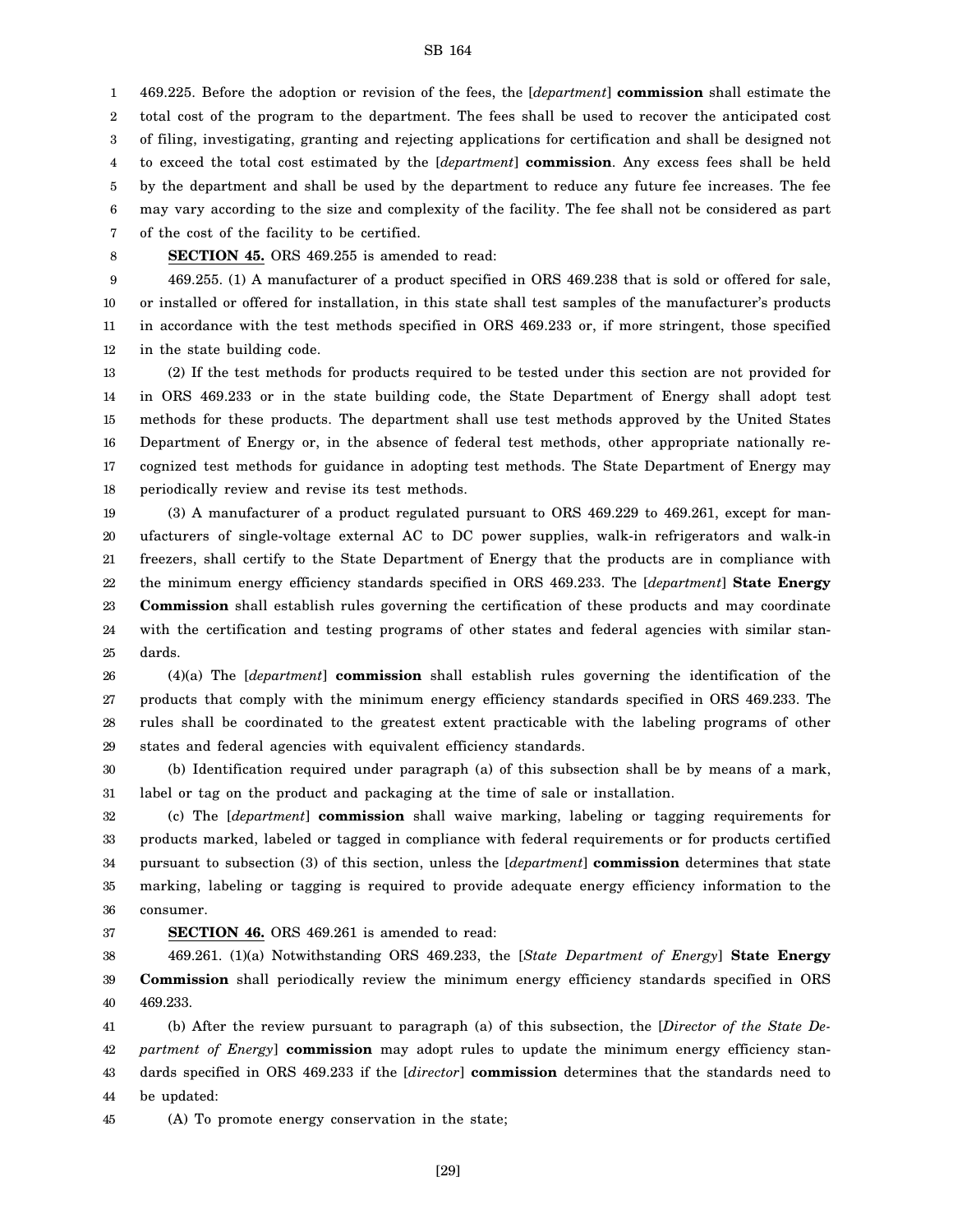1 (B) To achieve cost-effectiveness for consumers; or

2 3 (C) Due to federal action or to the outcome of collaborative consultations with manufacturers and the energy departments of other states.

4 5 6 (c)(A) In addition to the rules adopted under paragraph (b) of this subsection, the [*director*] **commission** may postpone by rule the operative date of any of the minimum energy efficiency standards specified in ORS 469.233 if the [*director*] **commission** determines that:

7 8 (i) Adjoining states with similar minimum energy efficiency standards have postponed the operative date of their corresponding minimum energy efficiency standards; or

9 10 (ii) Failure to modify the operative date of any of the minimum energy efficiency standards would impose a substantial hardship on manufacturers, retailers or the public.

11 12 (B)(i) The [*director*] **commission** may not postpone the operative date of a minimum energy efficiency standard under subparagraph (A) of this paragraph for more than one year.

13 14 15 16 (ii) If at the end of the first postponement period the [*director*] **commission** determines that adjoining states have further postponed the operative date of minimum energy efficiency standards and the requirements of subparagraph (A) of this paragraph continue to be met, the [*director*] **commission** may postpone the operative date for not more than one additional year.

17 18 19 (d) After the review pursuant to paragraph (a) of this subsection, the [*director*] **commission** may adopt rules to establish new minimum energy efficiency standards if the [*director*] **commission** determines that new standards are needed:

20 (A) To promote energy conservation in the state;

21 (B) To achieve cost-effectiveness for consumers; or

22 23 (C) Due to federal action or to the outcome of collaborative consultations with manufacturers and the energy departments of other states.

24 25 26 (e) If the [*director*] **commission** adopts rules under paragraph (b) of this subsection to update the minimum energy efficiency standards specified in ORS 469.233 or under paragraph (d) of this subsection to establish new minimum energy efficiency standards:

27 28 (A) The rules may not take effect until one year following their adoption by the [*director*] **commission**; and

29 30 31 (B) The Governor shall cause to be introduced at the next Legislative Assembly a bill to conform the statutory minimum energy efficiency standards to the minimum energy efficiency standards adopted by the [*director*] **commission** by rule.

32 33 34 (2) If the [*director*] **commission** determines that implementation of a state minimum energy efficiency standard requires a waiver of federal preemption, the [*director*] **commission** shall apply for a waiver of federal preemption pursuant to 42 U.S.C. 6297(d).

35 **SECTION 47.** ORS 469.410 is amended to read:

36 37 38 39 469.410. (1) Any applicant for a site certificate for an energy facility shall be deemed to have met all the requirements of ORS 176.820, 192.501 to 192.505, 192.690, 469.010 to 469.225, 469.300 to 469.563, 469.990, 757.710 and 757.720 relating to eligibility for a site certificate and a site certificate shall be issued by the Energy Facility Siting Council for:

40 41 (a) Any transmission lines for which application has been filed with the federal government and the Public Utility Commission of Oregon prior to July 2, 1975; and

42 (b) Any energy facility under construction on July 2, 1975.

43 44 (2) Each applicant for a site certificate under this section shall pay the fees required by ORS 469.421 (2) to (9), if applicable, and shall execute a site certificate in which the applicant agrees:

45 (a) To abide by the conditions of all licenses, permits and certificates required by the State of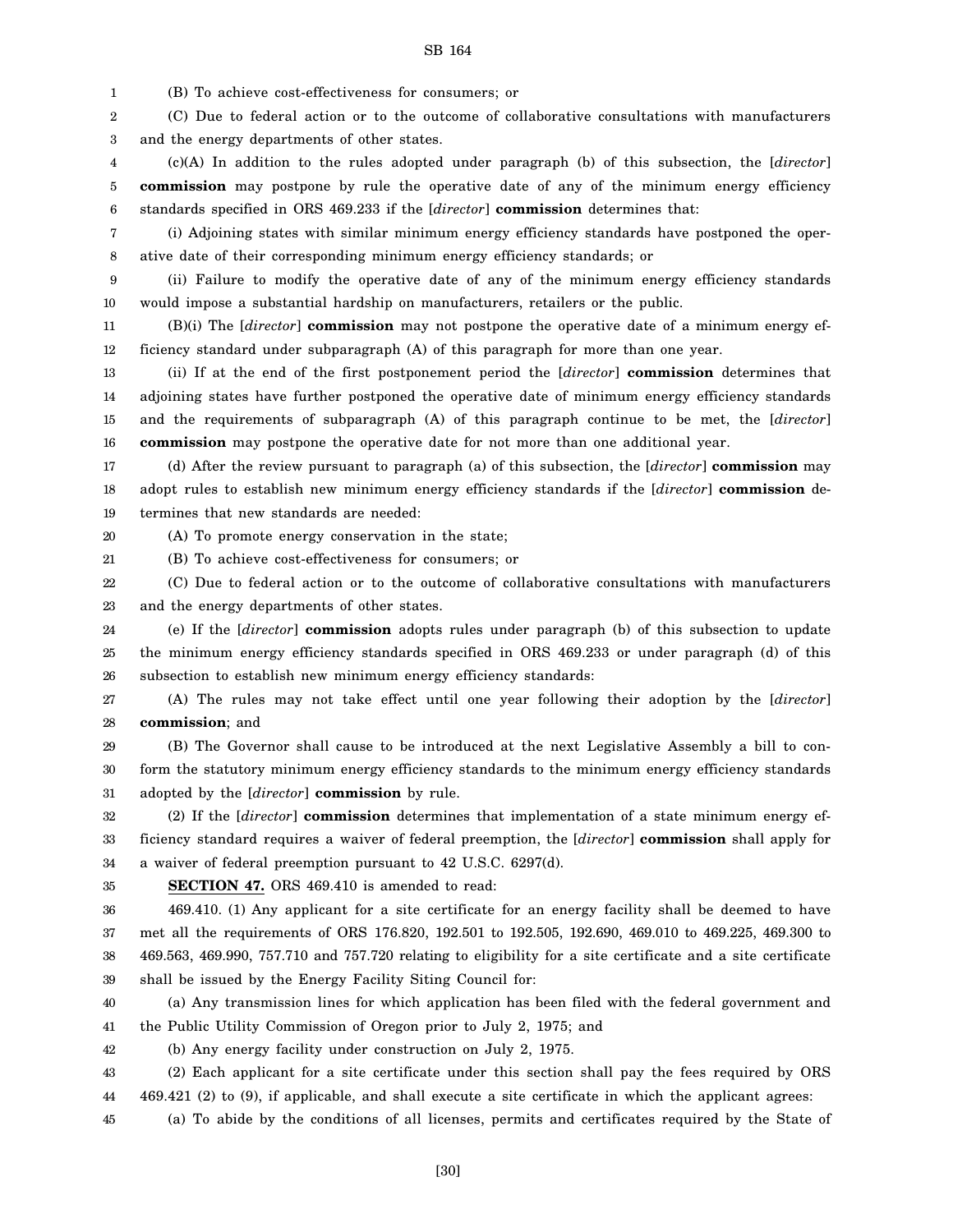1 2 Oregon or any subdivision in the state to operate the energy facility and issued prior to July 2, 1975; and

3 4 5 (b) On and after July 2, 1975, to abide by the rules of the [*Director of the State Department of Energy adopted pursuant to ORS 469.040 (1)(d)*] **State Energy Commission adopted pursuant to section 6 of this 2011 Act** and rules of the council adopted pursuant to ORS 469.300 to 469.563,

6 469.590 to 469.619 and 469.930.

7 8 9 10 11 (3) The council has continuing authority over the site for which the site certificate is issued and may inspect, or direct the State Department of Energy to inspect, or request another state agency or local government to inspect, the site at any time in order to ensure that the facility is being operated consistently with the terms and conditions of the site certificate and any applicable health or safety standards.

12 13 14 15 (4) The council shall establish programs for monitoring the environmental and ecological effects of the operation and the decommissioning of energy facilities subject to site certificates issued prior to July 2, 1975, to ensure continued compliance with the terms and conditions of the site certificate and any applicable health or safety standards.

16 17 18 19 20 21 (5) Site certificates executed by the Governor under ORS 469.400 (1991 Edition) prior to July 2, 1975, shall bind successor agencies created hereunder in accordance with the terms of such site certificates. Any holder of a site certificate issued prior to July 2, 1975, shall abide by the rules of the [*director adopted pursuant to ORS 469.040 (1)(d)*] **commission adopted pursuant to section 6 of this 2011 Act** and rules of the council adopted pursuant to ORS 469.300 to 469.563, 469.590 to 469.619, 469.930 and 469.992.

22 **SECTION 48.** ORS 469.533 is amended to read:

23 24 25 26 27 28 469.533. Notwithstanding ORS chapter 401, the [*State Department of Energy in cooperation with the Oregon Health Authority and the Office of Emergency Management*] **State Energy Commission, after consulting with the Oregon Health Authority and the Office of Emergency Management,** shall establish rules for the protection of health and procedures for the evacuation of people and communities who would be affected by radiation in the event of an accident or a catastrophe in the operation of a nuclear power plant or nuclear installation.

29

**SECTION 49.** ORS 469.534 is amended to read:

30 31 32 33 34 35 36 469.534. Each county in this state that has a nuclear-fueled thermal power plant located within county boundaries and each county within this state that has any portion of its area located within 50 miles of a site within this state of a nuclear-fueled thermal power plant shall develop written procedures that are compatible with the rules adopted by the [*State Department of Energy*] **State Energy Commission** under ORS 469.533. The [*department*] **commission** shall review the county procedures to determine whether they are compatible with the rules of the [*department*] **commission**.

# 37

## **SECTION 50.** ORS 469.536 is amended to read:

38 39 40 41 42 469.536. A public utility [*which*] **that** operates a nuclear power plant or nuclear installation shall disseminate to the governing bodies of cities and counties that may be affected information [*approved by the State Department of Energy which*] **that** explains rules or procedures adopted under ORS 469.533. **The State Energy Commission may adopt rules that require the public utility to obtain the approval of the commission before disseminating the information.**

43 **SECTION 51.** ORS 469.605 is amended to read:

44 45 469.605. (1) No person shall ship or transport radioactive material identified by the Energy Facility Siting Council by rule as posing a significant hazard to public health and safety or the envi-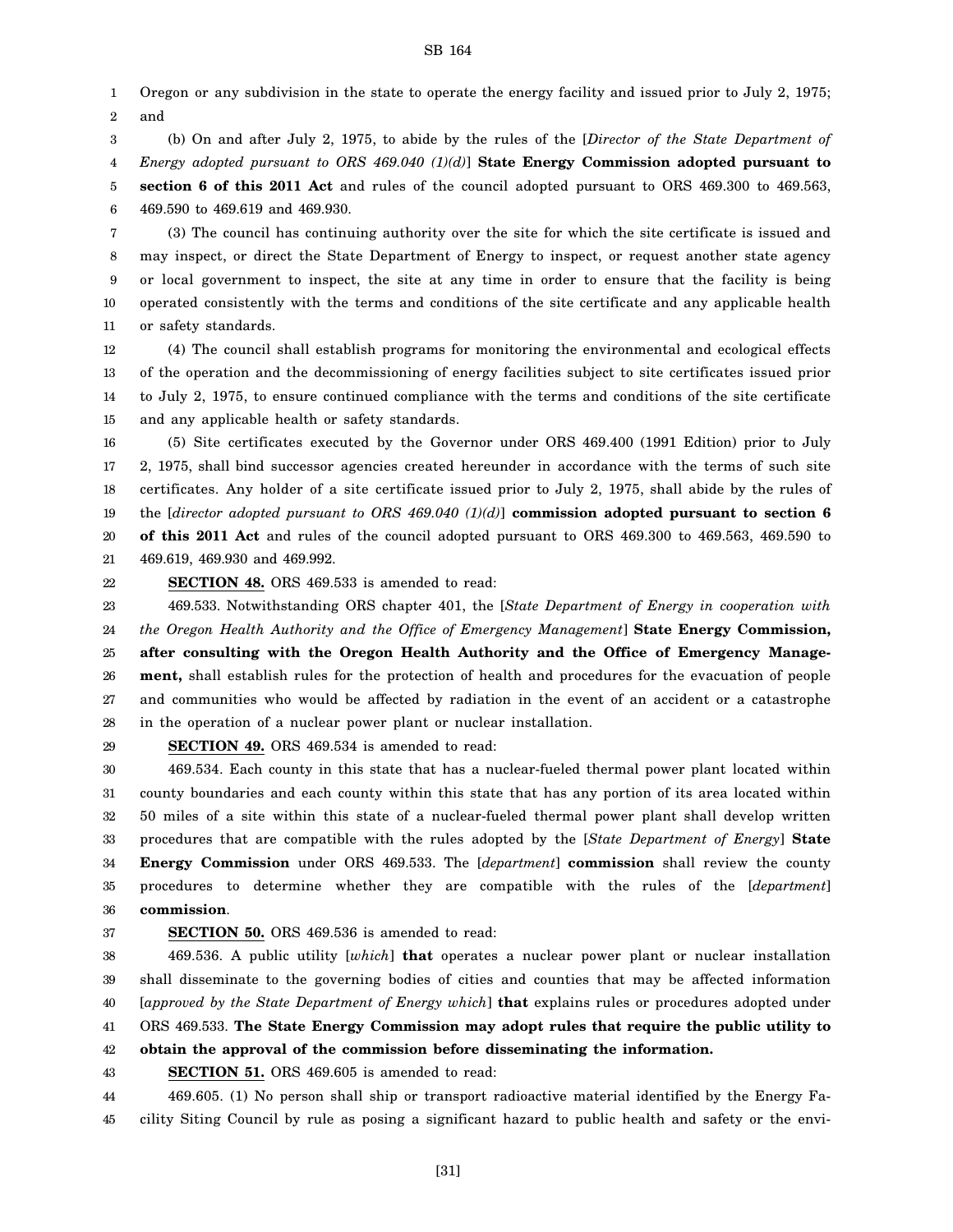1 ronment if improperly transported into or within the State of Oregon without first obtaining a

2 permit from the State Department of Energy.

3 4 (2) Such permit shall be issued for a period not to exceed one year and shall be valid for all shipments within that period of time unless specifically limited by permit conditions.

5 6 (3) Application for a permit under this section shall be made in a form and manner prescribed by the Director of the State Department of Energy and may include:

(a) A description of the kind, quantity and radioactivity of the material to be transported;

(b) A description of the route or routes proposed to be taken and the transport schedule;

9 (c) A description of any mode of transportation; and

10

7 8

(d) Other information required by the director to evaluate the application.

11 12 13 14 15 (4) The director shall collect a fee from all applicants for permits under this section in an amount reasonably calculated to provide for the costs to the department of performing the duties of the department under ORS 469.550 (3), 469.563, 469.603 to 469.619 and 469.992. Fees collected under this subsection shall be deposited in the State Department of Energy Account established under ORS 469.120.

16 17 18 (5) The director shall issue a permit only if the application demonstrates that the proposed transportation will comply with all applicable rules adopted under ORS 469.603 to 469.619 and if the proposed route complies with federal law as provided in ORS 469.606.

19 20 21 22 23 24 25 26 (6) The director may delegate the authority to issue permits for the transportation of radioactive material to the Department of Transportation. In exercising such authority, the Department of Transportation shall comply with the applicable provisions of ORS 469.603 to 469.619 and rules adopted by the [*director or the*] Energy Facility Siting Council under ORS 469.603 to 469.619. Permits issued by the Department of Transportation under this subsection shall be enforced according to the provisions of ORS 825.258. The director also may delegate other authority granted under ORS 469.605 to 469.619 to other state agencies if the delegation will maintain or enhance the quality of the transportation safety program.

27 **SECTION 52.** ORS 469.677 is amended to read:

28 29 30 469.677. (1) The Director of the State Department of Energy shall contract and a fuel oil dealer may rely upon the director to contract for the information, assistance and technical advice required to be provided by a fuel oil dealer under ORS 469.675.

31 32 (2) The [*director*] **State Energy Commission** shall adopt standards for energy audits required under ORS 469.675 by rule in accordance with the rulemaking provisions of ORS chapter 183.

33 **SECTION 53.** ORS 469.754 is amended to read:

34 35 36 37 38 39 40 41 42 43 44 45 469.754. (1) State agencies are authorized to enter into such contractual and other arrangements as may be necessary or convenient to design, develop, operate and finance projects on-site at state owned or state rented facilities. In developing such projects, state agencies shall offer a right of first refusal of two months for conservation and direct use renewable resources and three months for cogeneration and generating renewable resources to each local utility providing utility service to the agency to jointly develop, finance, operate and otherwise act together in the development and operation of such projects. The [*State Department of Energy*] **State Energy Commission** shall adopt rules to establish the procedure by which the right of first refusal shall be administered. In adopting the rules, the [*department shall insure*] **commission shall ensure** that the local utility providing utility service to the state agency is entitled to the first right to negotiate with the state agency and that the utility is entitled to match any offer made by any other entity to participate in the project. The [*department*] **commission** also shall adopt procedures that [*insure*] **ensure** that the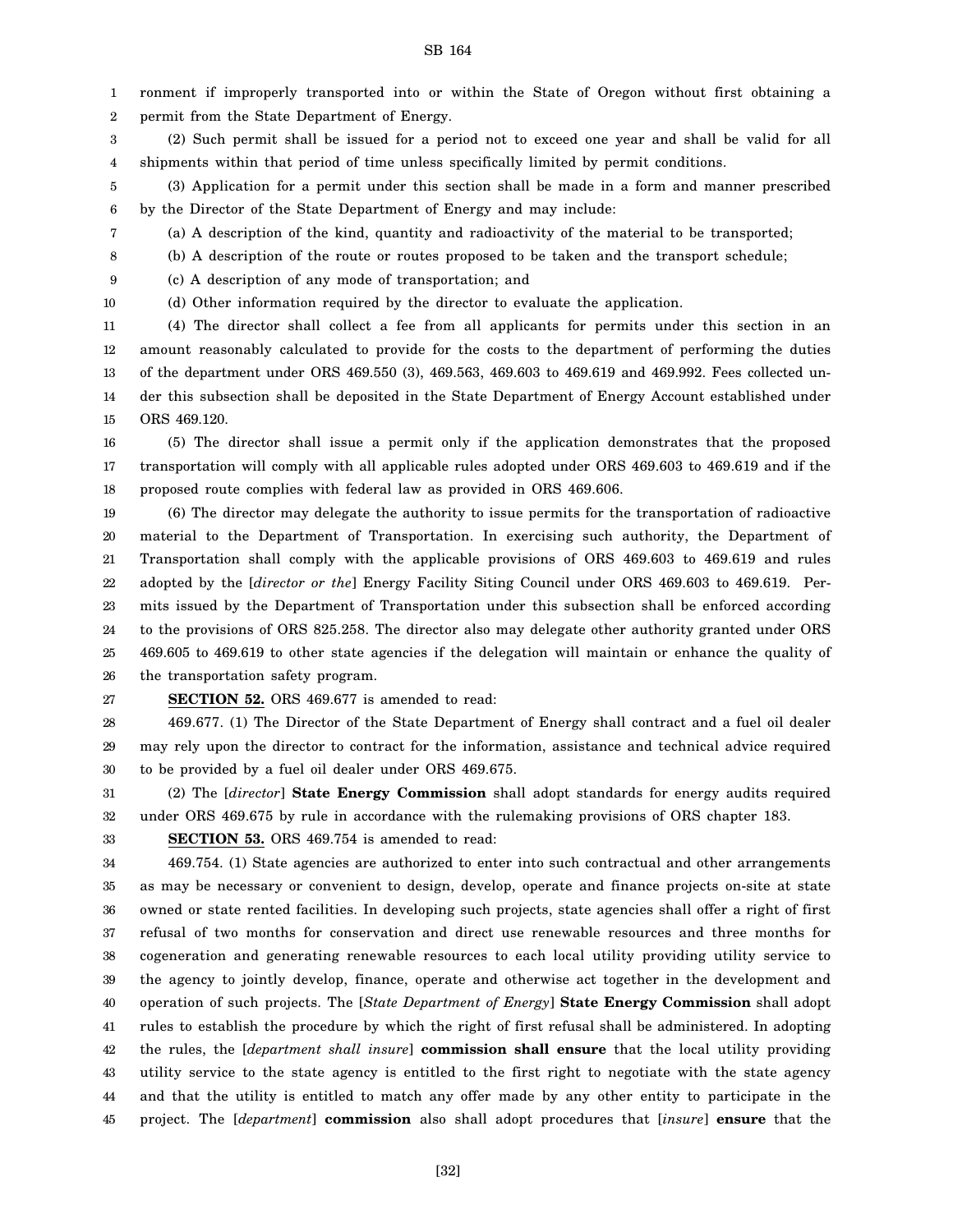1 2 right to first negotiate and the right to match any offer applies to the sale of electrical or steam output from the project.

3  $(2)(a)$  For as long as a project established under ORS 469.752 to 469.756 produces savings:

4 (A) A state agency's budget shall not be cut because of savings due to the project; and

5 6 (B) A state agency shall retain 50 percent of the net savings to the state agency after any project debt service.

7 8 (b) Savings from a project shall be deposited in a revolving fund administered by the state agency.

9 10 (3) A state agency shall spend the savings under subsection (2) of this section to increase productivity through:

11 (a) Energy efficiency projects;

12 13 (b) High-tech improvements, such as the purchase or installation of new desktop or laptop computers or the linkage of computers into systems or networks; or

14 (c) Infrastructure improvements.

15 16 17 (4) The moneys credited to the revolving fund may be invested and reinvested as provided in ORS 293.701 to 293.790. Notwithstanding ORS 293.105 (3) or any other provision of law, interest or other earnings on moneys in the revolving fund shall be credited to the revolving fund.

18 19 (5) The remaining 50 percent of net savings to the state agency after any project debt service shall be deposited in the General Fund.

20 21 22 (6) Nothing in ORS 469.752 to 469.756 authorizes a state agency to sell electricity to an entity other than an investor owned utility, a publicly owned utility, an electric cooperative utility or the Bonneville Power Administration.

23 24 25 (7) Nothing in ORS 469.752 to 469.756 limits the authority of a state agency conferred by any other provision of law, or affects any authority, including the authority of a municipality, to regulate utility service under existing law.

26

#### **SECTION 54.** ORS 469.756 is amended to read:

27 28 29 30 31 32 33 34 35 469.756. The [*State Department of Energy*] **State Energy Commission** in consultation with other state agencies and utilities shall adopt rules, guidelines and procedures that are necessary to establish savings for projects and to implement other provisions of ORS 469.752 to 469.756, including, but not limited to, rules prescribing the procedures to be followed by an agency in negotiating with local utilities to develop agreements suitable for the joint development of projects, and procedures to determine which local utility, if any, shall be chosen to jointly develop the project. The [*department*] **State Department of Energy** may enter into agreements under ORS chapter 190 with state agencies to provide technical assistance in selecting appropriate projects and to evaluate and determine energy and cost savings.

#### 36 **SECTION 55.** ORS 469.785 is amended to read:

37 38 39 469.785. The [*State Department of Energy*] **State Energy Commission** shall by rule identify categories of fuel blend and solid biofuel that qualify for the personal income tax credit allowed under ORS 315.465.

40 **SECTION 56.** ORS 469.880 is amended to read:

41 42 43 44 45 469.880. Each publicly owned utility serving Oregon shall, either independently or as part of an association, provide an energy audit program for its commercial customers. The [*Director of the State Department of Energy*] **State Energy Commission** shall adopt rules governing the commercial energy audit program established under this section and may provide for coordination among electric utilities and gas utilities that serve the same commercial building.

SB 164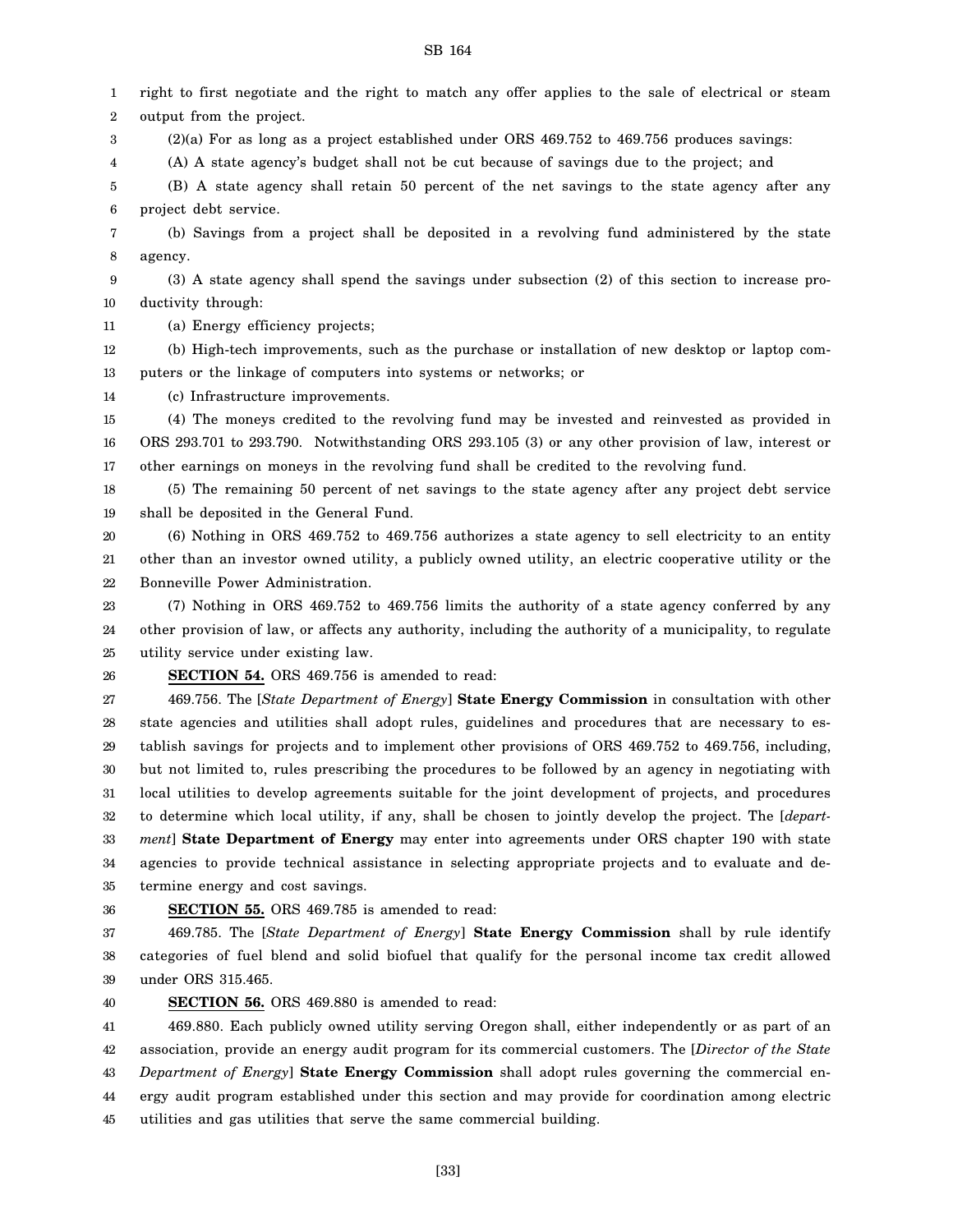1 **SECTION 57.** ORS 469.885 is amended to read:

2 469.885. (1) Within 180 days after the adoption of rules by the [*Director of the State Department*

3 4 *of Energy*] **State Energy Commission** under ORS 469.880, each publicly owned utility shall present [*for the director's approval a commercial energy audit program that shall, to the director's*

5 *satisfaction*] **a commercial energy audit program to the Director of the State Department of**

6 **Energy for the director's approval. The program must**:

7 8 (a) Make information about energy conservation available to any commercial building customer of the publicly owned utility, upon request;

9 10 (b) Regularly notify all customers in commercial buildings of the availability of the services described in this section;

11 12 13 (c) Provide to any commercial building customer of the publicly owned utility, upon request, an on-site energy audit of the customer's commercial building, including, but not limited to, an estimate of the cost of the energy conservation measures; and

14 15 (d) Set a reasonable time schedule for effective implementation of the elements set forth in this section.

16 17 18 (2) The commercial energy audit program submitted under subsection (1) of this section shall specify whether the publicly owned utility proposes to charge the customer a fee for the energy audit and, if so, the fee amount.

19 **SECTION 58.** ORS 469.890 is amended to read:

20 21 22 23 24 469.890. (1) [*Within 365 days after November 1, 1981, the Director of the State Department of Energy*] **The State Energy Commission** shall adopt rules governing energy conservation programs prescribed by ORS 469.895 and 469.900 (3) and this section and may provide for coordination among electric utilities and gas utilities that serve the same commercial building. [*Within 180 days of the adoption of rules by the director,*]

25 26 27 **(2)** Each covered publicly owned utility shall present [*for the director's*] **to the Director of the State Department of Energy for the director's** approval a commercial energy conservation services program that shall, to the director's satisfaction:

28 29 (a) Make information about energy conservation available to all commercial building customers of the covered publicly owned utility, upon request;

30 31 (b) Regularly notify all customers in commercial buildings of the availability of the services described in this section; and

32 33 34 (c) Provide to any commercial building customer of the covered publicly owned utility, upon request, an on-site energy audit of the customer's commercial building, including, but not limited to, an estimate of the cost of energy conservation measures.

35 36 37 [*(2)*] **(3)** The programs submitted and approved under this section shall include a reasonable time schedule for effective implementation of the elements set forth in subsection [*(1)*] **(2)** of this section in the service areas of the covered publicly owned utility.

38 39 40 [*(3)*] **(4)** The commercial energy conservation services program submitted under subsections [*(1) and*] (2) **and (3)** of this section shall specify whether the covered publicly owned utility proposes to charge the customer a fee for the energy audit and, if so, the fee amount.

41 42 **SECTION 59.** ORS 469A.020, as amended by section 1, chapter 17, Oregon Laws 2010, and section 1, chapter 71, Oregon Laws 2010, is amended to read:

43 44 45 469A.020. (1) Except as provided in this section, electricity may be used to comply with a renewable portfolio standard only if the electricity is generated by a facility that becomes operational on or after January 1, 1995.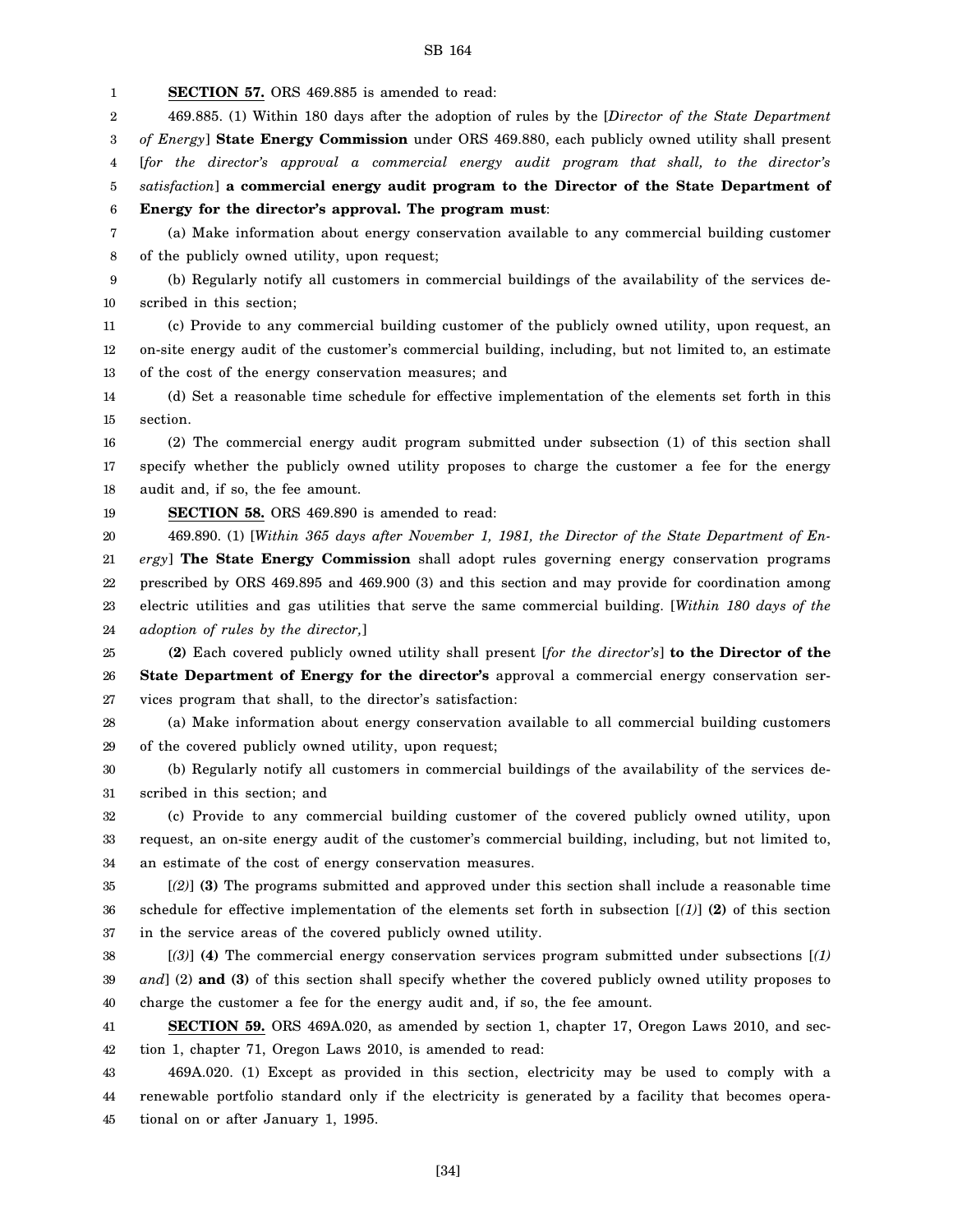1 2 3 (2) Electricity from a generating facility, other than a hydroelectric facility, that became operational before January 1, 1995, may be used to comply with a renewable portfolio standard if the electricity is attributable to capacity or efficiency upgrades made on or after January 1, 1995.

4 5 6 7 8 (3) Electricity from a hydroelectric facility that became operational before January 1, 1995, may be used to comply with a renewable portfolio standard if the electricity is attributable to efficiency upgrades made on or after January 1, 1995. If an efficiency upgrade is made to a Bonneville Power Administration facility, only that portion of the electricity generation attributable to Oregon's share of the electricity may be used to comply with a renewable portfolio standard.

9 10 11 12 13 (4) Subject to the limit imposed by ORS 469A.025 (5), electricity from a hydroelectric facility that became operational before January 1, 1995, may be used to comply with a renewable portfolio standard if the facility is certified as a low-impact hydroelectric facility on or after January 1, 1995, by a national certification organization recognized by the [*State Department of Energy*] **State Energy Commission** by rule, and if the facility is either:

14 (a) Owned by an electric utility; or

15 16 17 (b) Not owned by an electric utility and located in Oregon and licensed by the Federal Energy Regulatory Commission under the Federal Power Act, 16 U.S.C. 791a et seq., or exempt from such license.

18 19 20 21 22 (5)(a) Electricity from a generating facility located in this state that uses biomass and that became operational before January 1, 1995, may be used to comply with a renewable portfolio standard if the facility meets the requirements of the federal Public Utility Regulatory Policies Act of 1978 (P.L. 95-617) on March 4, 2010, regardless of whether the facility qualifies under the requirements of the Public Utility Commission.

23 24 25 26 (b) Renewable energy certificates derived from electricity generated by a facility that qualifies under paragraph (a) of this subsection may not be used to comply with a renewable portfolio standard before January 1, 2026. However, renewable energy certificates issued before January 1, 2026, may be banked pursuant to ORS 469A.005 to 469A.210 for use on or after January 1, 2026.

27 28 29 30 31 32 33 (6) A facility located in this state that generates electricity from direct combustion of municipal solid waste and that became operational before January 1, 1995, may be used to comply with a renewable portfolio standard for up to 11 average megawatts of electricity generated per calendar year. Renewable energy certificates derived from electricity generated by a facility described in this subsection may not be used to comply with a renewable portfolio standard before January 1, 2026. However, renewable energy certificates issued before January 1, 2026, may be banked pursuant to ORS 469A.005 to 469A.210 for use on or after January 1, 2026.

34 35 **SECTION 60.** ORS 469A.025, as amended by section 3, chapter 17, Oregon Laws 2010, and section 2, chapter 71, Oregon Laws 2010, is amended to read:

36 37 469A.025. (1) Electricity generated utilizing the following types of energy may be used to comply with a renewable portfolio standard:

38 (a) Wind energy.

- 39 (b) Solar photovoltaic and solar thermal energy.
- 40 (c) Wave, tidal and ocean thermal energy.
- 41 (d) Geothermal energy.

42 43 44 (2) Except as provided in subsection (3) of this section, electricity generated from biomass and biomass by-products may be used to comply with a renewable portfolio standard, including but not limited to electricity generated from:

45 (a) Organic human or animal waste;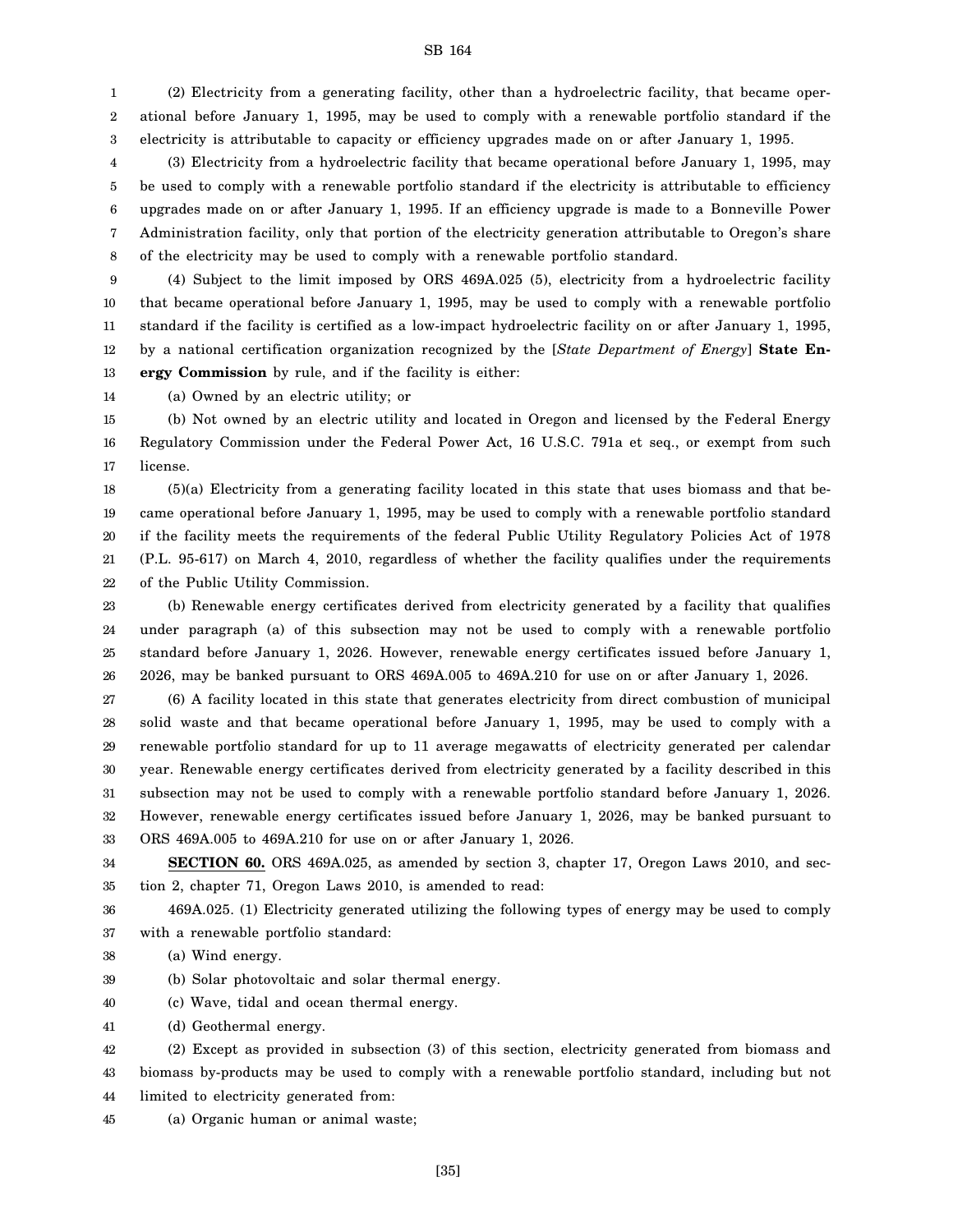1 (b) Spent pulping liquor;

2 3 (c) Forest or rangeland woody debris from harvesting or thinning conducted to improve forest or rangeland ecological health and to reduce uncharacteristic stand replacing wildfire risk;

4 (d) Wood material from hardwood timber grown on land described in ORS 321.267 (3);

5 (e) Agricultural residues;

6 (f) Dedicated energy crops; and

7 8 (g) Landfill gas or biogas produced from organic matter, wastewater, anaerobic digesters or municipal solid waste.

9 10 11 12 (3) Electricity generated from the direct combustion of biomass may not be used to comply with a renewable portfolio standard if any of the biomass combusted to generate the electricity includes wood that has been treated with chemical preservatives such as creosote, pentachlorophenol or chromated copper arsenate.

13 14 (4) Electricity generated by a hydroelectric facility may be used to comply with a renewable portfolio standard only if:

15 16 17 18 (a) The facility is located outside any protected area designated by the Pacific Northwest Electric Power and Conservation Planning Council as of July 23, 1999, or any area protected under the federal Wild and Scenic Rivers Act, P.L. 90-542, or the Oregon Scenic Waterways Act, ORS 390.805 to 390.925; or

19 20 (b) The electricity is attributable to efficiency upgrades made to the facility on or after January 1, 1995.

21 22 23 24 25 (5)(a) Up to 50 average megawatts of electricity per year generated by an electric utility from certified low-impact hydroelectric facilities described in ORS 469A.020 (4)(a) may be used to comply with a renewable portfolio standard, without regard to the number of certified facilities operated by the electric utility or the generating capacity of those facilities. A hydroelectric facility described in this paragraph is not subject to the requirements of subsection (4) of this section.

26 27 28 29 30 (b) Up to 40 average megawatts of electricity per year generated by certified low-impact hydroelectric facilities described in ORS 469A.020 (4)(b) may be used to comply with a renewable portfolio standard, without regard to the number of certified facilities or the generating capacity of those facilities. A hydroelectric facility described in this paragraph is not subject to the requirements of subsection (4) of this section.

31 32 33 34 (6)(a) Direct combustion of municipal solid waste in a generating facility located in this state may be used to comply with a renewable portfolio standard. The qualification of a municipal solid waste facility for use in compliance with a renewable portfolio standard has no effect on the qualification of the facility for a tax credit under ORS 469.185 to 469.225.

35 36 37 38 (b) The total amount of electricity generated in this state by direct combustion of municipal solid waste by generating facilities that became operational in this state on or after January 1, 1995, may not exceed nine average megawatts per year for the purpose of complying with a renewable portfolio standard.

39 40 41 (7) Electricity generated from hydrogen gas, including electricity generated by hydrogen power stations using anhydrous ammonia as a fuel source, may be used to comply with a renewable portfolio standard if:

42 (a) The electricity is derived from:

43 (A) Any source of energy described in subsection (1) or (2) of this section; or

44 45 (B) A hydroelectric facility that complies with subsection (4) of this section and that is certified as a low-impact hydroelectric facility as described in ORS 469A.020 (4); and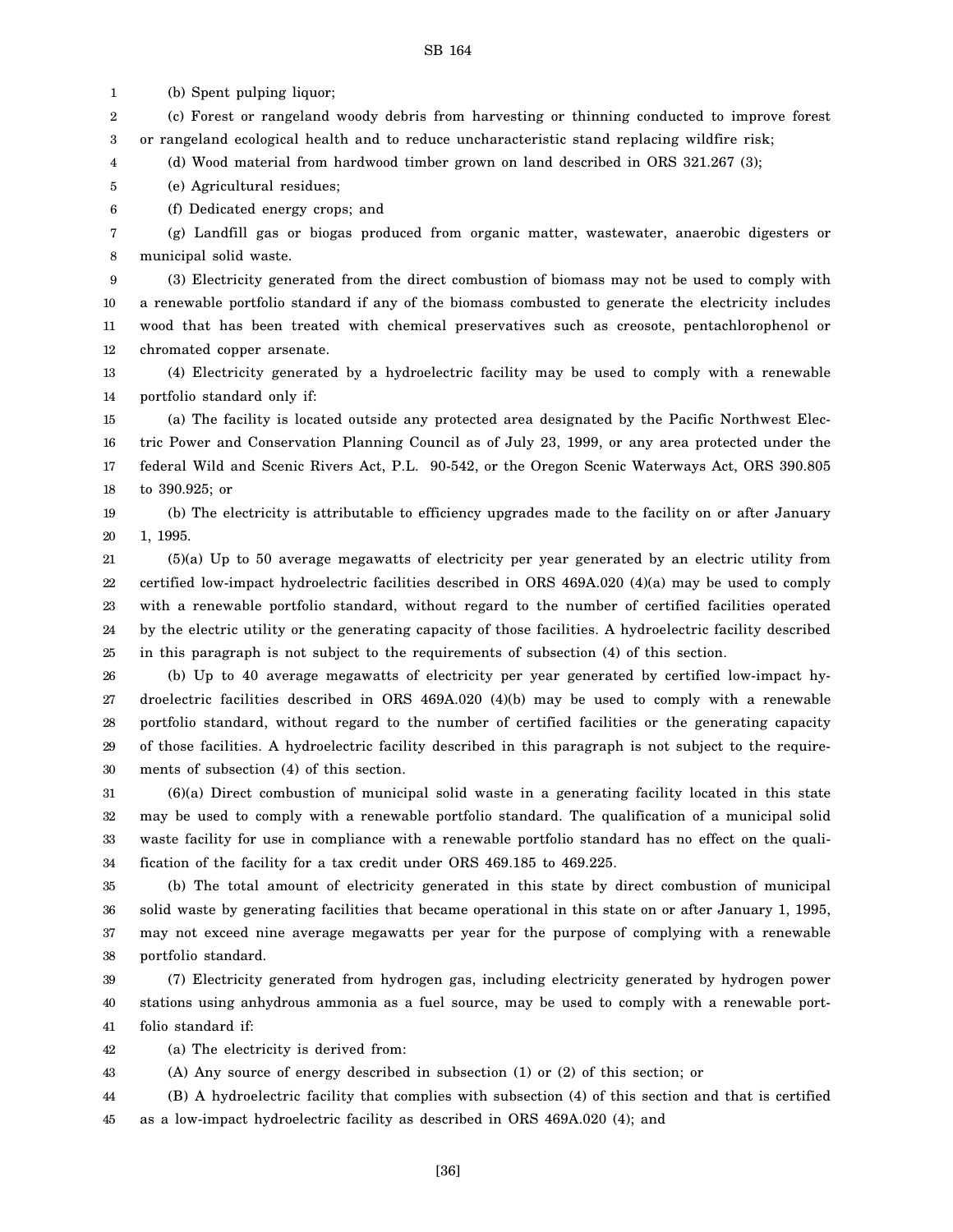1 2 (b) The output of the original source of energy is not also used to comply with a renewable portfolio standard.

3 4 5 (8) If electricity generation employs multiple energy sources, that portion of the electricity generated that is attributable to energy sources described in this section may be used to comply with a renewable portfolio standard.

6 7 8 9 10 (9) The [*State Department of Energy*] **State Energy Commission** by rule may approve energy sources other than those described in this section that may be used to comply with a renewable portfolio standard. The [*department*] **commission** may not approve petroleum, natural gas, coal or nuclear fission as an energy source that may be used to comply with a renewable portfolio standard. **SECTION 61.** ORS 470.050 is amended to read:

11 470.050. As used in this chapter, unless the context requires otherwise:

12 (1) "Alternative fuel project" means:

23

13 14 (a) Equipment, including vehicles that are not used primarily for personal, family or household purposes, that is modified or acquired directly from a factory and that:

15 16 17 18 (A) Uses an alternative fuel including electricity, biofuel, gasohol with at least 20 percent denatured alcohol content, hydrogen, hythane, methane, methanol, natural gas, propane or any other fuel approved by the [*Director of the State Department of Energy*] **State Energy Commission by rule**; and

19 20 (B) Produces lower exhaust emissions or is more energy efficient than equivalent equipment fueled by gasoline or diesel; and

21 22 (b) A facility, including a fueling station, or equipment necessary to produce alternative fuel or operate equipment that uses an alternative fuel.

(2) "Applicant" means an applicant for a loan to construct a small scale local energy project.

24 25 26 27 (3) "Base efficiency package" means the package of energy efficiency upgrades or renewable energy projects for a property that, when energy savings, project repayment costs, tax or other incentives, loan offset grants and other relevant economic factors are considered, is estimated to not increase the utility bill of the customer over the loan repayment term.

28 29 (4) "Committee" means the Small Scale Local Energy Project Advisory Committee created under ORS 470.070.

30 (5) "Cooperative" means a cooperative corporation organized under ORS chapter 62.

31 32 (6) "Director" means the Director of the State Department of Energy appointed under ORS 469.040.

33 34 35 36 (7) "Eligible federal agency" means a federal agency or public corporation created by the federal government that proposes to use a loan for a small scale local energy project. "Eligible federal agency" does not include a federal agency or public corporation created by the federal government that proposes to use a loan for a small scale local energy project to generate electricity for sale.

37 38 39 (8) "Eligible state agency" means a state officer, board, commission, department, institution, branch or agency of the state whose costs are paid wholly or in part from funds held in the State Treasury.

40 41 (9) "Energy efficiency and sustainable technology loan" means a loan for a small scale local energy project that is repayable by means of:

42 (a) A charge included with the participant's utility customer account billing; or

43 44 (b) An alternative repayment method identified by the department and the borrower and specified in the loan agreement.

45 (10) "Energy Project Bond Loan Fund" means the fund established under ORS 470.580.

SB 164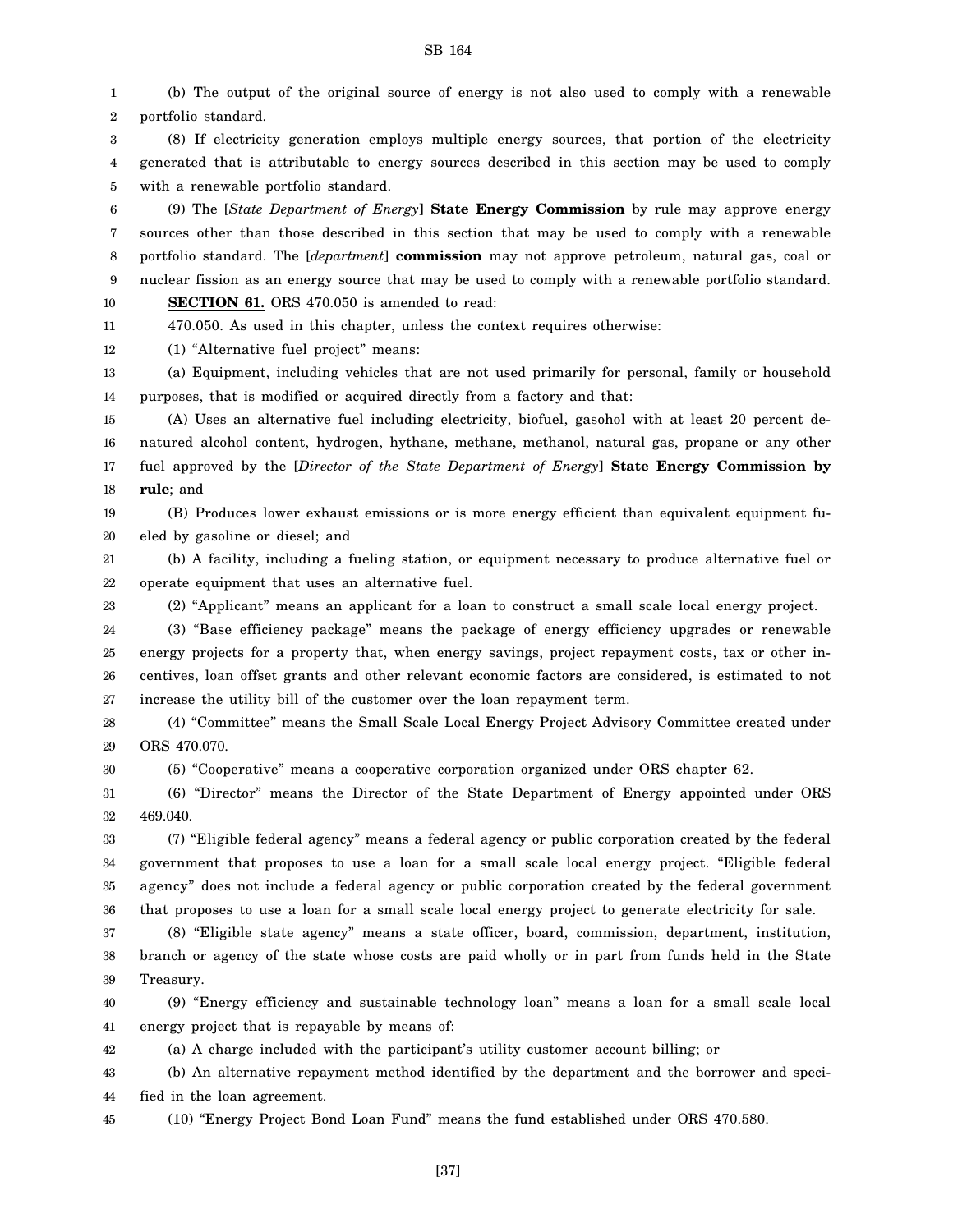1 (11) "Energy Project Supplemental Fund" means the fund established under ORS 470.570.

2 (12) "Energy Revenue Bond Repayment Fund" means the fund established under ORS 470.585.

3 4 (13) "Energy savings projection" means an examination of the energy performance and site characteristics of a property that, at a minimum, identifies:

5 (a) A base efficiency package; and

6 7 (b) Any additional optional measures that a customer is able to repay and that the sustainable energy project manager believes to be feasible for the site.

8 9 (14) "Loan" includes the purchase or other acquisition of evidence of indebtedness and money used for the purchase or other acquisition of evidence of indebtedness.

10 11 12 13 (15) "Loan contract" means the evidence of indebtedness and all instruments used in the purchase or acquisition of the evidence of indebtedness. For eligible federal or state agencies or municipal corporations that are tax exempt entities, a loan contract may include a lease purchase agreement with respect to personal property.

14 15 16 (16) "Loan offset grant" means moneys from the Loan Offset Grant Fund that are used to help offset the initial project costs or loan payments for energy efficiency, renewable energy and energy conservation projects.

17

(17) "Loan Offset Grant Fund" means the fund established under ORS 470.575.

18 19 20 (18) "Loan repayment charge" means an amount charged to a utility customer account through on-bill financing as a mechanism for the repayment of an energy efficiency and sustainable technology loan.

21 22 23 (19) "Municipal corporation" has the meaning given in ORS 297.405 and also includes any Indian tribe or authorized Indian tribal organization or any combination of two or more of these tribes or organizations acting jointly in connection with a small scale local energy project.

24 25 (20) "On-bill financing" means a mechanism for collecting the repayment of an energy efficiency and sustainable technology loan through a utility customer account billing system.

26 27 (21) "Optional package" means measures for promoting energy efficiency or the use of renewable energy:

28

(a) That are in addition to the measures described in the customer's base efficiency package;

29 (b) For which a customer has the ability to repay; and

30 (c) That the sustainable energy project manager believes to be feasible for the site.

31 32 33 (22) "Oregon business" means a sole proprietorship, partnership, company, cooperative, corporation or other form of business entity that is organized or authorized to do business under Oregon law for profit.

34 35 36 (23) "Public Purpose Fund Administrator" means the entity designated by the Public Utility Commission to administer moneys collected by a company through the public purpose charge described under ORS 757.612.

37 38 (24) "Recycling project" means a facility or equipment that converts waste into a new and usable product.

39 (25) "Small business" means:

40 (a) An Oregon business that is:

41 (A) A retail or service business employing 50 or fewer persons at the time the loan is made; or

42 43 (B) An industrial or manufacturing business employing 200 or fewer persons at the time the loan is made; or

44 45 (b) An Oregon subsidiary of a sole proprietorship, partnership, company, cooperative, corporation or other form of business entity for which the total number of employees for both the sub-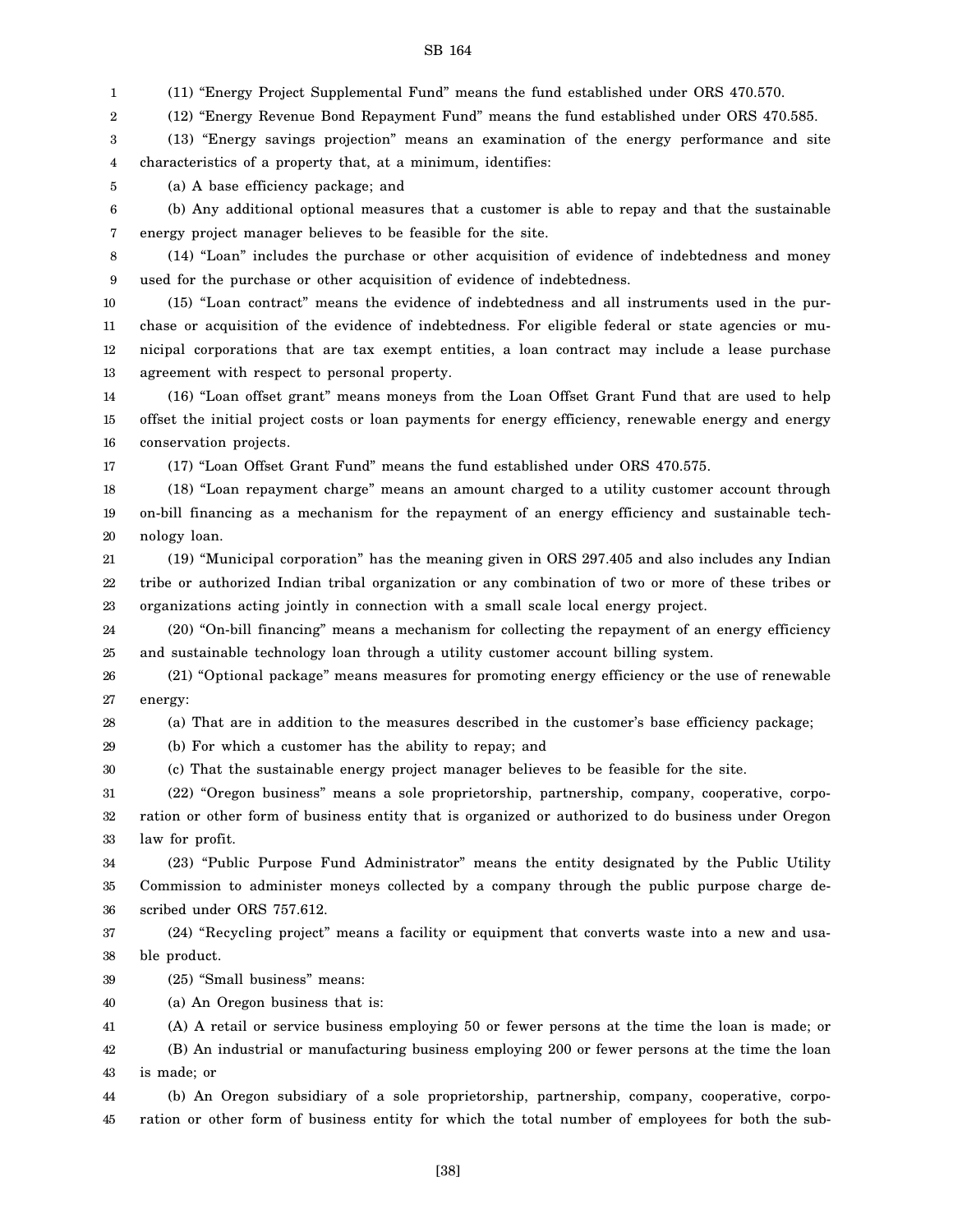1 2 sidiary and the parent sole proprietorship, partnership, company, cooperative, corporation or other form of business entity at the time the loan is made is:

3 (A) Fifty or fewer persons if the subsidiary is a retail or service business; and

4 (B) Two hundred or fewer if the subsidiary is an industrial or manufacturing business.

5 6 (26) "Small scale local energy program loan" means a loan for a small scale local energy project other than an energy efficiency and sustainable technology loan.

7

(27) "Small scale local energy project" means:

8 9 10 11 12 (a) A system, mechanism or series of mechanisms located primarily in Oregon that directly or indirectly uses or enables the use of, by the applicant or another person, renewable resources including, but not limited to, solar, wind, geothermal, biomass, waste heat or water resources to produce energy, including heat, electricity and substitute fuels, to meet a local community or regional energy need in this state;

13 14 15 (b) A system, mechanism or series of mechanisms located primarily in Oregon or providing substantial benefits to Oregon that directly or indirectly conserves energy or enables the conservation of energy by the applicant or another person, including energy used in transportation;

16 (c) A recycling project;

17 (d) An alternative fuel project;

18 19 20 (e) An improvement that increases the production or efficiency, or extends the operating life, of a system, mechanism, series of mechanisms or project otherwise described in this subsection, including but not limited to restarting a dormant project;

21 22 23 24 (f) A system, mechanism or series of mechanisms installed in a facility or portions of a facility that directly or indirectly reduces the amount of energy needed for the construction and operation of the facility and that meets the sustainable building practices standard established by the [*State Department of Energy*] **State Energy Commission** by rule; or

25 26 27 (g) A project described in paragraphs (a) to (f) of this subsection, whether or not the existing project was originally financed under this chapter, together with any refinancing necessary to remove prior liens or encumbrances against the existing project.

28 29 (h) A project described in paragraphs (a) to (g) of this subsection that conserves energy or produces energy by generation or by processing or collection of a renewable resource.

30 31 (28) "Small Scale Local Energy Project Administration and Bond Sinking Fund" means the fund created under ORS 470.300.

32 33 (29) "Small Scale Local Energy Project Loan Fund" means the loan fund created by Article XI-J of the Oregon Constitution and appropriated to the State Department of Energy under ORS 470.130.

34 35 36 (30) "Sustainable energy project manager" means the organization responsible for promoting the energy efficiency and sustainable technology loan program and related incentives for energy efficiency and renewable energy at the neighborhood and community level.

37 38 (31) "Sustainable energy territory" means the geographic service area that a sustainable energy project manager is responsible for serving.

39

**SECTION 62.** ORS 470.080 is amended to read:

40 41 42 43 44 45 470.080. (1) After consultation with the Small Scale Local Energy Project Advisory Committee, the [*Director of the State Department of Energy*] **State Energy Commission** shall establish by rule standards and criteria for small scale local energy projects to be funded under this chapter other than projects funded through energy efficiency and sustainable technology loans. The standards and criteria shall operate to encourage diversity in projects funded, give preference to the maximum extent practical to projects proposed by individuals and small businesses, ensure acceptability of

SB 164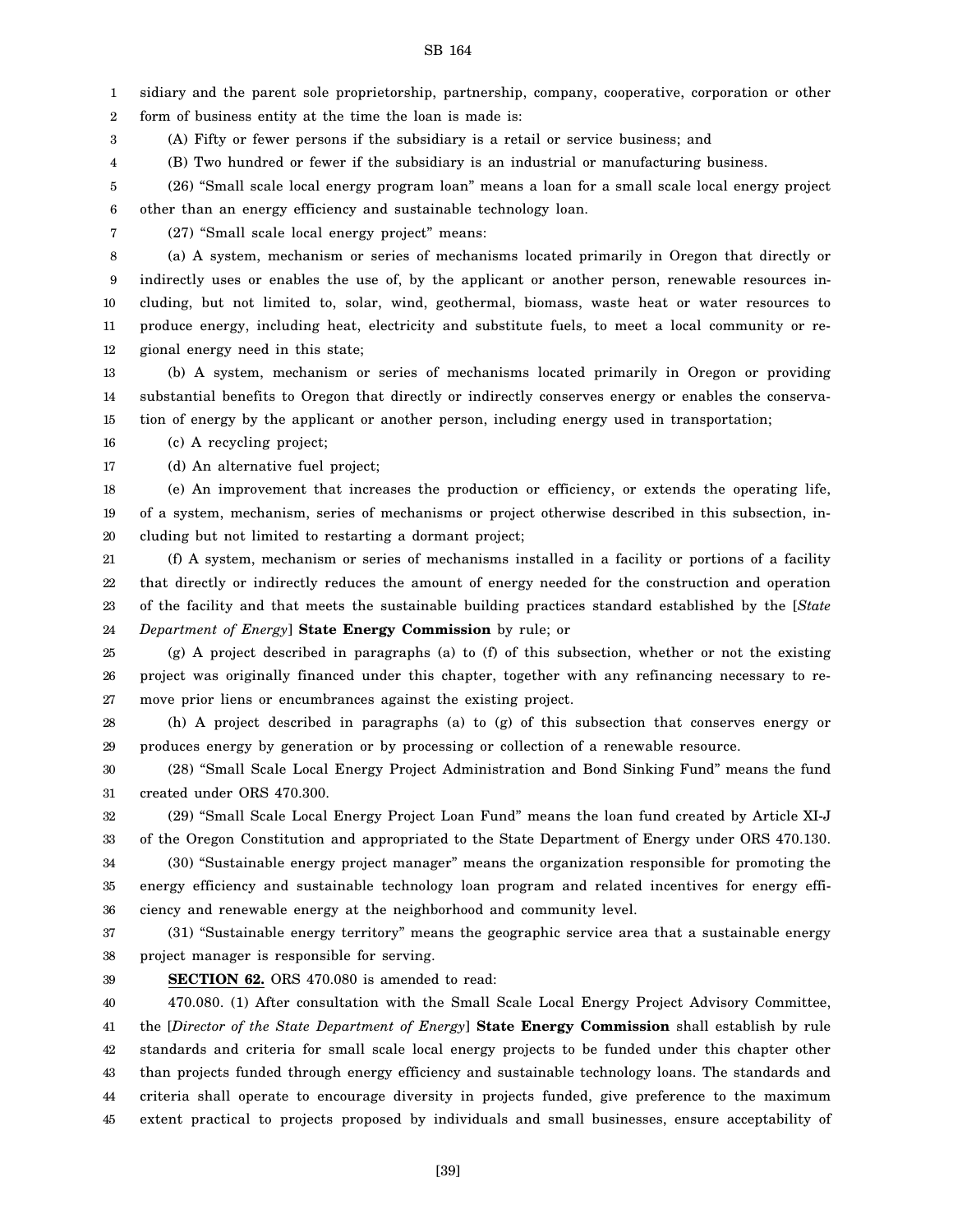1 environmental impacts and shall require consideration of the potential contribution of a project if

2 3 developed at other suitable locations to meeting the energy needs of this state. The standards and criteria shall give the least preference to projects proposed by an eligible federal agency.

4 5 6 (2) All applications submitted under ORS 470.060 shall be reviewed by the State Department of Energy. The department may request that the applicant submit additional information or revise the application. The department shall:

7 8 (a) Determine whether the application meets the standards and criteria adopted under subsection (1) of this section; and

9 10 (b) Recommend approval or denial of the loan application, and if approval is recommended in what amount the loan should be made.

11 12 13 14 15 16 17 18 19 (3) After concluding its review, unless the application meets the criteria established by the committee under subsection (4) of this section, the department shall refer the application and its findings and recommendation to the committee for its review. The department shall notify the applicant of the date, time and place of any oral presentation to the committee on the application. The committee shall review the application and the department's findings and recommendations and advise the [*director*] **Director of the State Department of Energy** whether the proposed small scale local energy project meets the criteria established by the [*director*] **commission** under subsection (1) of this section, whether the project should be financed with moneys from the Small Scale Local Energy Project Loan Fund and in what amount the loan should be made if approved.

20 21 (4) The committee may provide for direct referral of an application by the department to the director if the application meets criteria established by the committee.

22 **SECTION 63.** ORS 470.140 is amended to read:

23 24 25 470.140. (1) In accordance with the applicable provisions of ORS chapter 183, the [*Director of the State Department of Energy*] **State Energy Commission** may adopt rules considered necessary to carry out the purposes of this chapter.

26 27 28 29 (2) The [*director*] **commission** shall submit to the Legislative Assembly and the Governor a biennial report of the transactions of the Small Scale Local Energy Project Loan Fund and the Small Scale Local Energy Project Administration and Bond Sinking Fund in such detail as will accurately indicate the condition of the funds.

30

**SECTION 64.** ORS 470.150 is amended to read:

31 32 33 34 35 36 37 470.150. Except as provided in ORS 470.155 and 470.170, if the Director of the State Department of Energy approves the financing of a small scale local energy project, the director, on behalf of the state, and the applicant may enter into a loan contract, secured by a first lien or by other good and sufficient collateral in the manner provided in ORS 470.155 to 470.210. For purposes of this section, the interest of the State Department of Energy under a lease purchase contract entered into with an eligible federal or state agency or a municipal corporation may constitute good and sufficient collateral. The contract:

38 39 40 41 (1) May provide that the director, on behalf of the state, must approve the arrangements made by the applicant for the development, operation and maintenance of the small scale local energy project, using moneys in the Small Scale Local Energy Project Loan Fund for the project development.

42 43 44 45 (2) Shall provide a plan for repayment by the applicant of moneys borrowed from the loan fund used for the development of the small scale local energy project and interest on those moneys used at a rate of interest the director determines is necessary to provide adequate funds to recover the administrative expenses incurred in connection with the loan. The director shall set the interest rate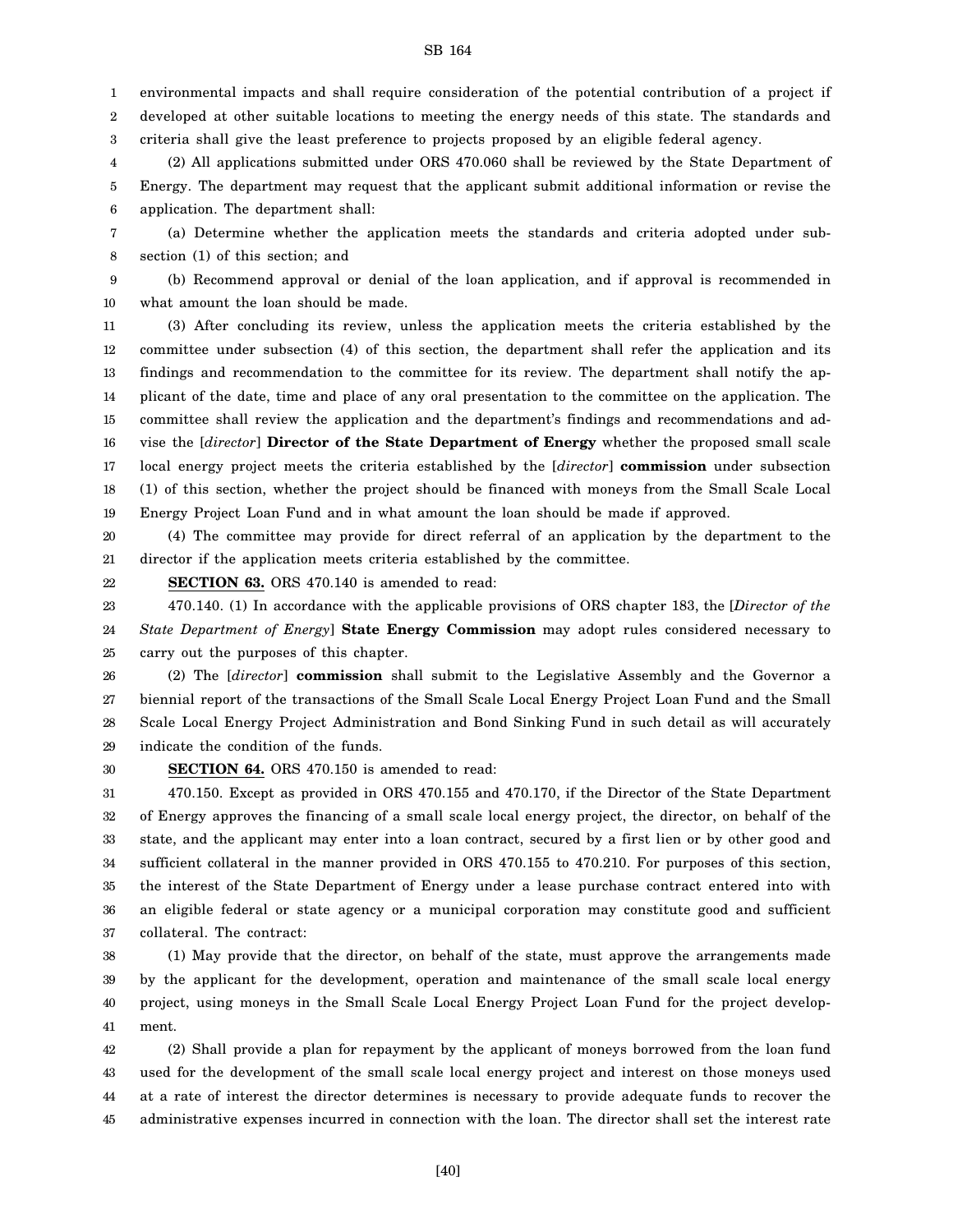1 2 3 4 5 at an incremental rate above the interest rate on the underlying bonds in an amount sufficient to recover all program-related costs including, but not limited to, implementation, financing, administration and promotional costs for the program. The incremental rate for projects proposed by an eligible federal agency shall be greater than the incremental rate charged to any other governmental borrower. The repayment plan, among other matters:

6 7 8 9 10 11 12 13 (a) Shall provide for commencement of repayment by the applicant of moneys used for project development and interest thereon not later than two years after the date of the loan contract or at any other time as the director may provide. In addition to any other prepayment option provided in a borrower's loan agreement, the department shall provide a borrower the opportunity to prepay the borrower's loan, without any additional premium, by defeasing such loan to the call date of the bond or bonds funding the applicable loan, or any refunding bonds linked to the loan, but such defeasance shall occur only if the director finds that after the defeasance, the sinking fund will have sufficient funds to make payments required under ORS 470.300 (1).

14 15 (b) May provide for reasonable extension of the time for making any repayment in emergency or hardship circumstances, if approved by the director.

16 17 (c) Shall provide for evidence of debt assurance of and security for repayment by the applicant considered necessary or proper by the director.

18 19 (d) Shall set forth the period of loan, which may not exceed the usable life of the completed project, or 30 years from the date of the loan contract, whichever is less.

20 21 22 23 (e) May set forth a procedure for formal declaration of default of payment by the director, including formal notification of all relevant federal, state and local agencies; and further, a procedure for notification of all relevant federal, state and local agencies that declaration of default has been rescinded when appropriate.

24 25 (3) May include provisions satisfactory to the director for field inspection, the director to be the final judge of completion of the project.

26 27 (4) May provide that the liability of the state under the contract is contingent upon the availability of moneys in the loan fund for use in the planning and development of the project.

28 29 (5) May include further provisions the director considers necessary to ensure expenditure of the funds for the purposes set forth in the approved application.

30 31 32 (6) May provide that the director may institute an appropriate action or suit to prevent use of the project financed by the loan fund by any person who is delinquent in the repayment of any moneys due the sinking fund.

33 34 35 (7) If the project is being financed by an energy efficiency and sustainable technology loan or small scale local energy program loan, in addition to the requirements of subsections (1) to (6) of this section, shall include:

36 37 38 39 40 41 (a) For an energy efficiency and sustainable technology loan that relies on an on-bill financing system for the collection of a loan repayment charge, an agreement by the applicant to notify a person acquiring ownership of, or an interest in, the property from the applicant that the loan repayment charge will be transferred to the utility customer account of the person acquiring the ownership or interest unless the loan is discharged before or at the time the ownership or interest transfers;

42 43 44 (b) A plainly worded acknowledgment by the applicant that failure to make payments as required under the loan agreement may result in the foreclosure of a property lien or other debt collection actions;

45

(c) A waiver stating that the applicant waives any jurisdictional or other irregularities or de-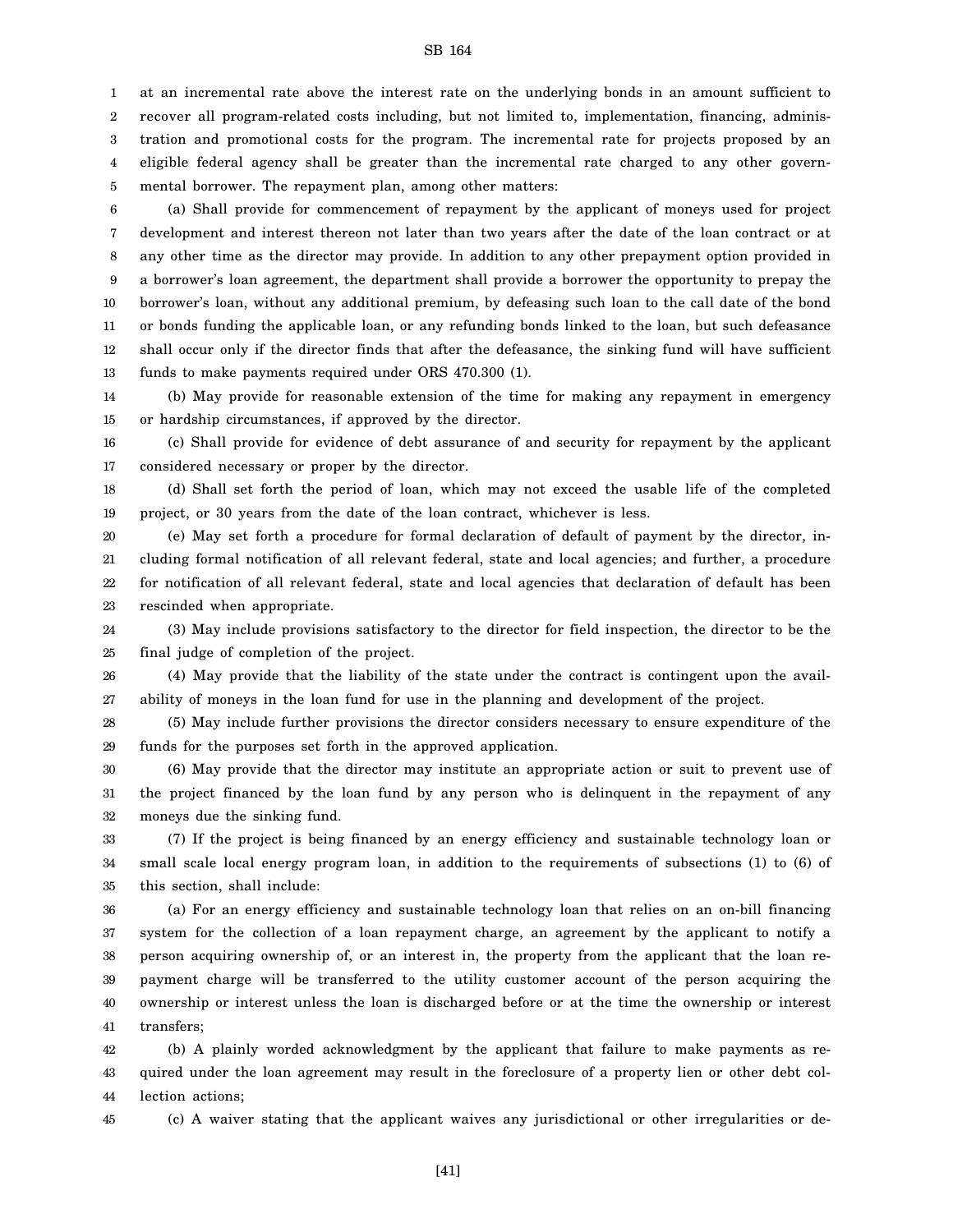(A) The energy efficiency and sustainable technology loan program;

1 2 fects in:

3 4 5 6 7 8 9 10 11 12 13 14 15 16 17 18 19 20 21 22 23 24 25 26 27 28 29 30 31 32 33 34 35 36 37 38 39 40 41 42 43 44 45 (B) A small scale local energy project; (C) The small scale local energy program loan provisions; (D) This chapter; or (E) [*Department*] Rules that relate in any way to the loan repayment charge, real property lien provisions or any form or combination of loan security or to the requirement to satisfy the loan obligation; (d) If the applicant is not the owner of the property to be burdened by the loan repayment charge, fixture filing or real property lien, provision for participation by the property owner as a party to the contract or a notarized authorization by the owner for the fixture filing and lien; and (e) A description of any other conditions required by the department. **SECTION 65.** ORS 470.535 is amended to read: 470.535. (1) The Director of the State Department of Energy shall initiate the certification process for a sustainable energy project manager by publishing a request for proposals. (2) An applicant for certification as a project manager shall submit information to the director that includes: (a) Background information about the applicant including, but not limited to, the qualifications, relevant experience, financial status and staff of the applicant; (b) A proposed plan for implementing and administering the goals and requirements of the energy efficiency and sustainable technology loan program in the sustainable energy territory; and (c) Any additional information required by the [*director*] **State Energy Commission** by rule. (3) After reviewing all applications received, the director may select a project manager. In selecting the project manager, the director shall consider the following factors: (a) The organizational experience of the applicant and the capacity of the applicant to successfully implement the energy efficiency and sustainable technology loan program goals and requirements. (b) The strength of the applicant's proposed plan for implementing the goals and requirements of the energy efficiency and sustainable technology loan program. (c) The cost at which the applicant can conduct outreach, promotion, loan applicant support and project verification services necessary to implement the energy efficiency and sustainable technology loan program. (d) Any other factors the [*director*] **commission** adopts by rule or [*directive*] **the director requires**. (4) An applicant may not be certified as a project manager if the applicant has a fiduciary or other obligation that creates an actual or apparent conflict of interest that may interfere with achieving the goals of the energy efficiency and sustainable technology loan program. **SECTION 66.** ORS 470.540 is amended to read: 470.540. (1) Upon selecting a proposed sustainable energy project manager, the Director of the State Department of Energy shall notify all unsuccessful applicants for the position that another candidate is proposed for appointment. The director shall negotiate with the proposed project manager regarding any modifications to the service cost estimates or other features of the applicant's proposed plan that are necessary to ensure that the applicant will meet the goals and requirements of the energy efficiency and sustainable technology loan program and [*State Department of Energy*] rules **adopted by the State Energy Commission**.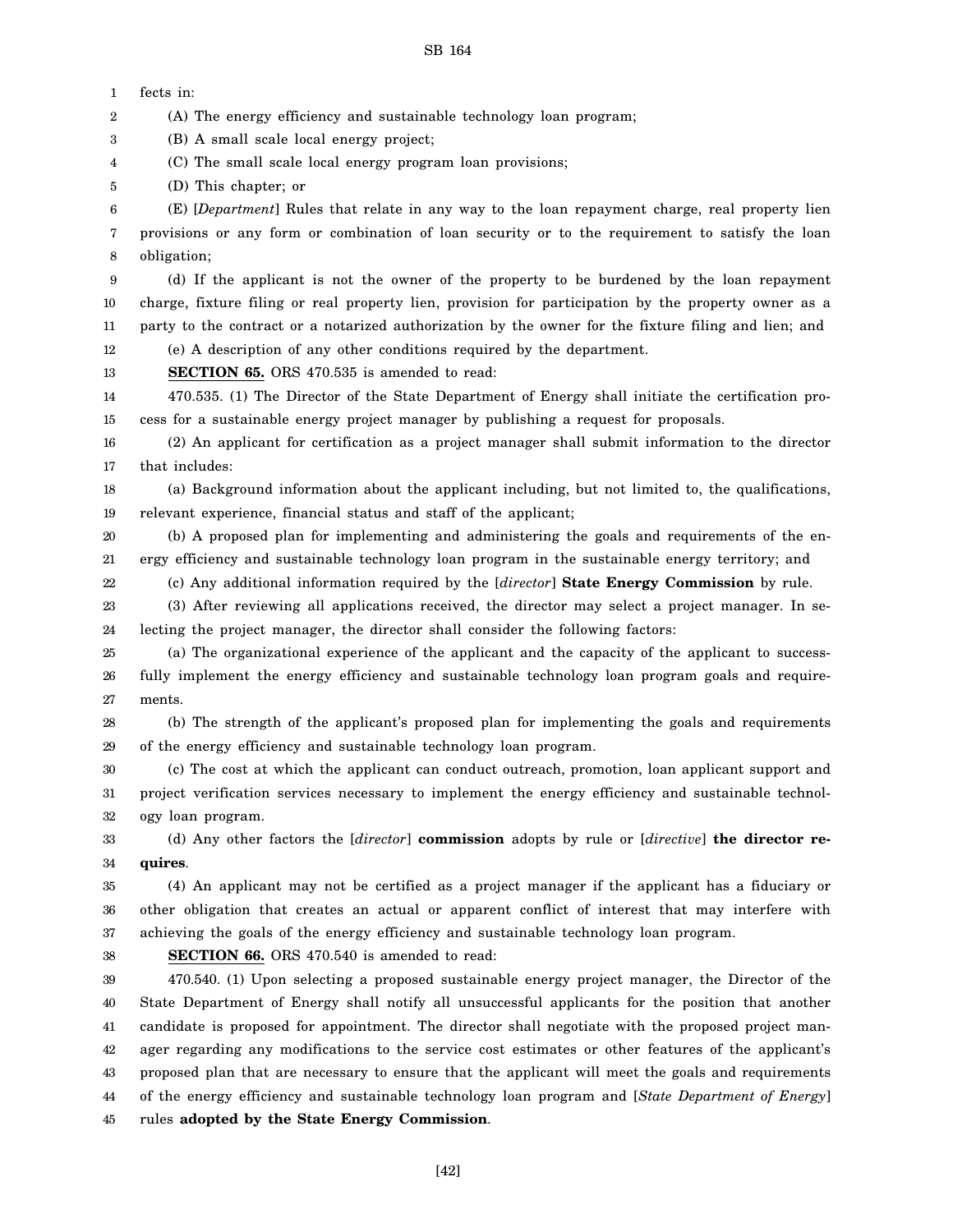1 2 3 4 (2) To the extent practicable, the director shall certify a project manager not later than four months after publication of the request for proposals and not later than two months after the selection of the proposed project manager. However, the director may at any time select a different applicant as the proposed project manager or may reinitiate the certification process.

5 6 7 (3) Upon deciding to certify the proposed project manager, the director shall give notice of the decision to all unsuccessful candidates, the public and the Small Scale Local Energy Project Advisory Committee. The director may approve the final certification of the project manager if:

8 9 (a) A request to appeal under ORS 470.545 is not filed within 15 days after the date the notice is sent; and

10 11 (b) The committee does not undertake a review of the proposed certification within 15 days after the date the notice is sent.

**SECTION 67.** ORS 470.560 is amended to read:

12

33

13 14 15 16 17 18 470.560. (1) The [*State Department of Energy*] **State Energy Commission** shall adopt rules establishing certification standards for contractors participating in the construction of small scale local energy projects financed through the energy efficiency and sustainable technology loan program. The [*department*] **commission** shall design the standards to ensure that the project work performed by a contractor holding the certification is of high quality and will result in a high degree of customer satisfaction.

19 20 (2) The certification standards established by the [*department*] **commission** must, at a minimum, require that the contractor:

21 22 (a) Prove that the contractor has sufficient skill to ensure that the contractor can successfully install energy efficiency, renewable energy or weatherization projects.

23 24 (b) Not be a contractor listed by the Commissioner of the Bureau of Labor and Industries under ORS 279C.860 as ineligible to receive a contract or subcontract for public works.

25 26 (c) Be an equal opportunity employer or small business or be a minority or women business enterprise or disadvantaged business enterprise as those terms are defined in ORS 200.005.

27 28 29 (d) Demonstrate a history of compliance with the rules and other requirements of the Construction Contractors Board and of the Workers' Compensation Division and the Occupational Safety and Health Division of the Department of Consumer and Business Services.

30 31 32 (e) Employ at least 80 percent of employees used for energy efficiency and sustainable technology loan program projects from the local work force, if a sufficient supply of skilled workers is available locally.

(f) Demonstrate a history of compliance with federal and state wage and hour laws.

34 35 (g) Pay wages to employees used for energy efficiency and sustainable technology loan program projects at a rate equal to at least 180 percent of the state minimum wage.

36 37 (3) The [*State Department of Energy*] **State Energy Commission** shall consult with the Public Purpose Fund Administrator and utilities when developing contractor certification standards.

38 39 40 41 (4) The Construction Contractors Board may issue a qualifying contractor a certification authorizing the contractor to participate in the construction of small scale local energy projects financed through the energy efficiency and sustainable technology loan program. A contractor seeking certification shall apply to the board as provided under ORS 701.119.

42 43 44 (5) The State Department of Energy shall identify certified contractors that provide employees with health insurance benefits as preferred service providers and may take other actions as practicable to encourage certified contractors to provide employees with health insurance benefits.

45 **SECTION 68.** ORS 470.600 is amended to read: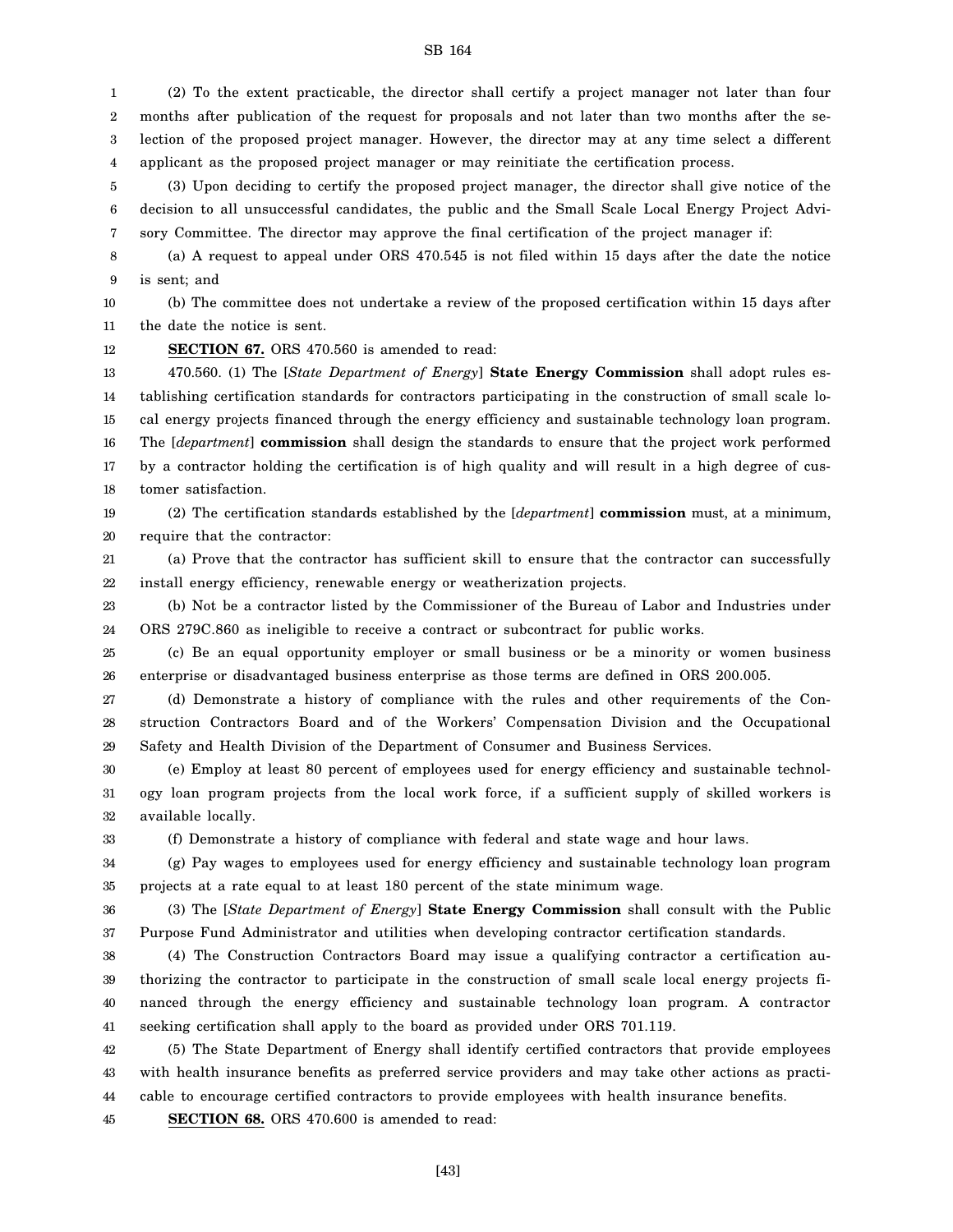1 2 3 4 470.600. To achieve the energy efficiency and sustainable technology loan program goals described in ORS 470.500, the Director of the State Department of Energy may enter into agreements to disburse supplemental capital funds through the Small Scale Local Energy Project Loan Fund and the Energy Project Supplemental Fund if:

5 6 7 (1) The director estimates that interest rates and total costs to program applicants that would result from the use of the supplemental capital funds are lower than would result from the use of bond proceeds; and

8 9 (2) The supplemental capital funds are made subject to any requirements adopted by the [*director*] **State Energy Commission** by rule to ensure adequate protection of project moneys.

10 11 **SECTION 69.** ORS 470.655, as amended by section 4, chapter 92, Oregon Laws 2010, is amended to read:

12 13 14 15 16 17 18 470.655. (1) Except as provided in ORS 470.650, an applicant for an energy efficiency and sustainable technology loan approved by the State Department of Energy shall pay the department a project initiation fee. Upon request of the loan applicant, the department may add all or part of a project initiation fee to the principal of an issued loan. The [*department*] **State Energy Commission** may establish the fee amount by rule, not to exceed four percent of the approved loan amount. If the [*department*] **commission** does not establish the fee amount, the fee shall be two percent of the approved loan amount.

19 20 21 22 23 (2) The [*Director of the State Department of Energy*] **commission** may by rule establish a base efficiency package fee for energy efficiency and sustainable technology loans if the loans are not financed by moneys from the Loan Offset Grant Fund. The fee may not exceed 10 percent of the estimated economic benefit for the base efficiency package. Any fees collected by the department under this subsection shall be deposited in the fund.

24 **SECTION 70.** ORS 470.665 is amended to read:

25 26 27 28 470.665. (1) If a consumer-owned utility serving a sustainable energy territory has established an on-bill financing system, an energy efficiency and sustainable technology loan shall be repaid by on-bill financing unless the loan agreement specifies that the State Department of Energy and the borrower have agreed to an alternative method for ensuring repayment of the loan.

29 30 (2) Unless the Director of the State Department of Energy grants a consumer-owned utility a waiver under subsection (4) of this section, the on-bill financing system of the utility must:

31 32 (a) Enable a customer to make a single payment to satisfy the periodic utility charges and repayment on an energy efficiency and sustainable technology loan;

33 34 (b) Provide a clearly identifiable line item or separate statement in the utility bill that shows the energy efficiency and sustainable technology loan repayment amount; and

35 36 37 38 (c) Direct energy efficiency and sustainable technology loan repayment amounts collected by the utility to the appropriate sustainable energy project manager or to the department for deposit to the credit of the Small Scale Local Energy Project Administration and Bond Sinking Fund, Energy Project Bond Loan Fund or Energy Project Supplemental Fund.

39 40 (3) The [*director*] **State Energy Commission** may not adopt any rule that imposes responsibility for the repayment of an energy efficiency and sustainable technology loan on the utility.

41 42 43 44 45 (4) The director may waive the requirement that a consumer-owned utility provide on-bill financing for one or more loans if the director determines, after consultation with the Bonneville Power Administration, that providing the on-bill financing is not practicable. If the director grants a waiver under this subsection, the utility shall bill the affected customers for loan repayment separately from any utility customer account or customer meter billings.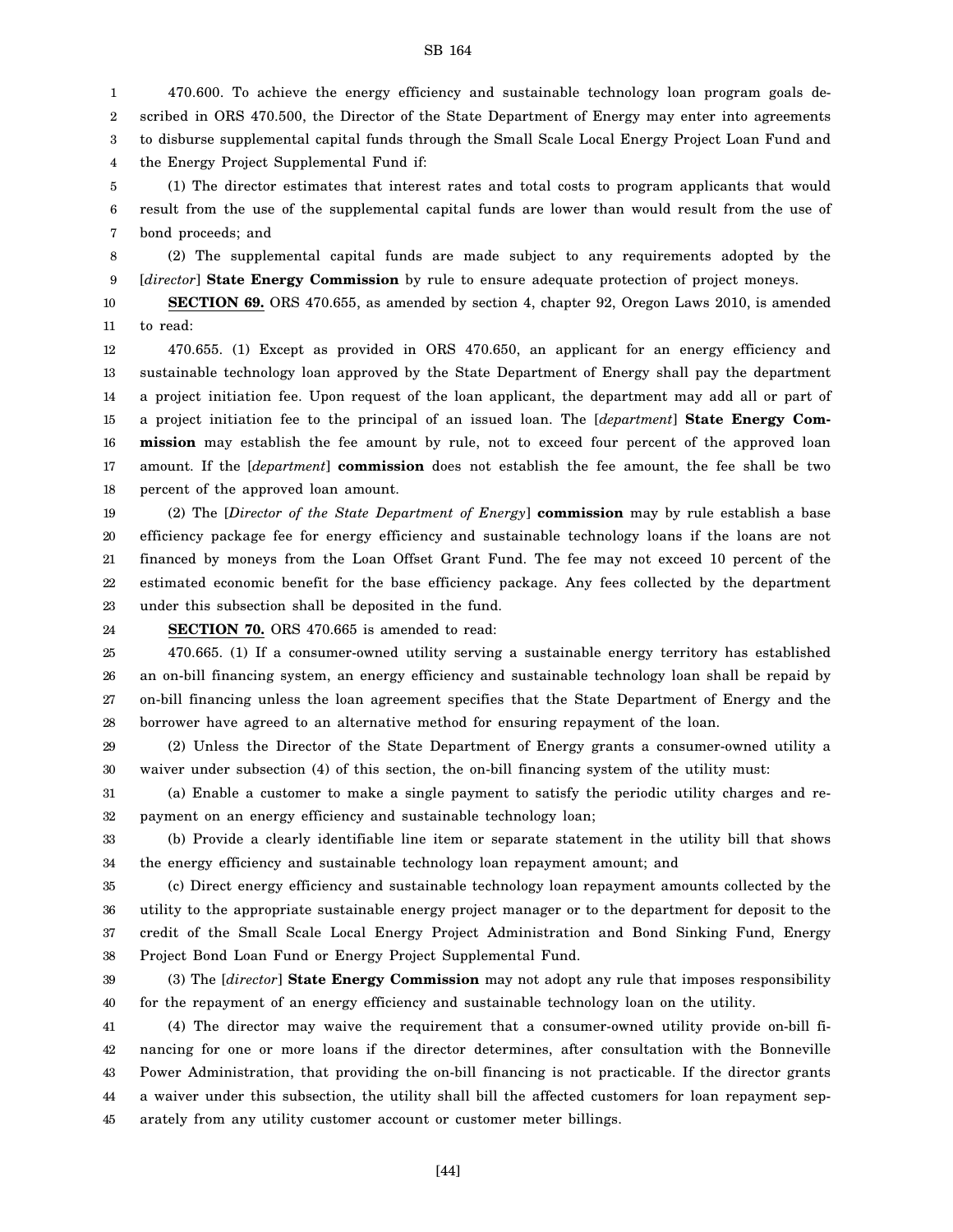1 2 3 4 5 6 7 8 9 10 11 12 13 **SECTION 71.** ORS 470.710 is amended to read: 470.710. (1) The State Department of Energy shall collaborate with the State Workforce Investment Board and other interested parties to identify opportunities for apprenticeship and for job training and development that would further the goals of ORS 470.500 to 470.710 and provide valuable skills to Oregon workers. (2) [*In adopting any rules for carrying out apprenticeship and job training and development under the energy efficiency and sustainable technology loan program, the department and the board*] **The State Energy Commission and the board shall adopt rules for the purpose of carrying out apprenticeship and job training and development under the energy efficiency and sustainable technology loan program. In adopting rules under this subsection, the commission and board** shall consult with representatives from: (a) State workforce programs; (b) Organized labor;

14 (c) The State Apprenticeship and Training Council;

15 (d) The Bureau of Labor and Industries; and

16 (e) Consumer advocacy organizations.

17 18 19 20 (3) In addition to consulting with entities described in subsection (2) of this section, in adopting any rules [*for carrying out apprenticeship and job training and development under the energy efficiency and sustainable technology loan program, the department*] **under subsection (2) of this section, the commission** and the board may seek input from organizations representing construction contrac-

21 tors.

22

**SECTION 72.** ORS 757.528 is amended to read:

23 24 25 26 757.528. (1) Unless modified by rule by the [*State Department of Energy*] **State Energy Commission** as provided in this section, the greenhouse gas emissions standard that applies to consumer-owned utilities is 1,100 pounds of greenhouse gases per megawatt-hour for a generating facility.

27 28 (2) Unless modified pursuant to subsection (4) of this section, the greenhouse gas emissions standard includes only carbon dioxide emissions.

29 30 31 32 33 (3) For purposes of applying the emissions standard to cogeneration facilities, the [*department*] **commission** shall establish an output-based methodology to ensure that the calculation of emissions of greenhouse gases for cogeneration facilities recognizes the total usable energy output of the process and includes all greenhouse gases emitted by the facility in the production of both electrical and thermal energy.

34 35 36 (4) The [*department*] **commission** shall review the greenhouse gas emissions standard established under this section no more than once every three years. After public notice and hearing, and consultation with the Public Utilities Commission, the [*department*] **State Energy Commission** may:

37 38 (a) Modify the emissions standard to include other greenhouse gases as defined in ORS 468A.210, with the other greenhouse gases expressed as their carbon dioxide equivalent; and

39 40 (b) Modify the emissions standard based upon current information on the rate of greenhouse gas emissions from a commercially available combined-cycle natural gas generating facility that:

41 42 (A) Employs a combination of one or more gas turbines and one or more steam turbines and produces electricity in the steam turbines from waste heat produced by the gas turbines;

43 44 (B) Has a heat rate at high elevation within the boundaries of the Western Electricity Coordinating Council; and

45

(C) Has a heat rate at ambient temperatures when operating during the hottest day of the year.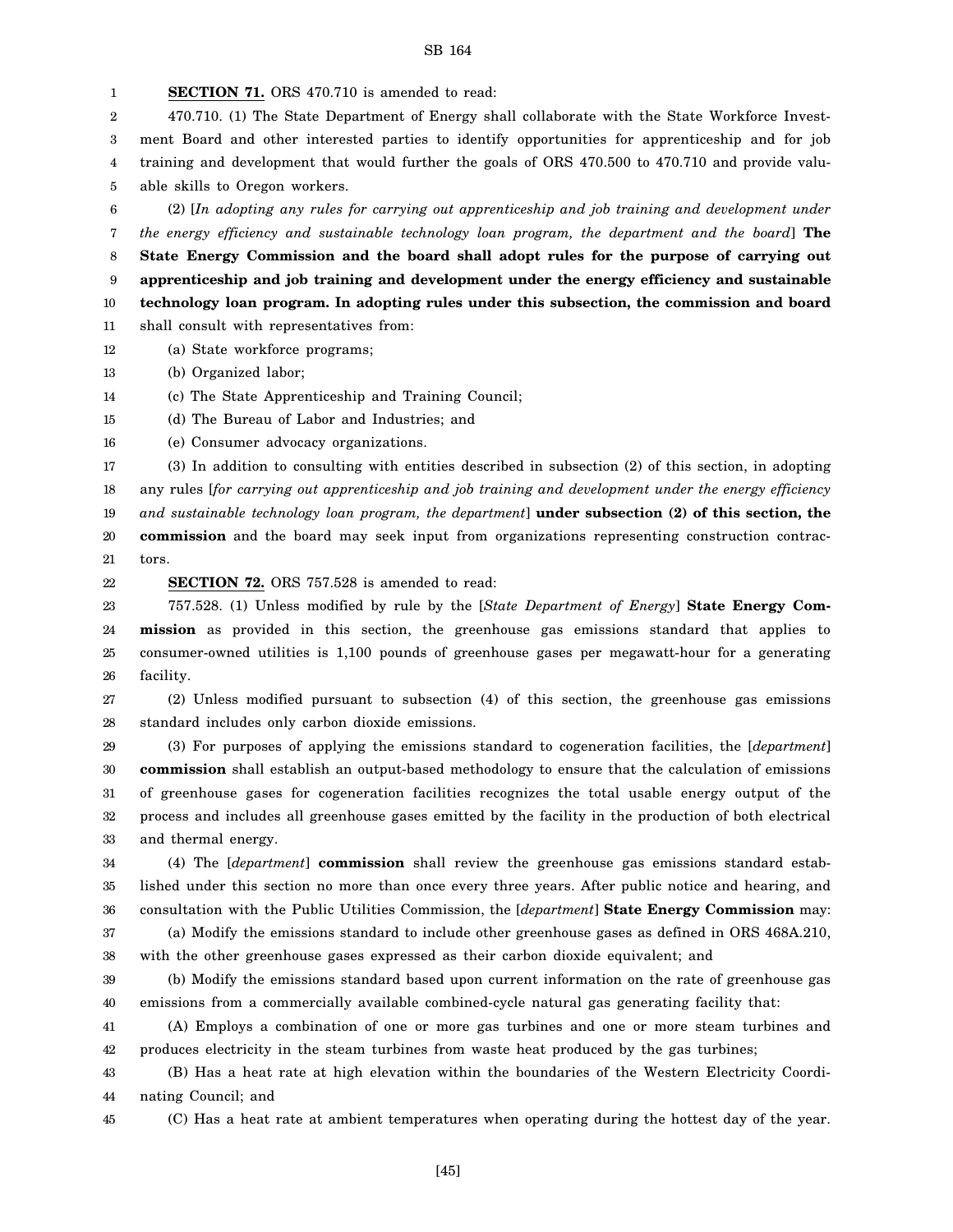(5) In modifying the greenhouse gas emissions standard, the [*department*] **commission** shall:

2 3 4 5 (a) Use an output-based methodology to ensure that the calculation of greenhouse gas emissions through cogeneration recognizes the total usable energy output of the process and includes all greenhouse gases emitted by the generating facility in the production of both electrical and thermal energy; and

6 7 (b) Consider the effects of the emissions standard on system reliability and overall costs to electricity consumers.

8 9 10 11 12 (6) If upon a review conducted pursuant to subsection (4) of this section, the [*department*] **commission** determines that a mandatory greenhouse gas emissions limit has been established pursuant to state or federal law, the [*department*] **commission** shall issue a report to the appropriate legislative committees of the Legislative Assembly stating which portions, if any, of the greenhouse gas emissions standard are no longer necessary as a matter of state law.

13 **SECTION 73.** ORS 757.533 is amended to read:

1

39

14 15 16 17 757.533. (1)(a) A governing board of a consumer-owned utility may not enter into a long-term financial commitment unless the baseload electricity acquired under the commitment is produced by a generating facility that complies with a greenhouse gas emissions standard established under ORS 757.528.

18 19 (b) A generating facility complies with the greenhouse gas emissions standard established under ORS 757.528 if the rate of emissions of the facility does not exceed the emissions standard.

20 21 22 23 24 (c) In determining whether a generating facility complies with the emissions standard, the total emissions associated with producing baseload electricity at the generating facility shall be included in determining the rate of emissions of greenhouse gases. The total emissions associated with producing electricity at the generating facility do not include emissions associated with transportation, fuel extraction or other life-cycle emissions associated with obtaining the fuel for the facility.

25 26 27 (2) Notwithstanding subsection (1) of this section, the emissions standard does not apply to greenhouse gas emissions produced by a generating facility owned by a consumer-owned utility or contracted through a long-term financial commitment if the emissions:

28 29 (a) Come from a facility powered exclusively by renewable energy sources described in ORS 469A.025;

30 31 32 33 (b) Come from a cogeneration facility in this state that is fueled by natural gas, synthetic gas, distillate fuels, waste gas or a combination of these fuels, and that is producing energy, in service for tax purposes, commercially operable, or in rates as of July 1, 2010, until the facility is subject to a new long-term financial commitment; or

34 35 36 (c) Come from a generating facility that has in place a plan to be a low-carbon emission resource, as determined by the State Department of Energy, pursuant to sufficient technical documentation, within seven years of commencing plant operations.

37 38 (3) The governing board may provide an exemption for an individual generating facility from the emissions performance standard to address:

(a) Unanticipated electricity system reliability needs;

40 41 (b) Catastrophic events or threat of significant financial harm that may arise from unforeseen circumstances; or

42 43 44 45 (c) Long-term financial commitments between members of a joint operating entity recognized under federal law or the joint operating entity's predecessor organization, or with the joint operating entity for a baseload resource that the consumer-owned utility had an ownership interest in prior to July 1, 2010.

[46]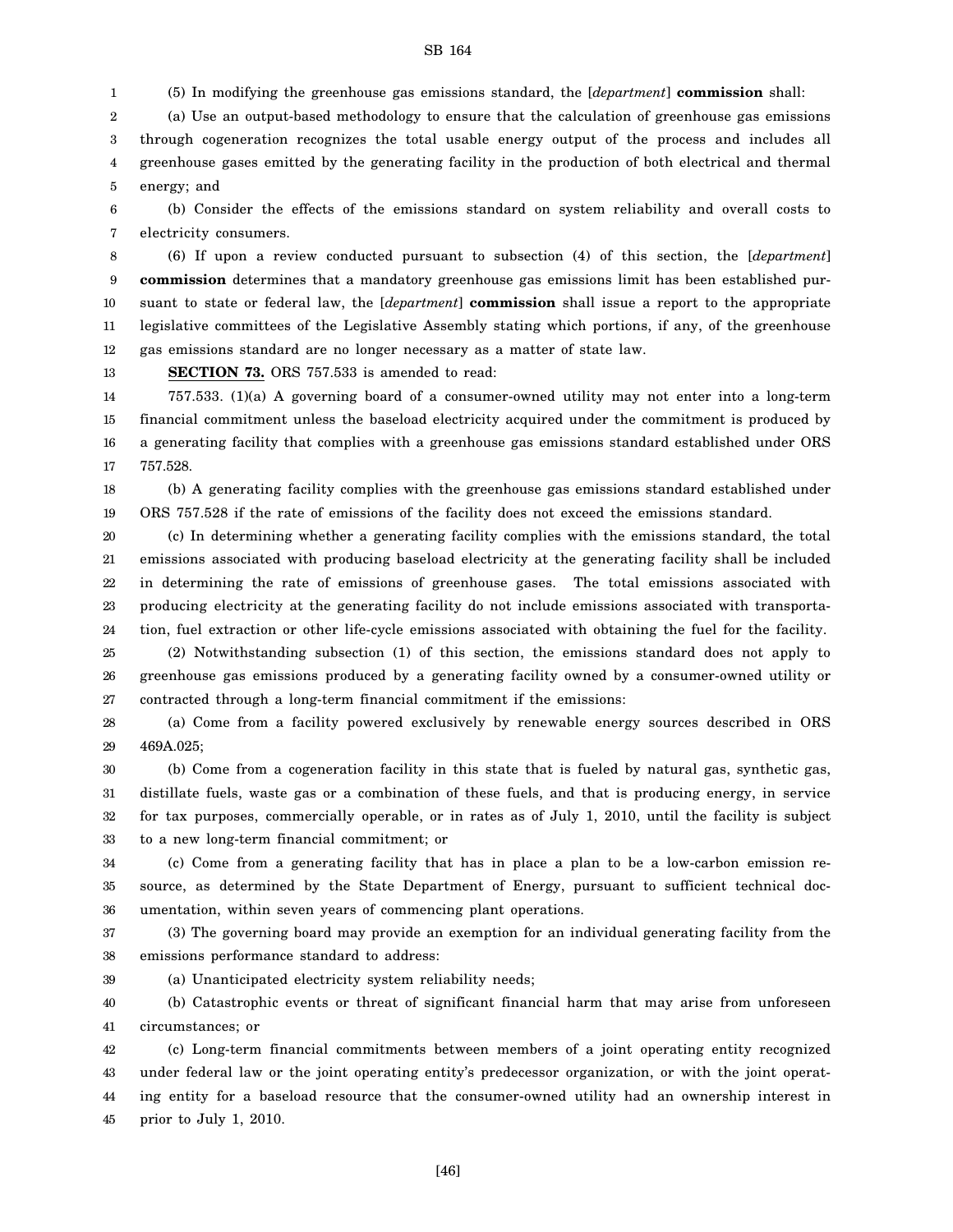1 2 3 4 5 6 7 8 9 10 11 12 13 14 15 16 17 18 19 20 21 22 23 24 25 26 27 28 29 30 31 32 33 34 35 36 37 38 39 40 41 42 43 (4) A governing board shall report to the consumer-owned utility's customers or members and to the State Department of Energy information on any case-by-case exemption from the emissions performance standard granted by the governing board. (5) For purposes of ORS 757.522 to 757.536, a long-term financial commitment for a consumerowned utility does not include agreements to purchase electricity from the Bonneville Power Administration. (6) The [*department*] **State Energy Commission** by rule shall establish: (a) Standards for identifying contracts for electricity for which the emissions cannot readily be determined with any specificity; and (b) Emissions to be attributed to such contracts for purposes of determining compliance with the emissions standard established under ORS 757.528. **SECTION 74.** ORS 757.538 is amended to read: 757.538. The Public Utility Commission and the [*State Department of Energy*] **State Energy Commission** shall adopt rules as necessary to implement ORS 757.522 to 757.536. **SECTION 75.** ORS 757.600 is amended to read: 757.600. As used in ORS 757.600 to 757.689, unless the context requires otherwise: (1) "Aggregate" means combining retail electricity consumers into a buying group for the purchase of electricity and related services. (2) "Ancillary services" means services necessary or incidental to the transmission and delivery of electricity from generating facilities to retail electricity consumers, including but not limited to scheduling, load shaping, reactive power, voltage control and energy balancing services. (3) "Commission" means the Public Utility Commission. (4) "Consumer-owned utility" means a municipal electric utility, a people's utility district or an electric cooperative. (5) "Default supplier" means an electricity service supplier or electric company that has a legal obligation to provide electricity services to a consumer, as determined by the commission. (6) "Direct access" means the ability of a retail electricity consumer to purchase electricity and certain ancillary services, as determined by the commission for an electric company or the governing body of a consumer-owned utility, directly from an entity other than the distribution utility. (7) "Direct service industrial consumer" means an end user of electricity that obtains electricity directly from the transmission grid and not through a distribution utility. (8) "Distribution" means the delivery of electricity to retail electricity consumers through a distribution system consisting of local area power poles, transformers, conductors, meters, substations and other equipment. (9) "Distribution utility" means an electric utility that owns and operates a distribution system connecting the transmission grid to the retail electricity consumer. (10) "Economic utility investment" means all electric company investments, including plants and equipment and contractual or other legal obligations, properly dedicated to generation or conservation, that were prudent at the time the obligations were assumed but the full benefits of which are no longer available to consumers as a direct result of ORS 757.600 to 757.667, absent transition credits. "Economic utility investment" does not include costs or expenses disallowed by the commission in a prudence review or other proceeding, to the extent of such disallowance, and does not include fines or penalties authorized and imposed under state or federal law.

SB 164

44 45 (11) "Electric company" means an entity engaged in the business of distributing electricity to retail electricity consumers in this state, but does not include a consumer-owned utility.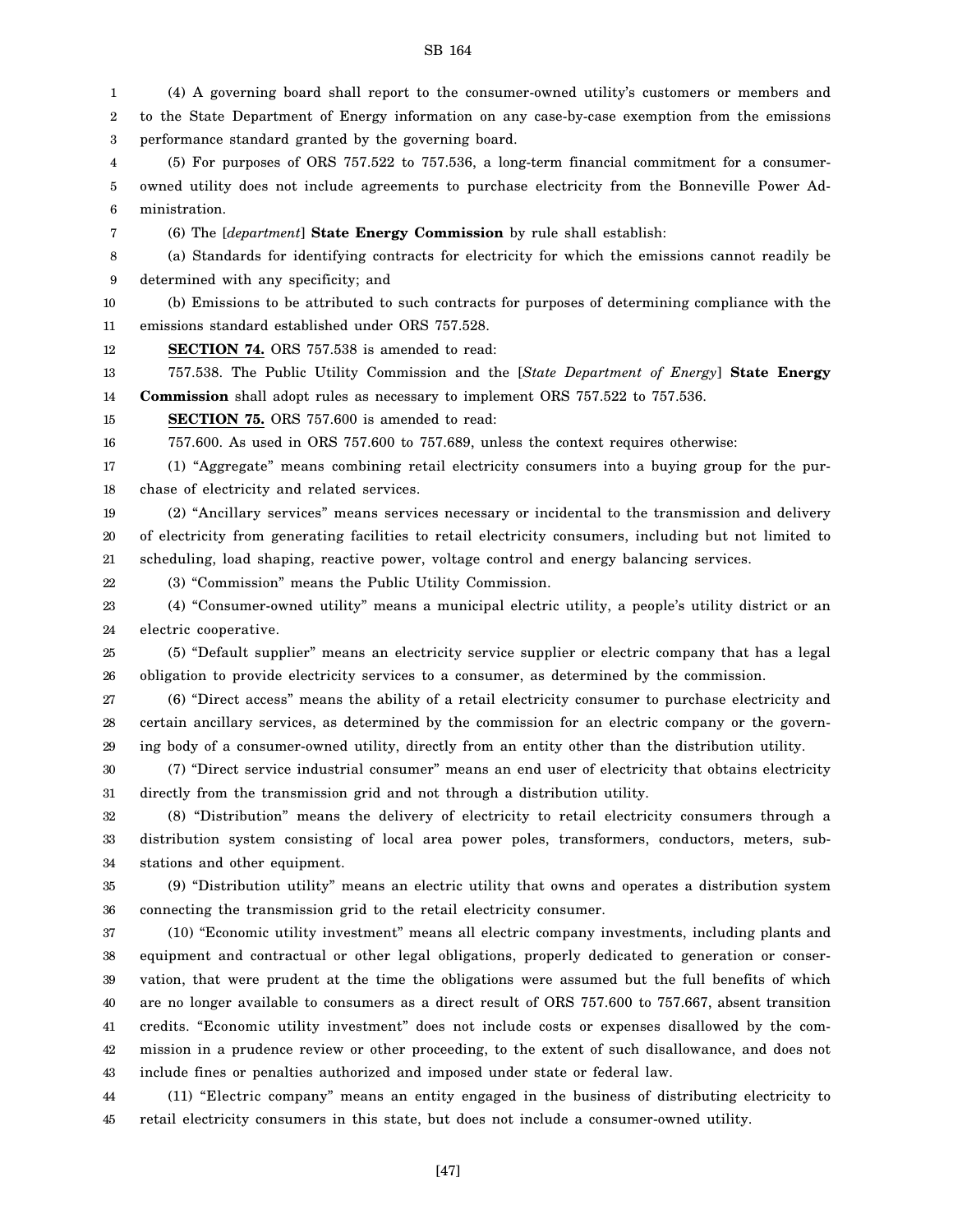1 2 3 (12) "Electric cooperative" means an electric cooperative corporation organized under ORS chapter 62 or under the laws of another state if the service territory of the electric cooperative includes a portion of this state.

4 5 (13) "Electric utility" means an electric company or consumer-owned utility that is engaged in the business of distributing electricity to retail electricity consumers in this state.

6 7 (14) "Electricity" means electric energy, measured in kilowatt-hours, or electric capacity, measured in kilowatts, or both.

8 9 (15) "Electricity services" means electricity distribution, transmission, generation or generation-related services.

10 11 12 13 (16) "Electricity service supplier" means a person or entity that offers to sell electricity services available pursuant to direct access to more than one retail electricity consumer. "Electricity service supplier" does not include an electric utility selling electricity to retail electricity consumers in its own service territory.

14 15 16 (17) "Governing body" means the board of directors or the commissioners of an electric cooperative or people's utility district, or the council or board of a city with respect to a municipal electric utility.

17 18 (18) "Load" means the amount of electricity delivered to or required by a retail electricity consumer at a specific point of delivery.

19 20 21 (19) "Low-income weatherization" means repairs, weatherization and installation of energy efficient appliances and fixtures for low-income residences for the purpose of enhancing energy efficiency.

22 23 (20) "Municipal electric utility" means an electric distribution utility owned and operated by or on behalf of a city.

24 25 26 27 28 (21) "New renewable energy resource" means a renewable energy resource project, or a new addition to an existing renewable energy resource project, or the electricity produced by the project, that is not in operation on July 23, 1999. "New renewable energy resource" does not include any portion of a renewable energy resource project under contract to the Bonneville Power Administration on or before July 23, 1999.

29

30 (22) "One average megawatt" means 8,760,000 kilowatt-hours of electricity per year. (23) "People's utility district" has the meaning given that term in ORS 261.010.

31 32 (24) "Portfolio access" means the ability of a retail electricity consumer to choose from a set of product and pricing options for electricity determined by the governing board of a consumer-

33 34 owned utility and may include product and pricing options offered by the utility or by an electricity service supplier.

35 36 37 38 (25) "Power generation company" means a company engaged in the production and sale of electricity to wholesale customers, including but not limited to independent power producers, affiliated generation companies, municipal and state authorities, provided the company is not regulated by the commission.

39 40 41 42 43 (26) "Qualifying expenditures" means those expenditures for energy conservation measures that have a simple payback period of not less than one year and not more than 10 years, and expenditures for the above-market costs of new renewable energy resources, provided that the [*State Department of Energy*] **State Energy Commission** by rule may establish a limit on the maximum above-market cost for renewable energy that is allowed as a credit.

44 (27) "Renewable energy resources" means:

45 (a) Electricity generation facilities fueled by wind, waste, solar or geothermal power or by low-

SB 164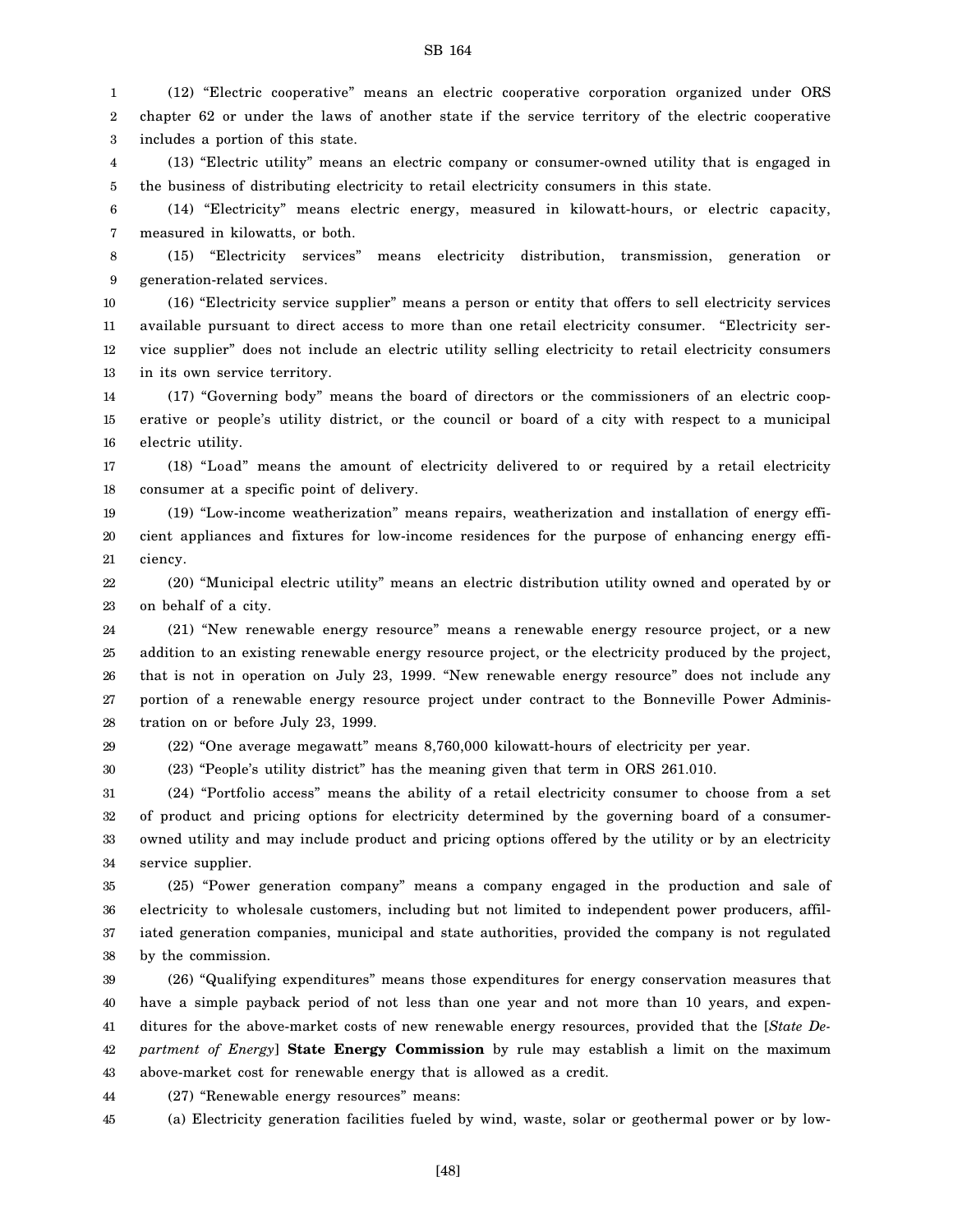1 emission nontoxic biomass based on solid organic fuels from wood, forest and field residues.

2 (b) Dedicated energy crops available on a renewable basis.

3 (c) Landfill gas and digester gas.

4 5 (d) Hydroelectric facilities located outside protected areas as defined by federal law in effect on July 23, 1999.

6 7 8 9 10 11 (28) "Residential electricity consumer" means an electricity consumer who resides at a dwelling primarily used for residential purposes. "Residential electricity consumer" does not include retail electricity consumers in a dwelling typically used for residency periods of less than 30 days, including hotels, motels, camps, lodges and clubs. As used in this subsection, "dwelling" includes but is not limited to single family dwellings, separately metered apartments, adult foster homes, manufactured dwellings, recreational vehicles and floating homes.

12 13 14 15 (29) "Retail electricity consumer" means the end user of electricity for specific purposes such as heating, lighting or operating equipment, and includes all end users of electricity served through the distribution system of an electric utility on or after July 23, 1999, whether or not each end user purchases the electricity from the electric utility.

16 17 18 19 (30) "Site" means a single contiguous area of land containing buildings or other structures that are separated by not more than 1,000 feet, or buildings and related structures that are interconnected by facilities owned by a single retail electricity consumer and that are served through a single electric meter.

20 21 (31) "Transition charge" means a charge or fee that recovers all or a portion of an uneconomic utility investment.

22 23 (32) "Transition credit" means a credit that returns to consumers all or a portion of the benefits from an economic utility investment.

24 25 (33) "Transmission facility" means the plant and equipment used to transmit electricity in interstate commerce.

26 27 28 (34) "Undue market power" means the unfair or improper exercise of influence to increase or decrease the availability or price of a service or product in a manner inconsistent with competitive markets.

29 30 31 32 33 34 35 (35) "Uneconomic utility investment" means all electric company investments, including plants and equipment and contractual or other legal obligations, properly dedicated to generation, conservation and workforce commitments, that were prudent at the time the obligations were assumed but the full costs of which are no longer recoverable as a direct result of ORS 757.600 to 757.667, absent transition charges. "Uneconomic utility investment" does not include costs or expenses disallowed by the commission in a prudence review or other proceeding, to the extent of such disallowance, and does not include fines or penalties as authorized by state or federal law.

36

**SECTION 76.** ORS 757.612 is amended to read:

37 38 39 40 41 757.612. (1) There is established an annual public purpose expenditure standard for electric companies and Oregon Community Power to fund new cost-effective local energy conservation, new market transformation efforts, the above-market costs of new renewable energy resources and new low-income weatherization. The public purpose expenditure standard shall be funded by the public purpose charge described in subsection (2) of this section.

42 43 44 45 (2)(a) Beginning on the date an electric company or Oregon Community Power offers direct access to its retail electricity consumers, except residential electricity consumers, the electric company or Oregon Community Power shall collect a public purpose charge from all of the retail electricity consumers located within its service area until January 1, 2026. Except as provided in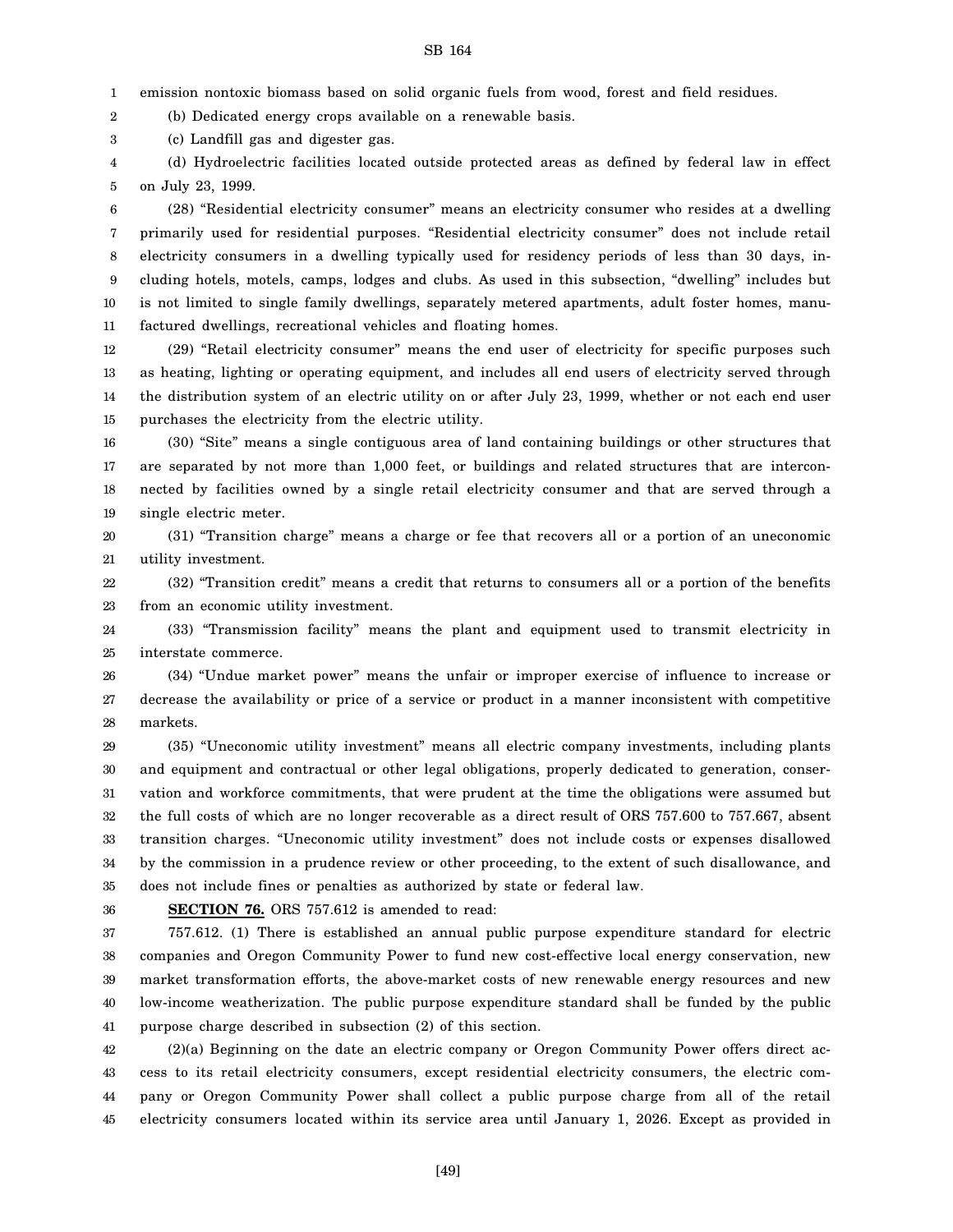1 2 3 4 5 paragraph (b) of this subsection, the public purpose charge shall be equal to three percent of the total revenues collected by the electric company, Oregon Community Power or the electricity service supplier from its retail electricity consumers for electricity services, distribution, ancillary services, metering and billing, transition charges and other types of costs included in electric rates on July 23, 1999.

6 7 8 9 10 (b) For an aluminum plant that averages more than 100 average megawatts of electricity use per year, beginning on March 1, 2002, the electric company or Oregon Community Power whose territory abuts the greatest percentage of the site of the aluminum plant shall collect from the aluminum company a public purpose charge equal to one percent of the total revenue from the sale of electricity services to the aluminum plant from any source.

11 12 (3)(a) The Public Utility Commission shall establish rules implementing the provisions of this section relating to electric companies and Oregon Community Power.

13 14 (b) Subject to paragraph (e) of this subsection, funds collected by an electric company or Oregon Community Power through public purpose charges shall be allocated as follows:

15 (A) Sixty-three percent for new cost-effective conservation and new market transformation.

16 17 18 (B) Nineteen percent for the above-market costs of constructing and operating new renewable energy resources with a nominal electric generating capacity, as defined in ORS 469.300, of 20 megawatts or less.

19 (C) Thirteen percent for new low-income weatherization.

20 21 22 (D) Five percent shall be transferred to the Housing and Community Services Department Electricity Public Purpose Charge Fund established by ORS 456.587 (1) and used for the purpose of providing grants as described in ORS 458.625 (2).

23 24 25 26 27 (c) The costs of administering subsections (1) to (6) of this section for an electric company or Oregon Community Power shall be paid out of the funds collected through public purpose charges. The commission may require that an electric company or Oregon Community Power direct funds collected through public purpose charges to the state agencies responsible for implementing subsections (1) to (6) of this section in order to pay the costs of administering such responsibilities.

28 29 30 31 32 33 34 35 36 (d) The commission shall direct the manner in which public purpose charges are collected and spent by an electric company or Oregon Community Power and may require an electric company or Oregon Community Power to expend funds through competitive bids or other means designed to encourage competition, except that funds dedicated for low-income weatherization shall be directed to the Housing and Community Services Department as provided in subsection (7) of this section. The commission may also direct that funds collected by an electric company or Oregon Community Power through public purpose charges be paid to a nongovernmental entity for investment in public purposes described in subsection (1) of this section. Notwithstanding any other provision of this subsection:

37 38 (A) At least 80 percent of the funds allocated for conservation shall be spent within the service area of the electric company that collected the funds; or

39 40 (B) If Oregon Community Power collected the funds, at least 80 percent of the funds allocated for conservation shall be spent within the service area of Oregon Community Power.

41 42 43 44 45 (e)(A) The first 10 percent of the funds collected annually by an electric company or Oregon Community Power under subsection (2) of this section shall be distributed to education service districts, as described in ORS 334.010, that are located in the service territory of the electric company or Oregon Community Power. The funds shall be distributed to individual education service districts according to the weighted average daily membership (ADMw) of the component school districts of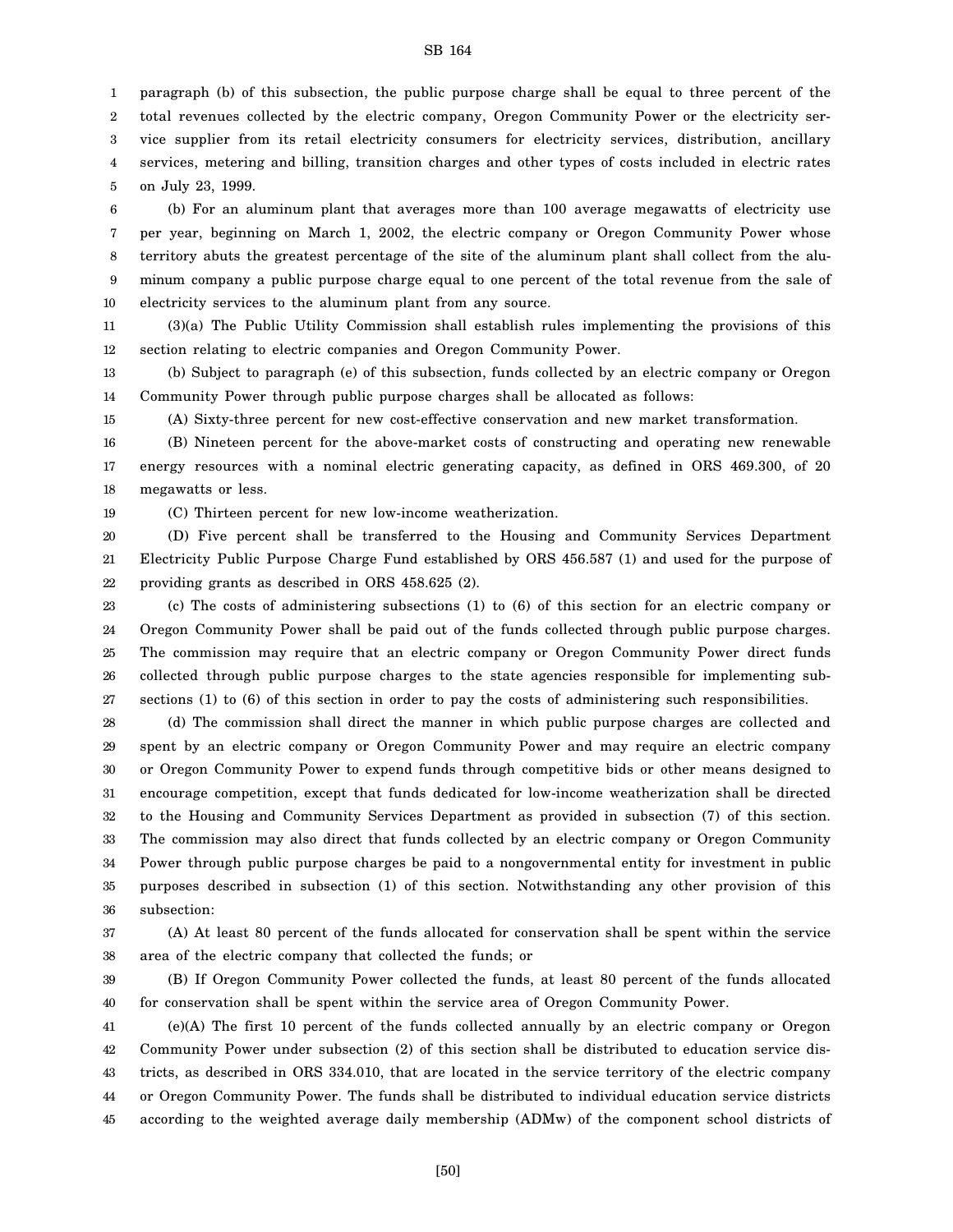1 2 3 4 the education service district for the prior fiscal year as calculated under ORS 327.013. The commission shall establish by rule a methodology for distributing a proportionate share of funds under this paragraph to education service districts that are only partially located in the service territory of the electric company or Oregon Community Power.

5 6 7 8 9 10 11 12 13 14 15 (B) An education service district that receives funds under this paragraph shall use the funds first to pay for energy audits for school districts located within the education service district. An education service district may not expend additional funds received under this paragraph on a school district facility until an energy audit has been completed for that school district. To the extent practicable, an education service district shall coordinate with the State Department of Energy and incorporate federal funding in complying with this paragraph. Following completion of an energy audit for an individual school district, the education service district may expend funds received under this paragraph to implement the energy audit. Once an energy audit has been conducted and completely implemented for each school district within the education service district, the education service district may expend funds received under this paragraph for any of the following purposes:

16 17 18 (i) Conducting energy audits. A school district shall conduct an energy audit prior to expending funds on any other purpose authorized under this paragraph unless the school district has performed an energy audit within the three years immediately prior to receiving the funds.

19 (ii) Weatherization and upgrading the energy efficiency of school district facilities.

20 (iii) Energy conservation education programs.

21 22 (iv) Purchasing electricity from environmentally focused sources and investing in renewable energy resources.

23 24 (f) The commission may not establish a different public purpose charge than the public purpose charge described in subsection (2) of this section.

25 26 (g) If the commission directs funds collected through public purpose charges to a nongovernmental entity, the entity shall:

27 28 (A) Include on the entity's board of directors an ex officio member designated by the commission, who shall also serve on the entity's nominating committee for filling board vacancies.

29 30 31 32 (B) Require the entity's officers and directors to provide an annual disclosure of economic interest to be filed with the commission on or prior to April 15 of each calendar year for public review in a form similar to the statement of economic interest required for public officials under ORS 244.060.

33 34 35 36 37 38 (C) Require the entity's officers and directors to declare actual and potential conflicts of interest at regular meetings of the entity's governing body when such conflicts arise, and require an officer or director to abstain from participating in any discussion or vote on any item where that officer or director has an actual conflict of interest. For the purposes of this subparagraph, "actual conflict of interest" and "potential conflict of interest" have the meanings given those terms in ORS 244.020. (D) Arrange for an independent auditor to audit the entity's financial statements annually, and

39 direct the auditor to file an audit opinion with the commission for public review.

40 41 (E) File with the commission annually the entity's budget, action plan and quarterly and annual reports for public review.

42 43 44 (F) At least once every five years, contract for an independent management evaluation to review the entity's operations, efficiency and effectiveness, and direct the independent reviewer to file a report with the commission for public review.

45

(h) The commission may remove from the board of directors of a nongovernmental entity an of-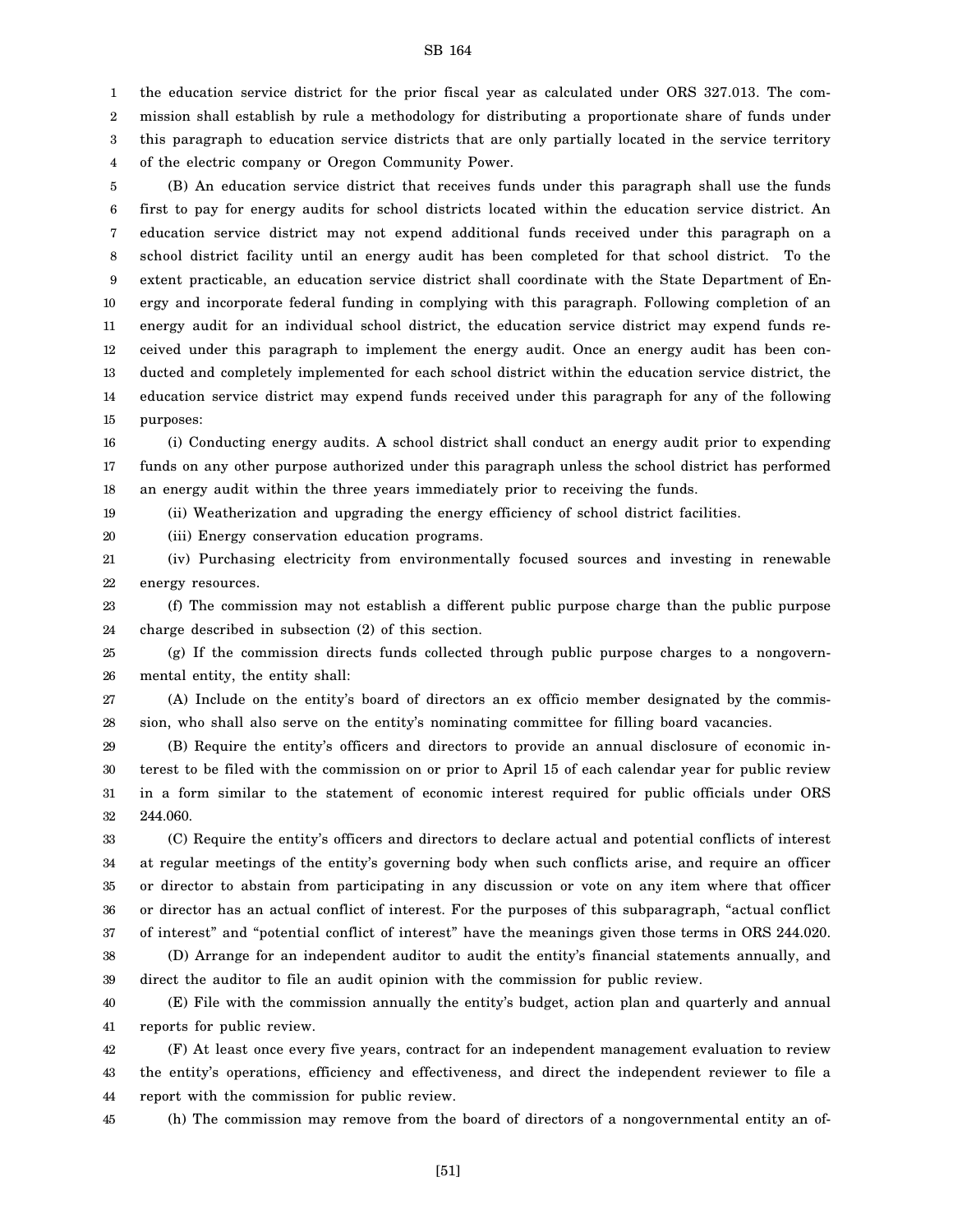1 2 3 4 ficer or director who fails to provide an annual disclosure of economic interest or declare actual or potential conflict of interest, as described in paragraph  $(g)(B)$  and  $(C)$  of this subsection, in connection with the allocation or expenditure of funds collected through public purpose charges and directed to the entity.

5 6 7 8 (4)(a) An electric company that satisfies its obligations under this section shall have no further obligation to invest in conservation, new market transformation or new low-income weatherization or to provide a commercial energy conservation services program and is not subject to ORS 469.631 to 469.645 and 469.860 to 469.900.

9 10 (b) Oregon Community Power, for any period during which Oregon Community Power collects a public purpose charge under subsection (2) of this section:

11 12 (A) Shall have no other obligation to invest in conservation, new market transformation or new low-income weatherization or to provide a commercial energy conservation services program; and

(B) Is not subject to ORS 469.631 to 469.645 and 469.860 to 469.900.

14 15 16 17 18 19 20 21 (5)(a) A retail electricity consumer that uses more than one average megawatt of electricity at any site in the prior year shall receive a credit against public purpose charges billed by an electric company or Oregon Community Power for that site. The amount of the credit shall be equal to the total amount of qualifying expenditures for new energy conservation, not to exceed 68 percent of the annual public purpose charges, and the above-market costs of purchases of new renewable energy resources incurred by the retail electricity consumer, not to exceed 19 percent of the annual public purpose charges, less administration costs incurred under this subsection. The credit may not exceed, on an annual basis, the lesser of:

22

13

(A) The amount of the retail electricity consumer's qualifying expenditures; or

23 24 25 (B) The portion of the public purpose charge billed to the retail electricity consumer that is dedicated to new energy conservation, new market transformation or the above-market costs of new renewable energy resources.

26 27 28 29 30 31 32 (b) To obtain a credit under this subsection, a retail electricity consumer shall file with the State Department of Energy a description of the proposed conservation project or new renewable energy resource and a declaration that the retail electricity consumer plans to incur the qualifying expenditure. The State Department of Energy shall issue a notice of precertification within 30 days of receipt of the filing, if such filing is consistent with this subsection. The credit may be taken after a retail electricity consumer provides a letter from a certified public accountant to the State Department of Energy verifying that the precertified qualifying expenditure has been made.

33 34 (c) Credits earned by a retail electricity consumer as a result of qualifying expenditures that are not used in one year may be carried forward for use in subsequent years.

35 36 37 38 39 40 41 42 43 (d)(A) A retail electricity consumer that uses more than one average megawatt of electricity at any site in the prior year may request that the State Department of Energy hire an independent auditor to assess the potential for conservation investments at the site. If the independent auditor determines there is no available conservation measure at the site that would have a simple payback of one to 10 years, the retail electricity consumer shall be relieved of 54 percent of its payment obligation for public purpose charges related to the site. If the independent auditor determines that there are potential conservation measures available at the site, the retail electricity consumer shall be entitled to a credit against public purpose charges related to the site equal to 54 percent of the public purpose charges less the estimated cost of available conservation measures.

44 45 (B) A retail electricity consumer shall be entitled each year to the credit described in this subsection unless a subsequent independent audit determines that new conservation investment oppor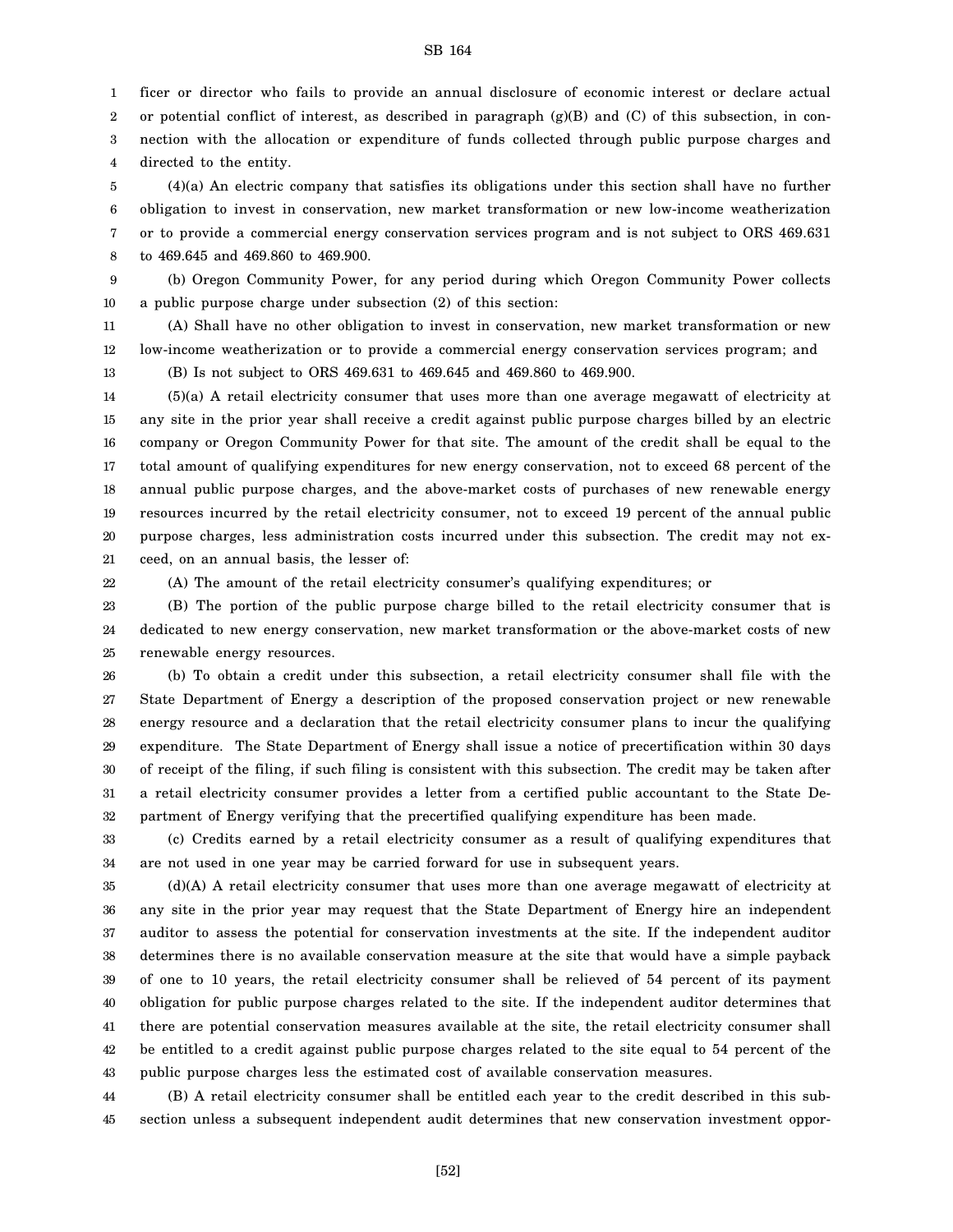tunities are available. The State Department of Energy may require that a new independent audit

2 3 be performed on the site to determine whether new conservation measures are available, provided that the independent audits shall occur no more than once every two years.

4 5 (C) The retail electricity consumer shall pay the cost of the independent audits described in this subsection.

6 7 8 9 10 (6) Electric utilities and retail electricity consumers shall receive a fair and reasonable credit for the public purpose expenditures of their energy suppliers. The [*State Department of Energy*] **State Energy Commission** shall adopt rules to determine eligible expenditures and the methodology by which such credits are accounted for and used. The rules also shall adopt methods to account for eligible public purpose expenditures made through consortia or collaborative projects.

11 12 13 (7)(a) In addition to the public purpose charge provided under subsection (2) of this section, an electric company or Oregon Community Power shall collect funds for low-income electric bill payment assistance in an amount determined under paragraph (b) of this subsection.

14 15 16 17 18 19 20 21 22 23 (b) The [*commission*] **Public Utility Commission** shall establish the amount to be collected by each electric company in calendar year 2008 from retail electricity consumers served by the company, and the rates to be charged to retail electricity consumers served by the company, so that the total anticipated collection for low-income electric bill payment assistance by all electric companies in calendar year 2008 is \$15 million. In calendar year 2009 and subsequent calendar years, the commission may not change the rates established for retail electricity consumers, but the total amount collected in a calendar year for low-income electric bill payment assistance may vary based on electricity usage by retail electricity consumers and changes in the number of retail electricity consumers in this state. In no event shall a retail electricity consumer be required to pay more than \$500 per month per site for low-income electric bill payment assistance.

24 25 26 27 28 29 30 31 32 33 (c) Funds collected by the low-income electric bill payment assistance charge shall be paid into the Housing and Community Services Department Low-Income Electric Bill Payment Assistance Fund established by ORS 456.587 (2). Moneys deposited in the fund under this paragraph shall be used by the Housing and Community Services Department for the purpose of funding low-income electric bill payment assistance. The department's cost of administering this subsection shall be paid out of funds collected by the low-income electric bill payment assistance charge. Moneys deposited in the fund under this paragraph shall be expended solely for low-income electric bill payment assistance. Funds collected from an electric company or Oregon Community Power shall be expended in the service area of the electric company or Oregon Community Power from which the funds are collected.

34 35 36 37 38 39 40 (d) The Housing and Community Services Department, in consultation with the federal Advisory Committee on Energy, shall determine the manner in which funds collected under this subsection will be allocated by the department to energy assistance program providers for the purpose of providing low-income bill payment and crisis assistance, including programs that effectively reduce service disconnections and related costs to retail electricity consumers and electric utilities. Priority assistance shall be directed to low-income electricity consumers who are in danger of having their electricity service disconnected.

41 42 43 44 (e) Interest on moneys deposited in the Housing and Community Services Department Low-Income Electric Bill Payment Assistance Fund established by ORS 456.587 (2) may be used to provide heating bill payment and crisis assistance to electricity consumers whose primary source of heat is not electricity.

45 (f) Notwithstanding ORS 757.310, the commission may allow an electric company or Oregon

1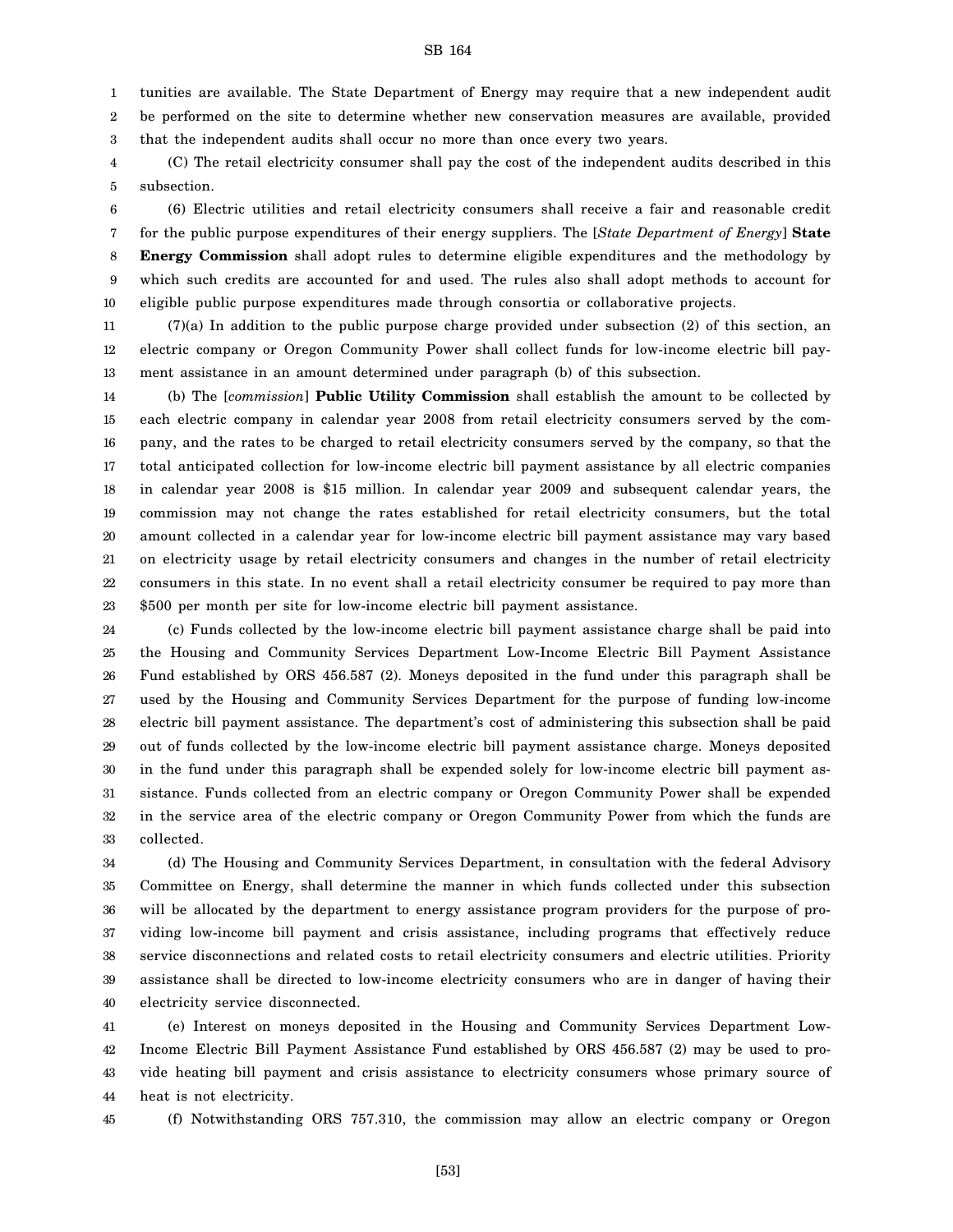1 2 Community Power to provide reduced rates or other payment or crisis assistance or low-income program assistance to a low-income household eligible for assistance under the federal Low Income

3 Home Energy Assistance Act of 1981, as amended and in effect on July 23, 1999.

4 5 6 (8) For purposes of this section, "retail electricity consumers" includes any direct service industrial consumer that purchases electricity without purchasing distribution services from the electric utility.

7 8 (9) For purposes of this section, amounts collected by Oregon Community Power through public purpose charges are not considered moneys received from electric utility operations.

9 10 **SECTION 77.** ORS 469.210, as amended by section 11, chapter 76, Oregon Laws 2010, is amended to read:

11 12 13 469.210. (1) The Director of the State Department of Energy may require the submission of plans, specifications and contract terms, and after examination thereof, may request corrections and revisions of the plans, specifications and terms.

14 15 16 17 18 19 20 (2) If the director determines that the proposed acquisition, erection, construction or installation is technically feasible and should operate in accordance with the representations made by the applicant, and is in accordance with the provisions of ORS 469.185 to 469.225 and any applicable rules or standards adopted by the [*director*] **State Energy Commission**, the director shall issue a preliminary certificate approving the acquisition, erection, construction or installation of the facility. The certificate shall indicate the potential amount of tax credit allowable and shall list any conditions for claiming the credit.

21 22 (3) The director may issue an order altering, conditioning, suspending or denying preliminary certification if the director determines that:

23 24 (a) The acquisition, erection, construction or installation does not comply with the provisions of ORS 469.185 to 469.225 and applicable rules and standards;

25 (b) The applicant has previously received preliminary or final certification for the same costs;

26 27 (c) The applicant is unable to demonstrate that the facility would be economically viable without the allowance of additional credits under ORS 315.354;

28 29 (d) The applicant was directly involved in an act for which the director has levied civil penalties or revoked, canceled or suspended any certification under ORS 469.185 to 469.225; or

30 31 32 33 (e) The applicant or the principal, director, officer, owner, majority shareholder or member of the applicant, or the manager of the applicant if the applicant is a limited liability company, is in arrears for payments owed to any government agency while in any capacity with direct or indirect control over a business.

34

**SECTION 78.** ORS 701.119 is amended to read:

35 36 37 38 39 40 701.119. (1) A licensed contractor that possesses an appropriate endorsement may apply to the Construction Contractors Board for certification to participate in the construction of small scale local energy projects financed through the energy efficiency and sustainable technology loan program. The board may issue the certification to a contractor that meets the standards established by the [*State Department of Energy*] **State Energy Commission** under ORS 470.560. The board may charge a reasonable fee for certifying a contractor.

41 42 43 (2) If the board receives information that the contractor has failed to comply with the certification standards established by the [*department*] **commission** or has violated a wage and hours standard described in ORS 701.108, the board shall hold a hearing and may revoke the certification.

44 45 (3) The board shall give the [*department*] **commission** notice of the issuance or revocation of a certification under this section.